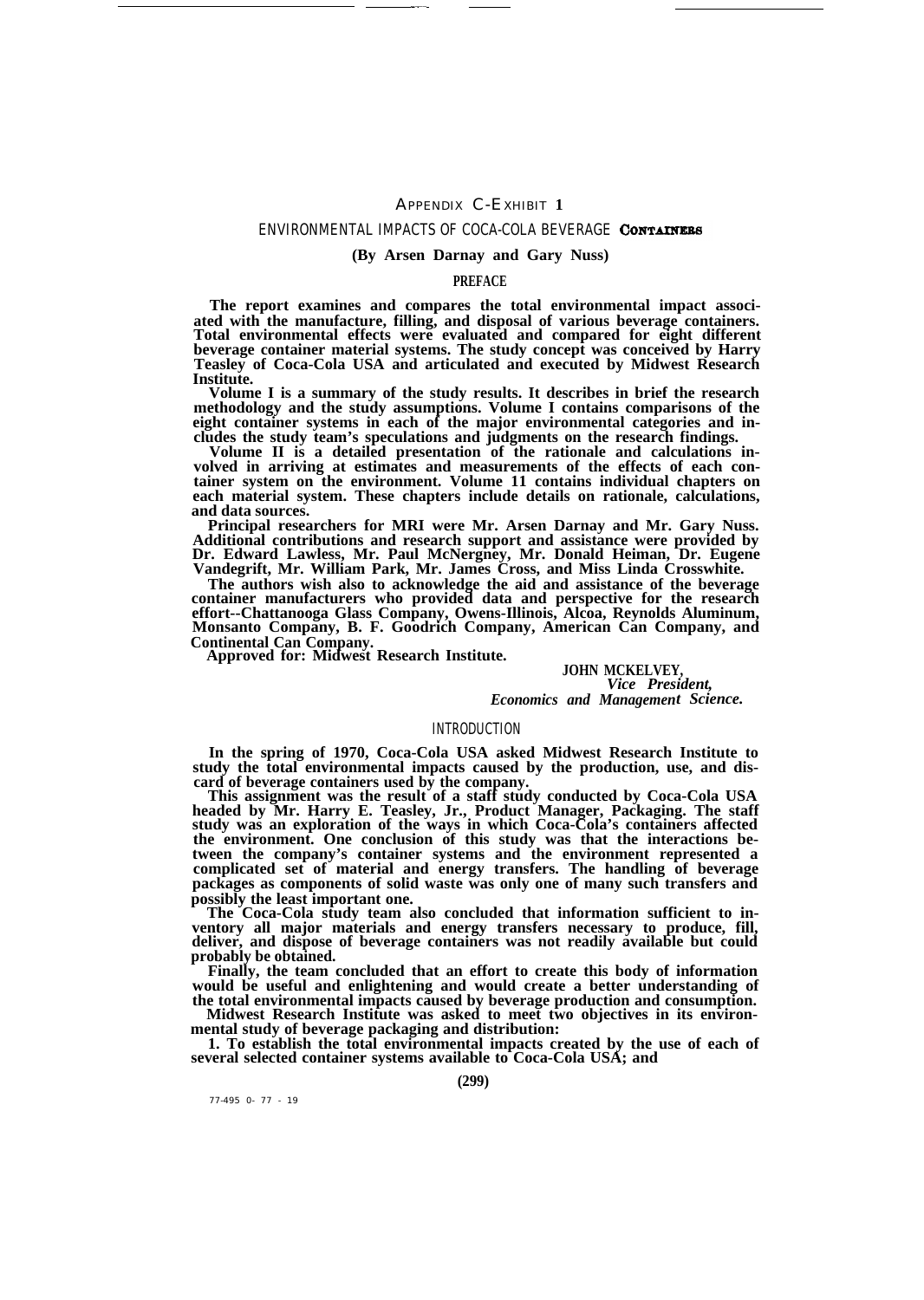**2. To compare the impacts of various types of containers under the assump-**

tion that each container type is used exclusively for Coca-Cola packaging.<br>The report presents MRI's conclusions. The study is a "first" in environmental<br>research. In it, we attempt to give a "total" environmental profile **products, showing all major material and energy transfers that can reasonably be identified. To the best of our knowledge, such profiles have not yet been developed for any other group of products, although the concept presented here and the method followed will, we believe, be widely used in the future to introduce environmental considerations as a new element in commercial and industrial planning.**

# RATIONALE AND APPROACH

# *The why's of environmental analysis*

Pollution control in the conventional sense--the treatment of industrial effluents before discharge-is already a major new cost item in industrial practice. The national drive toward environmental cleanup, however, is now beginning to expand into novel directions. For one thing, the so-called "third pollution," solid<br>waste generation, has been discovered, and proposed solutions to the waste prob-<br>lem include the recovery of wastes for industrial use, th position of disposal taxes on manufactured goods. For another, the fundamental connection between consumption and pollution is now common knowledge, and the curbing of consumption is viewed—rightly-as a simple way to arrest en-

vironmental deterioration. These "new directions," if followed, mean a restriction of corporate freedom to act and higher operating as well as administrative costs. Industry, as a whole, appears willing to accept a reasonable limitation of its sphere of activity for environmental reasons-with emphasis on *reasonable*. But industry representa-<br>tives are understandably anxious that in the sound and fury of our rush to clean<br>up air, water, and land, reason will be the first casualty; and settles, industry will find itself fettered-while the environmental problems will still be with us.

At this point in time, the "good life" provided by industrial civilization conflicts with the ideal of a clean environment at many points. Pollution arises from fossil and nuclear fuels whose conversion in machines and use in production, transportation, communications, lighting, and heating is the foundation of<br>the good life. Dispassionately considered, the environmental issue is an invita-<br>tion to find a new balance between two "goods"—the good life to most. On the other hand, the good life is disappointing if it must be lived on a blighted globe.

A reasonable approach to the environmental issue must balance the various, and often conflicting, values we wish to increase. An indispensable prerequisite for such an approach is knowledge-knowledge of the environmental impacts created by our activities and the values we must give up in order to minimize those impacts.

Industry's best insurance against hasty legislation and intolerable strictures on its activities is to create understanding of its role in delivering values to the public—as well as the environmental insults that accompany such delivery. To do this is a tall order: it requires a high degree of objectivity and institutional<br>maturity. Self-analysis, if honest, always runs the risk of finding fault. But<br>ultimately, it is to industry's benefit to participate in t in an objective manner. Only such participation can guarantee that a reasonable

balance between our various needs can be established. This study is an exercise in self-analysis. It is an answer to the question posed by one company : "What is our contribution to environmental pollution ?"

### *Study approach*

This study concerns itself with the use of containers in Coca-Cola product distribution. Beverage production is one of the cleanest industrial operations. Few pollutants and little waste reach the environment from the filling plant. But beverage production requires large quantities of containers whose manufacture generates pollution, and the containers are ultimately disposed of as solid waste after a single or multiple use. Coca-Cola USA wanted to know not only the environmental impacts caused

in the beverage packaging and distribution phase of its operations but also the nature and magnitude of impacts caused on its behalf by others. Two specific

— .—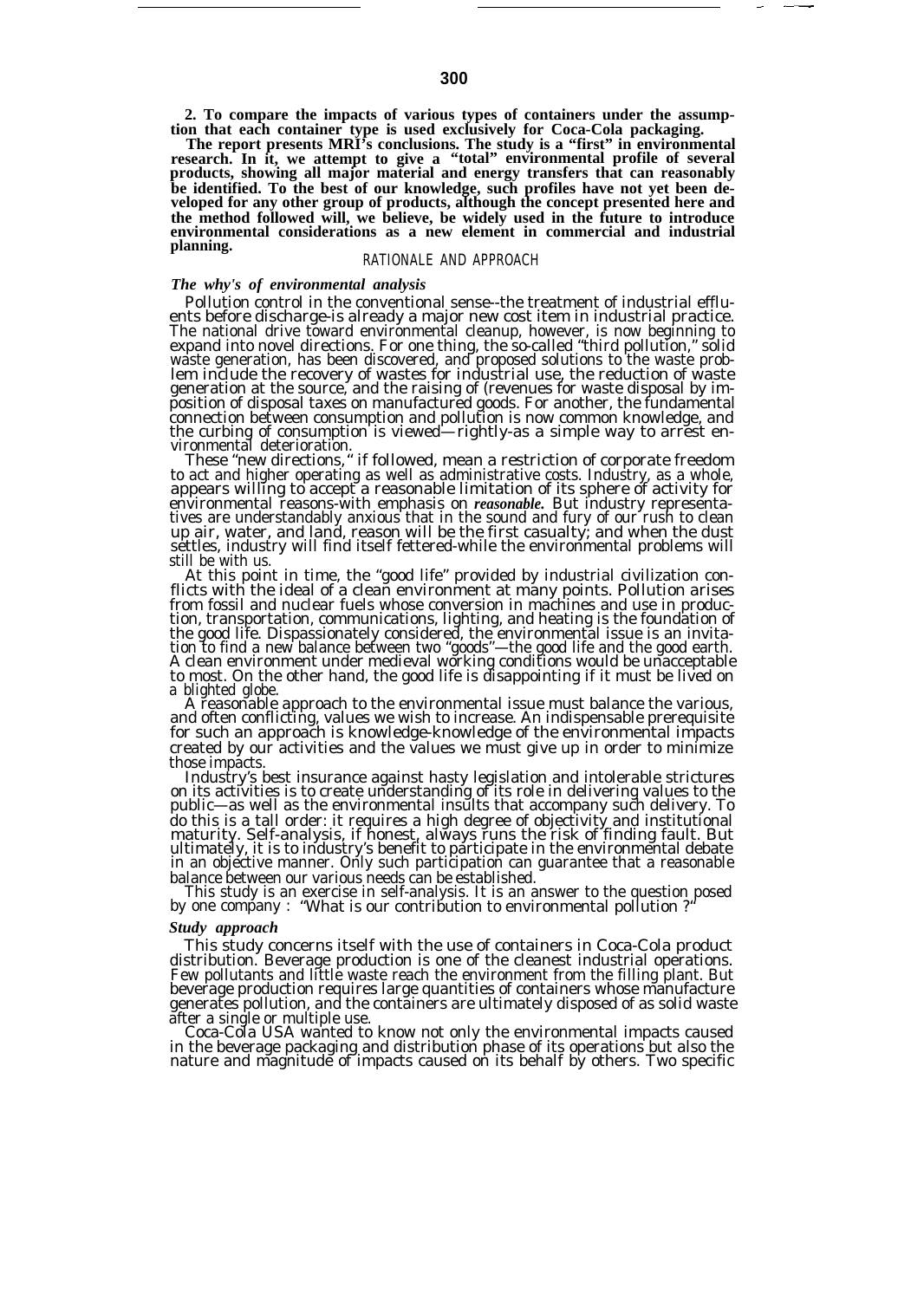aspects of Coca-Cola operations—the raising and harvesting of products that become beverage components and the production of syrup-were excluded from the analysis.

The approach adopted was that of tracing a beverage container "back" through the various fabrication, processing, and mining/extraction steps necessary for its manufacture and delivery to the filling plant, to study its behavior in the filling plant itself, and then to trace it "forward" into consumption, discard, and disposal operations. Analysis of returnable containers also required a look at the "return loop" whereby these bottles are brought back to the filling plant for repeated use. A return loop was also studied in analyzing the environmental impact of aluminum cans under various assumed rates of recycling of obsolete aluminum cans.

We selected the measure of 1 million beverage units (fillings) delivered to<br>market as the analytical base. Next, we traced eight container systems (five<br>proven and three experimental) through nine operations, and within ea tion we looked for eight specific environmental impacts. The study approach is depicted conceptually in Figure 1.



**Container systems.—Three metal containers, two glass containers, a combination glass-plastic package, and two plastic containers were selected for analysis: the electrolytic tin plate steel can (ETP can), the tin free** steel can (TFS can), the aluminum can, the one-way glass bottle ( OWB ), the returnable glass bottle ( RB ), the Owens Illinois GCP container, a polyvinyl chloride (PVC) bottle, and

the Monsanto Lopac plastic bottle. Because data from Coca-Cola on filling and distribution operations were available only for 12-fluid-ounce-capacity cans and lo-fluid-ounce-capacity glass bottles-which in fact compete for market shares on an equivalent basis—these sizes only were studied and compared. Filing and distribution data on the GCP, PVC<br>and Lopac containers were not available; these are experimental systems; in our<br>calculations, we assumed that they would behave in the same way a glass bottles.

Impacts measured.--The basic thrust of the research was to measure impacts on atmospheric quality, water quality, and on land (in the **form of solid** waste generation). Two additional measures, however, were also introduced: impact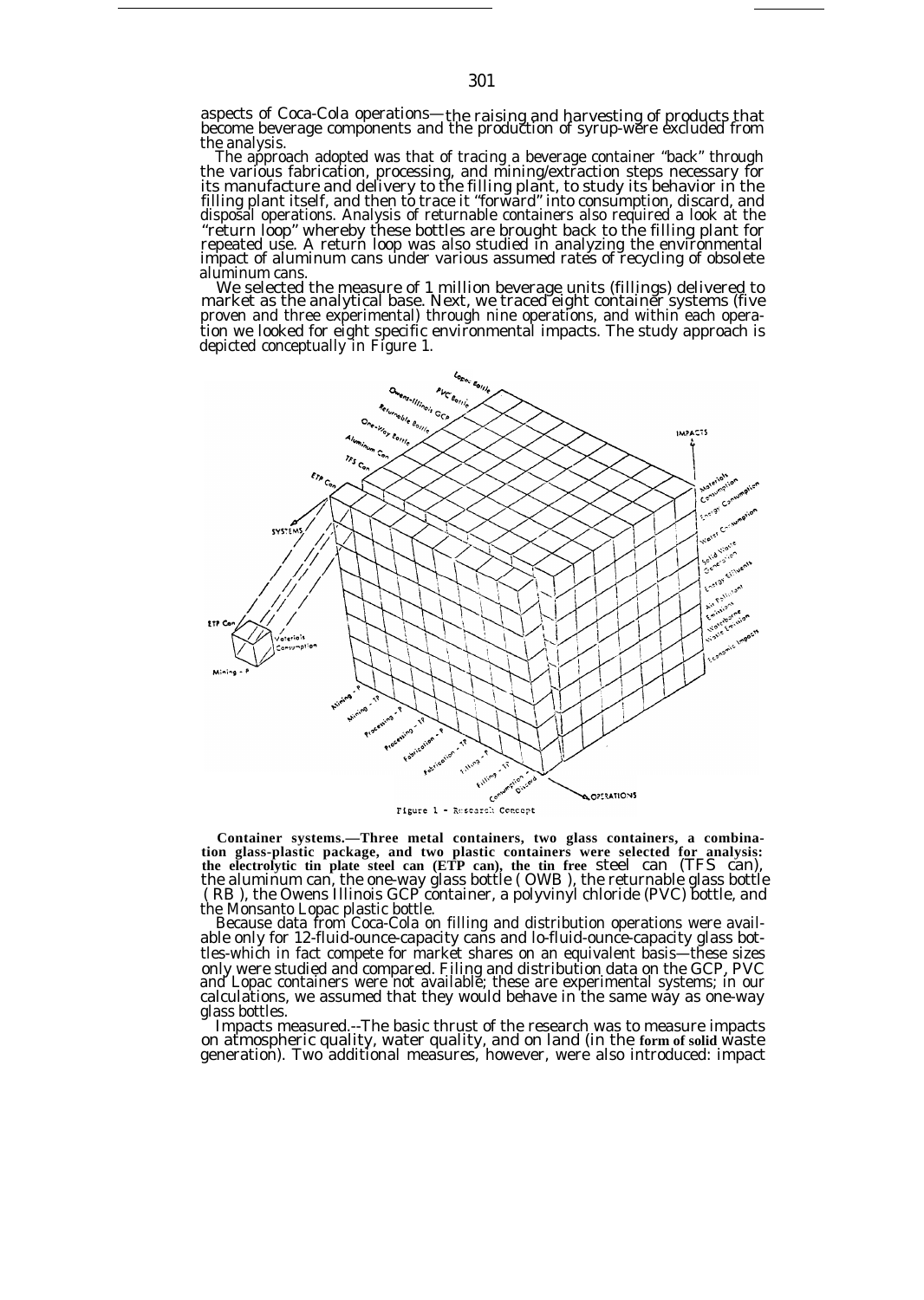**on natural resources, measured in terms of materials and energy consumed, and impacts on foreign trade, measured in terms of import levels required for a given container system.**

**Following our research and analysis, we found that data could be presented, more or less accurately, in the following eight impact areas:**

**1. Materials consumption, including all materials needed for making the product but excluding water and fuels.**

**2. Energy consumption, broken down by type of fuel and by point of use (i.e., mining, processing, fabrication, filling, and in transportation associated with these activities, and with disposal). Energy consumption is uniformly shown in million British thermal units (Btu).**

**8. Water use, by point of use, given in 1,000 gallons. 4. Solid waste generation, including mining wastes; processing, fabrication, and filling wastes; and discarded containers as waste.**

**5. Energy effluents, including airborne particulate matter, nitrogen oxides, hydrocarbons, sulfur oxides, carbon monoxide, aldehydes, and other organics, and lead.**

**6. Air pollutants emitted in processing and fabrication, excluding pollutants generated by combustion of fuels.**

**7. Waterborne wastes generated, excluding such wastes as are generated in mining operations, which are included with mine tailings.**

**S. Economic impacts that result from waste management and the purchase of materials from foreign countries.**

*Operations analyzed.—The* **initial study design called for the analysis of seven specific operations which together represent the total beverage container production-use-disposal system: mining/extraction, processing, fabrication, filling, retail distribution, consumption, disposal, and transportation steps between operations.**

**In the metal and plastic container sectors, processing is a multistage operation which could be broken down into a number of processing steps. In the glass sector, processing and fabrication are combined into a single operation. In spite of these differences, we retained the original operation breakdowns for mining, processing, fabrication, and filling. But we found it more practical in dealing with environmental impacts to combine all operations after filling into a single "consumption-disposal" category. Finally, we treated transportation between operations as a special operational step throughout. Thus, in this report, impacts are measured in the following operations: Mining-Process, Mining-Transport, Processing-P, Processing-T, Fabrication-P, Fabrication-T, Filling-P, Filling-T, and Consumption/Discard-T.**

**The study results are quantitative, Impacts caused by the delivery to market of 1 million fillings in various containers are shown in measurements appropriate to the impact. We were not asked and made no attempt to establish what damages or hazards are caused by various pollutants emitted; we only recorded the quantities produced in such a manner that the container systems can be compared to each other.**

#### *Methodology*

The methodology used is discussed in detail in the Appendices where detailed data are presentĕd. Discussion of methodology in general terms is impractical because of the multiplicity of actions that have to be explained—which is best accomplished with direct reference to the data used. However, some comments on procedure can be generalized.

Analysis began with a determination of the physical components of each container and closure, by weight, and the gross quantity of each required as input into the container manufacturing plant for a given unit of container out-

put. This information was provided by container manufacturers. Next, the number of containers required to deliver 1 million fillings of beverage was determined from data provided by Coca-Cola.

These two sets of data were then combined to establish the total processed materials required as inputs to the container fabrication operation.

Analysis of the materials processing operations resulted in information on the types and quantities of raw materials needed at each processing stage per unit of output, and processing input requirements represented quantities of raw materials that had to be mined or extracted in mining operations.

Consumption of energy per unit of output in the various operations was determined either from census data or from industrial sources. **Data were obtained** —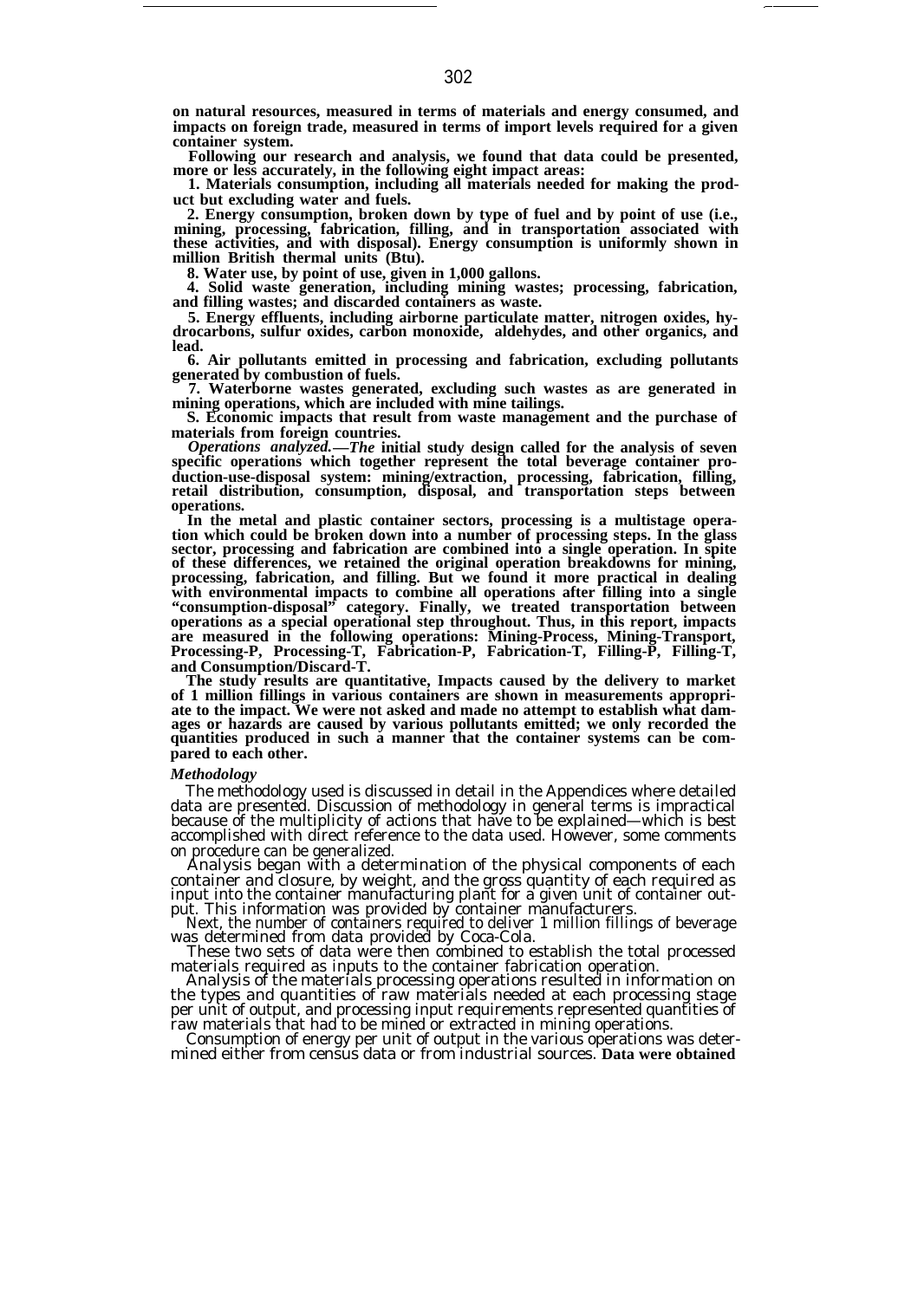**by** type of fuel or energy consumed; these data were expressed uniformly **in** million Btu using published conversion factors. Energy consumption data per operation output unit were multiplied by the number of units needed for 1 million fillings to yield total energy requirements.

Water consumption data were obtained in the same way as energy data.

By using national transportation statistical sources (Interstate Commerce Commission data for rail and truck movements and U.S. Corps of Engineers data for barge traffic), the average distance that various commodities are moved<br>by transportation mode and the percentage of tonnage moved represented<br>by each mode were established. Data on movement of containers to filli tainers to disposal sites were determined from company sources and from other published reports.

Next, total ton-miles of movement by transportation mode and total fuel consumption, by type of fuel, per ton mile were established from national statistics, so that average energy consumption values in transportation could be used.

Data on transportation energy consumption between various operations were calculated by multiplying tons of materials required for 1 million fillings by average distance moved by mode and by average energy consumption per tonmile. In addition to commodity and product movements, of courses, the weight of packing also had to be taken into consideration to obtain realistic values.

Using federally sponsored research reports on air pollution generation, energy effluent factors were established by unit of fuel combusted in various stationary and mobile conversion/combustion units. These factors, multiplied by energy consumption in the various operations and transportation steps, resulted in the measures of energy effluent generation.

Assembly of data on (1) mining, processing, fabrication, and filling waste production; (2) waterborne waste generation; and (3) airborne waste generation (other than energy effluents) depended on a large number of data sources, some of them corporate, some federal research reports, some statistical sources such as the Bureau of Mines annual reports. In some cases, waste generation was estimated based on analysis of materials balances in the processes involved.

Where a container and its closure consisted of more than one material, separate studies of each material had to be undertaken and combined to yield a total for the container system.

#### *Study Limitations*

To establish the total environmental profile of products is a new departure in product analysis. Such studies, until the present, would have served no valid commercial purpose. Not surprisingly, therefore, few if any companies have the reporting systems that can deliver information to make environmental judgments about their products.

This state of affairs required MRI to seek information from many different sources, published at different times, using different bases. Many information elements needed were not available in published form and had to be gathered by personal visits to companies. Much of the effort was devoted to the assembly of necessary data and information and to the reconciliation of conflicting infor-mation and information referring to different time periods. Some of our data came from industry surveys, some from conservation with two or three companies. Some corporations, because of the nature of their industry, could not reveal information on their operations, and we were forced to estimate impacts by analogy with other industries or by selecting an impact level from a wide range of reported impacts.

For these reasons, the data presented here should be viewed as good approximations of the truth but subject to revision as better **information becomes available.**

Information on the experimental container systems is understandably more<br>sketchy than on the established packages. Among established packages, data on<br>aluminum containers were taken almost entirely from published sources s

#### *Study Assumptions*

**Research of the type conducted** here, where problems of data accuracy, absence of **information, and other analytical difficulties have to be dealt with, must nec-essarily make use of assumptions to allow completion of** the **work. We consider**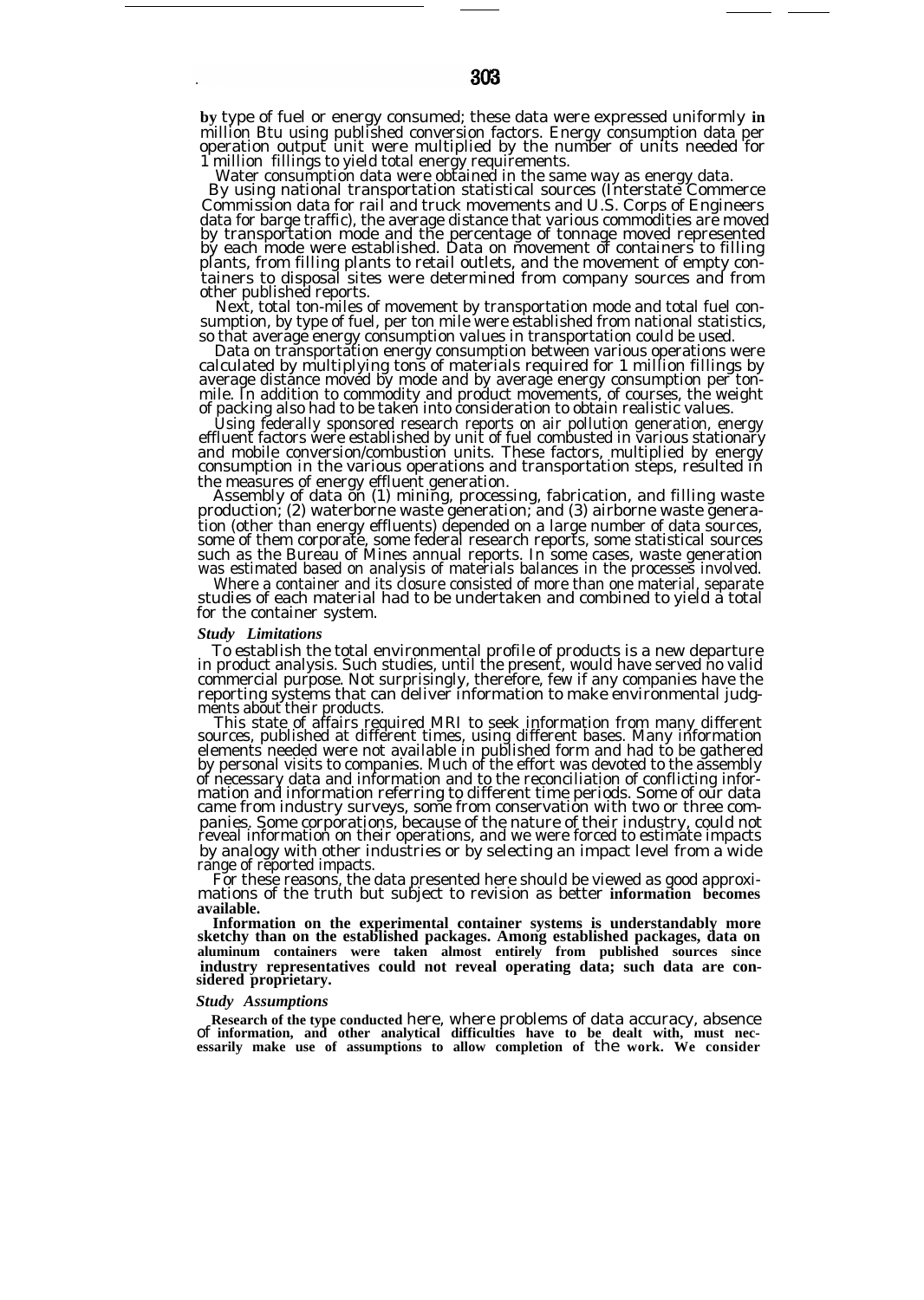**the assumptions used extremely important in qualifying the findings and so wish to make them explicit at the outset.**

*Geographical scope.—Since* the **environment by definition includes all of inner and to some extent outer space, this study could not have been completed unless geographical boundaries had been set for impact measurement. Thus, we assumed that only those environmental impacts would be measured which occur within the boundaries of the Continental United States. Thus, for instance, mining wastes generated and energy consumed in mining iron ore or bauxite in a foreign**

**country for import to the U.S. are not reflected in impact measurements.** *Operations measured.-In* addition to a geographical boundary, we also set an operational boundary, assuming that only those impacts are measured which **occur in** *direct* connection with an operation involved in the production, use, and disposal of containers. Thus, energy consumption, pollution and waste generation, and water use are measured for mining iron ore, fluxing limestone, and<br>coking coal necessary for pig iron production. But the same impacts are not<br>measured for the mining of coal burned to generate electricity which used in mining and processing of raw materials and the fabrication and filling of cans. Impacts related to the production and delivery of fuels are considered *indirect* impacts and are not reflected in the analysis.

Materials exclusions.--Our work would have been unmanageable if we had been required to trace the impacts of all materials necessary for the production. delivery. and use of beverage containers. Materials used in small quantities such as tin in ETP cans; chromium in TFS cans; feldspar and other minor materials in glass manufacturing: plastic gaskets in closures: inks, lacquers. and sealents in can production : and packing materials of all kinds were simply added to the total weight that had to be handled: they were not traced back to their origins.

*Transportation assumptions.—Several* assumptions were made concerning

transportation, as follows: 1. Rail.—Whi1e electrical power is reportedly used to power some rail movements, we made the simplifying assumption that all rail movements were diesel **powered.**

**2.** *Truck.—We* assumed that all truck transport, except that used in filling and disposal, would be provided by both diesel and gasoline powered vehicles in proportions as experienced nationally for both inter- and intracity movements.

3. *Filling transport.—Data* **provided by Coca-Cola were assumed to be repre-sentative** for each type of container. It was assumed that cans are transported to warehouses by diesel truck and from warehouses to retail establishments by gasoline truck. We assumed that experimental containers on which data in filling<br>transport were unavailable, would move in the same way as the traditional con-<br>tainer they most resembled--this Lopac and PVC like the one-way bo GCP like the cans.

4. *Retail to point of consumption.--We* did not attempt to measure transportation requirements from point-of-purchase to point-of-consumption nor, where applicable, the transportation required for returning empty, returnable con-

tainers to retail outlets by consumers. 5. Disposal movement.—Based on surveys conducted by Combustion Engineering Company, we assumed that all solid wastes moved 6.5 miles and that this movement was by gasoline powered truck.

*Electrical energy.—As* a simplifying step, we assumed that all electrical energy used in any part of the beverage system comes from coal, oil, natural gas, and hydroelectric facilities in proportions as experienced nationally. Also, in measuring electrical energy consumption, we used as ameasure 10,600 Btu per kilowatt-<br>hour '—the fuel energy required to generate this unit of energy on a national<br>basis—rather than the theoretical equivalent value of a kilowatt

Since aluminum production consumes proportionately more hydroelectric prover than all consumers of electricity, our assumption may seem to overstate, slightly.<br>the quantities of fuel consumed in aluminum production and the quantities of<br>pollutants emitted as a consequence of fuel combustion for ele This point is discussed further below.

Size equivalency.--Since data from Coca-Cola on filling and transport operations were given to us for 12-ounce cans and 10-ounce bottles and. furthermore, because these two types of containers compete on an equivalent basis in the marketplace, we assumed that they are equivalent for purposes of environmental comparison, in spite of the fact that on a unit-by-unit basis more liquid is delivered in cans than bottles in this case. The data presented. of course, can be used

<sup>1</sup> Derivation of this value is presented in Appendix A, volume II, of this report.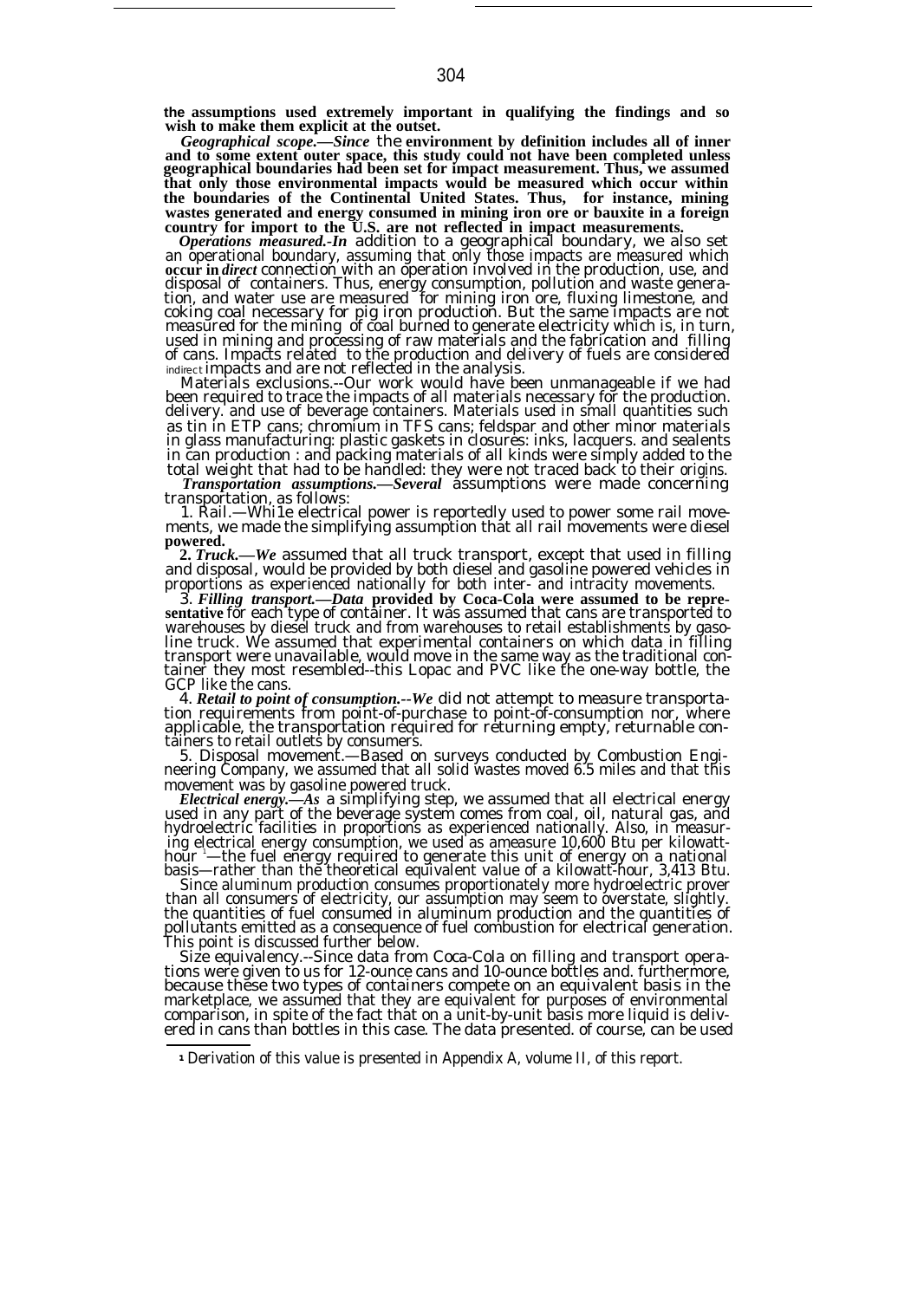to express equivalency between quantities **of liquid delivered, in which case** fewer-cans are used and the environmental impacts of the can systems would be proportionately lower—approximately ten-twelfths or 17.7 percent.

Trippage.--Based on Coca-Cola's experience at the time of initiation of this work, we assumed that returnable bottles make an average of 15 trips before either breaking or being rejected as no longer serviceable. Consequently, one returnable container is equivalent to 15 nonreturnable containers in the impact analysis.

*Plastic containers.*—In the cases of beverage containers made of conventional materials--steel, glass, aluminum-processing steps and material requirements are defined largely by the particular material used. This situation does not exist with plastic containers. A particular plastic material may be derived from several different raw materials and by several different processes.

Ethylene is a starting material for both the GCP polyethylene cup and the PVC bottle. In the U.S. most ethylene is derived from liquid hydro-carbons- ethane or propane-extracted from natural gas; moreover, most **plants to be built** in the future will probably also be based on ethane-propane given current conditions.' Since the study team obtained direct manufacturer's data and experience on ethylene produced from propane feedstock, our analysis of ethylene

production is based on propane as a feedstock. Lopac is a proprietary polymer developed by Monsanto Company; and due to its newness and the company's proprietary interests, data on specific Lopac processes and requirements were not made available to MRI. Our analysis, therefore,

is based on analogous processes and materials. Monsanto recommended that Lopac monomer production be based on acrylonit rile production and that Lopac polymer production be based on PVC polymerization processes. These suggestions were incorporated into our analysis.

Acrylonitrile is produced from a propylene feedstock, and propylene may be derived either as a by-product of gasoline manufacturing operations or from ethylene production from propane feedstock. Although most propylene is obtained from gasoline operations, our study assumes the propylene required is a **by-product of ethylene produced from propane. This assumption places Lopac on the same basis for material requirements and mining-extraction impacts as the other plastic or plastic-containing systems.**

**To obtain the propane feedstock for conversion to plastic raw materials requires two processing steps which are classed as mining-extraction operations for this analysis. The first step is recovery of natural gas from the gas field ; the second step is extraction of propane from the natural gas at a natural gas plant. In the latter operation various airborne effluents are generated and emitted from the process; although these effluents are the same types as the effluents from energy consumption, they are classified as mining wastes since they are process wastes occurring in the mining-extraction operation.**

**One drawback to the use of PVC—in any type of packaging--is the formation of hydrogen chloride (HCI) when PVC is incinerated. Because of this particularly noxious effluent and the difficulties it creates in incinerators, the study team concluded HCI should be included** in the energy effluents total for PVC. Since roughly 14 percent of the nation's solid waste is incinerated, 14 percent of the waste PVC going to disposal was considered to be incinerated. This ratio was used to estimate total HCI emissions from the incineration of PVC wastes generated by the **manufacture** and use of 1.01 million containers. These effluents were included as "energy effluents" in disposal operations rather than as "process wastes" **because it was felt that the** HCI emissions should carry a weight of 0.4 instead of 0.1.

e Of the two materials, propane has had an economic advantage over ethane because of<br>by-product\_credits . In addition, propanels more easily transported than ethane, although an<br>ethane feedstock gives a greater yield of et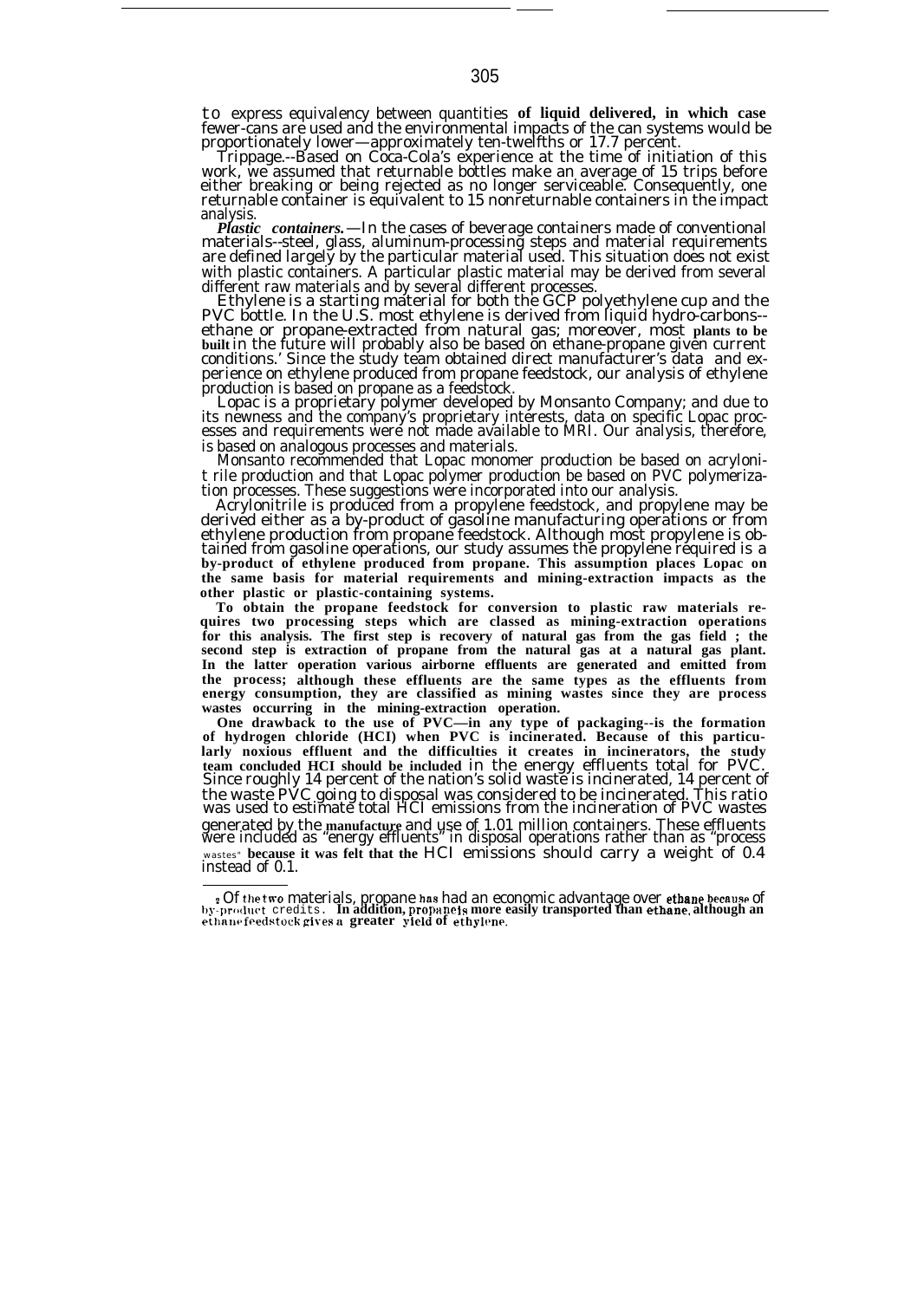# AUTOMOBILE POWER SYSTEMS EVALUATION STUDY

—

# STATEMENT OF OBJECTIVES

**As part of its continuing efforts to assure that the best possible automotive power systems are made available on an appropriate time schedule, Ford Motor Company is awarding a study grant to support independent research studies and technical appraisals of potentially promising alternatives to the internal combustion engine.**

**The overall objective of these evacuations is to provide independent, objective guidelines for achieving and maintaining optimum vehicle characteristics with respect to national needs and desires for clean air, conservation of non-renewable natural resources, improved safety and general betterment of mobility and quality of life within an affordable economic framework.**

**A concomitant general objective of the evaluations is the proper timing of actions relating to power system changes—the research and development leadtimes for various propulsion alternatives, time-phasing of logistical support and infrastructure development, feasible rate schedules for large-scale conversion to alternative systems, etc. In other words, the overriding questions relate not to** *what can be done,* **but to** *what should be done and when* in **order to gain significant advantages over today's internal combustion engine and its logical and likely evolutionary derivatives. It is expected then that comparisons of all alter-natives will be made against a moving baseline of timely improvements and extensions of present engine technology. For all comparisons, the time-frame of greatest interest is the decade 1980-1990,** but study attention must extend well beyond this period to comprehend such things as resource availabilities in-cluding potential for different fuels; full-conversion evaluations and economic implications.

Specific objectives with respect to each admissible alternative course of action

would include the following:<br>A. An engineering appraisal, including identification of operational characteristics and parameters, of major unresolved technical considerations, including time and cost estimates for their pr

version rate.

C. An assessment of the probable total aggregate economics, natural resource,<br>environmental and societal impacts Of the conversion, including production,<br>logistic and energy support requirements. Here, explicit attention s directed to forecasting and bounding future motor vehicle use, taking into account changed land use policies, new life styles and the probable increased avail-

ability of public transportation.<br>D. An overall comparative evaluation in relation to forecasted internal com-<br>bustion engine technology, including the engine improvement information that<br>has been provided to the National

treating them parametrically where costing uncertainties so dictate. Here, ex-tensive use of sensitivity testing would be indicated to define cost targets critical to decision choices.

F. Categorization of research and development requirements into tasks that logically call for either government funding or industry funding, depending on the size of commitment time for payback, recipient of the benefits, probability of success, etc. During the course of this effort, Ford will make available information on

present internal combustion engine technology to the extent that such information would not be prejudicial tŏ any patent õr proprietary interest. Ford will<br>also make available alternate engine information such as that already provided to the Environmental Protection **Agency and the National Academy of Sciences.**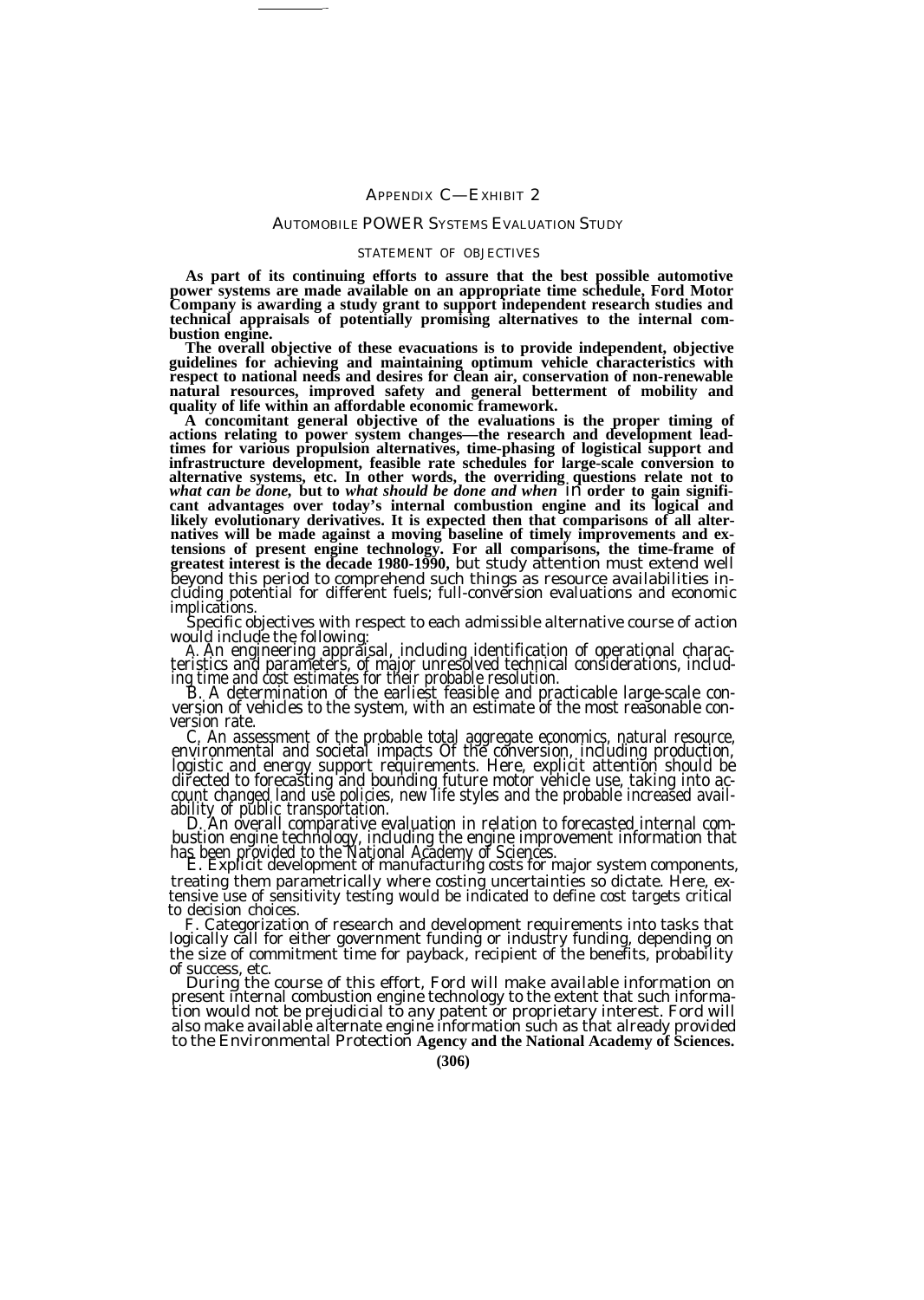Our parallel efforts to forecast technology and socioeconomic and environmental factors will not be made available in order to avoid introducing an appearance

of bias or lack of objectivity in the study. Finally, it is our desire that the results of the study be made available to the public in published form without prior editing or approval by Ford Motor Company. The product is the sole responsibility of Cal Tech JPL.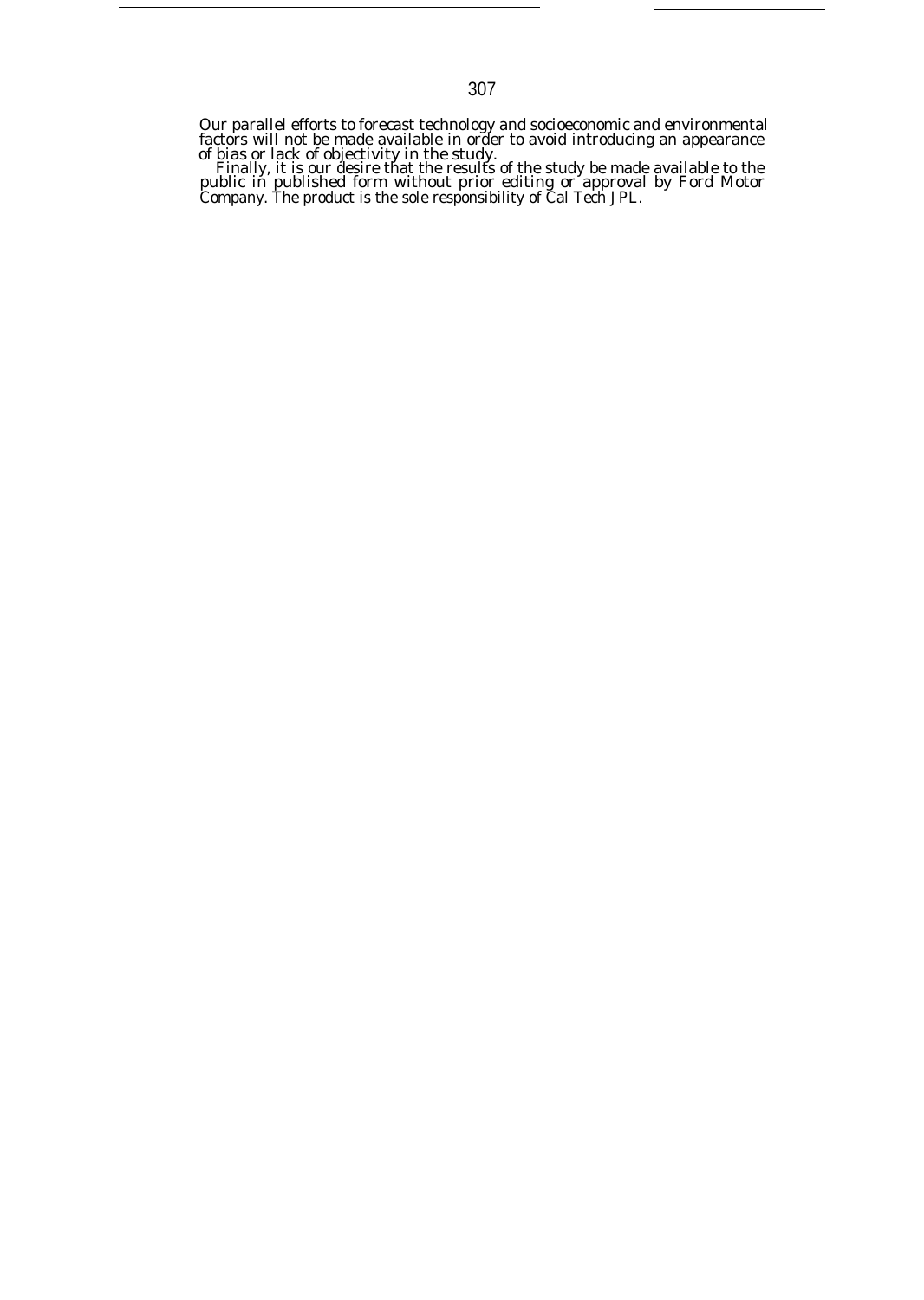# APPENDIX C-EXHIBIT 3

—

# **1975 GENERAL MOTORS REPORT** ON PROGRAMS **OF PUBLIC INTEREST**

**[To** obtain a copy of the full report, write to: General Motors Corp., Detroit, Mich. 48202.]

 $(308)$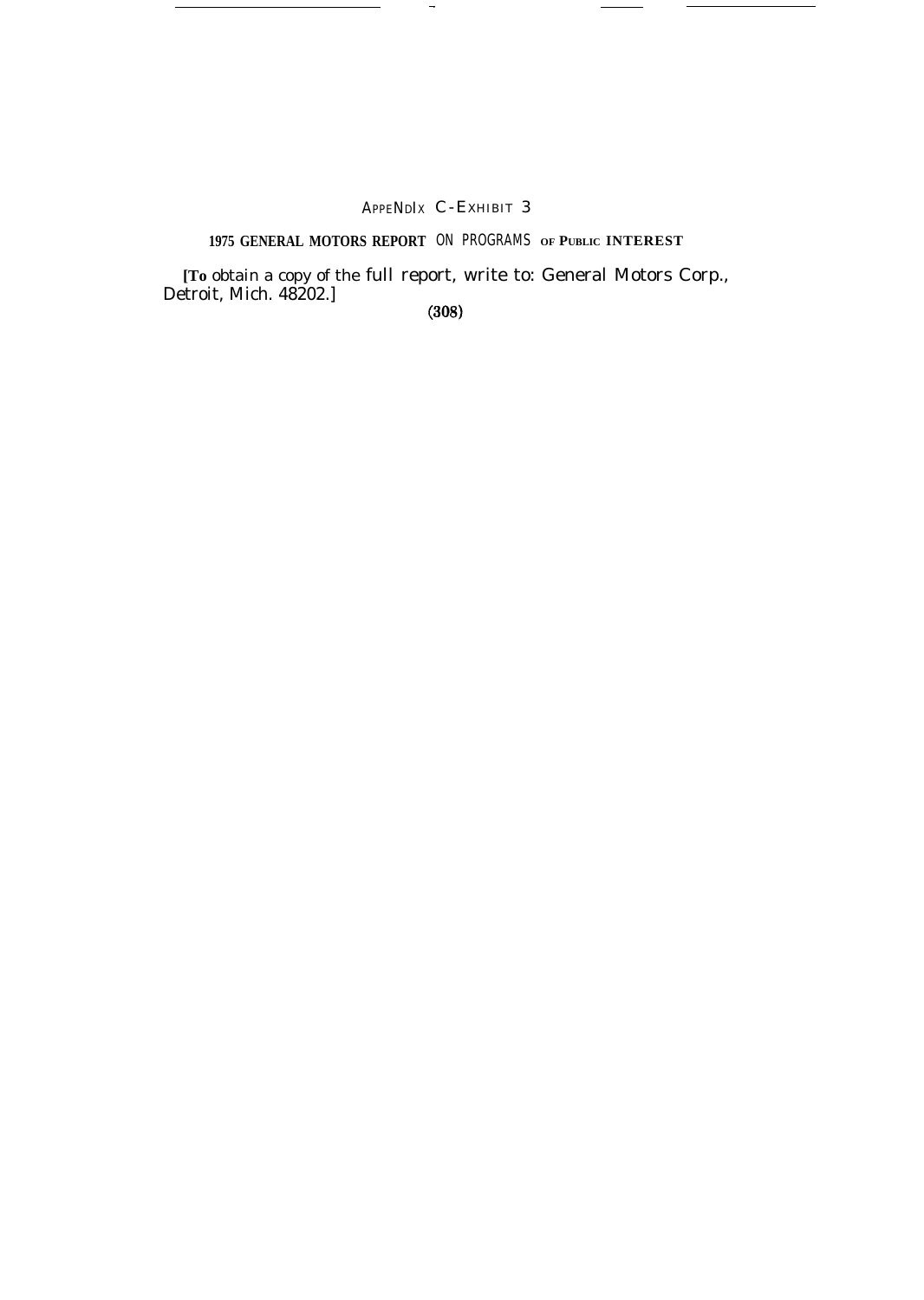# APPENDIX C-EXHIBIT 4

# TECHNOLOGY ASSESSMENT IN BELL CANADA<sup>1</sup>

# **(By Lawrence H. Day, Assistant Director—Business Planning, Bell Canada)**

### INTRODUCTION

The information in this report outlines the process and activities associated<br>with technology assessment (TA) in Bell Canada. This material is presented<br>to the Technology Assessment Board of the U.S. Congress in the belief the sharing of these experiences will contribute to the continuing dialogue on the value of TA. The following views should be considered as the author's opinion of how TA is conducted in Bell Canada, and not considered as a formal statement of corporate policy.

The report begins with a brief introduction to Bell Canada. The function of<br>the author's organization in Bell Canada, the Business Planning Group, is<br>elaborated in some detail since this is the Group that has conducted or review of some of these activities, with special emphasis placed upon our work in the substitution of telecommunications for travel, and its resultant impacts. The next section deals with a current review of the social impacts of a new electronic polling service that the corporation is currently considering. The last part of the paper will review some of the lessons we have learned in the past four years, and the author's opinions of where TA will fit in the future in both Bell Canada and the corporate environment in general.

### BELL CANADA AND THE PLANNING GROUP

# BELL CANADA

Bell Canada is Canada's largest provider of telecommunications services. It operates as a corporate entity in the Provinces of Ontario and Quebec. Other key organizations in Canadian telecommunications are described below. Bell Canada operates in association with the Trans-Canada Telephone System (TCTS) for the provision of nationwide telecommunications services. The TCTS is com-<br>posed of eight organizations (Bell Canada, three Bell owned or controlled, three<br>owned by Provincial governments, and one a subsidiary of a U.S. cor General Telephone). The TCTS competes nationwide with CN-CP Telecommunications in the voice, data, and visual telecommunications businesses. Other organizations include TeleGlobe Canada, the Federal Government owned car-rier for overseas telecommunications, and Telesat Canada which is a joint public-private corporation for the provision of satellite telecommunications within Canada.

Bell Canada is Canadian owned and controlled and is not associated with the American Telephone and Telegraph Corporation. Bell Canada owns its own manufacturing organization. Northern Telecom. Northern Telcom. is not a captive supplier in the traditional sense, Bell owns 62 percent of the shares **but only buys slightly** more than 50 percent of Northern's output. The rest is **sold to other Canadian and foreign firms. including over \$100 million in sales in the** U.S. Bell Canada and Northern jointly own Bell-Northern **Research which** <sup>i</sup> <sup>s</sup> **Canada's largest industrial research organization. Another key subsidiary is Tele Direct** which handles Directory (Yellow Pages) sales and publication in Canada. Consolidated operating and sales revenues for Bell Canada in 1975 were approximately \$3 billion.

<sup>&</sup>lt;sup>1</sup>Much Of the material in this document has been published in previous Business Planning<br>reports and papers. The publications list in Appendix 3 is provided to keep references **to internal documents to a minimum.**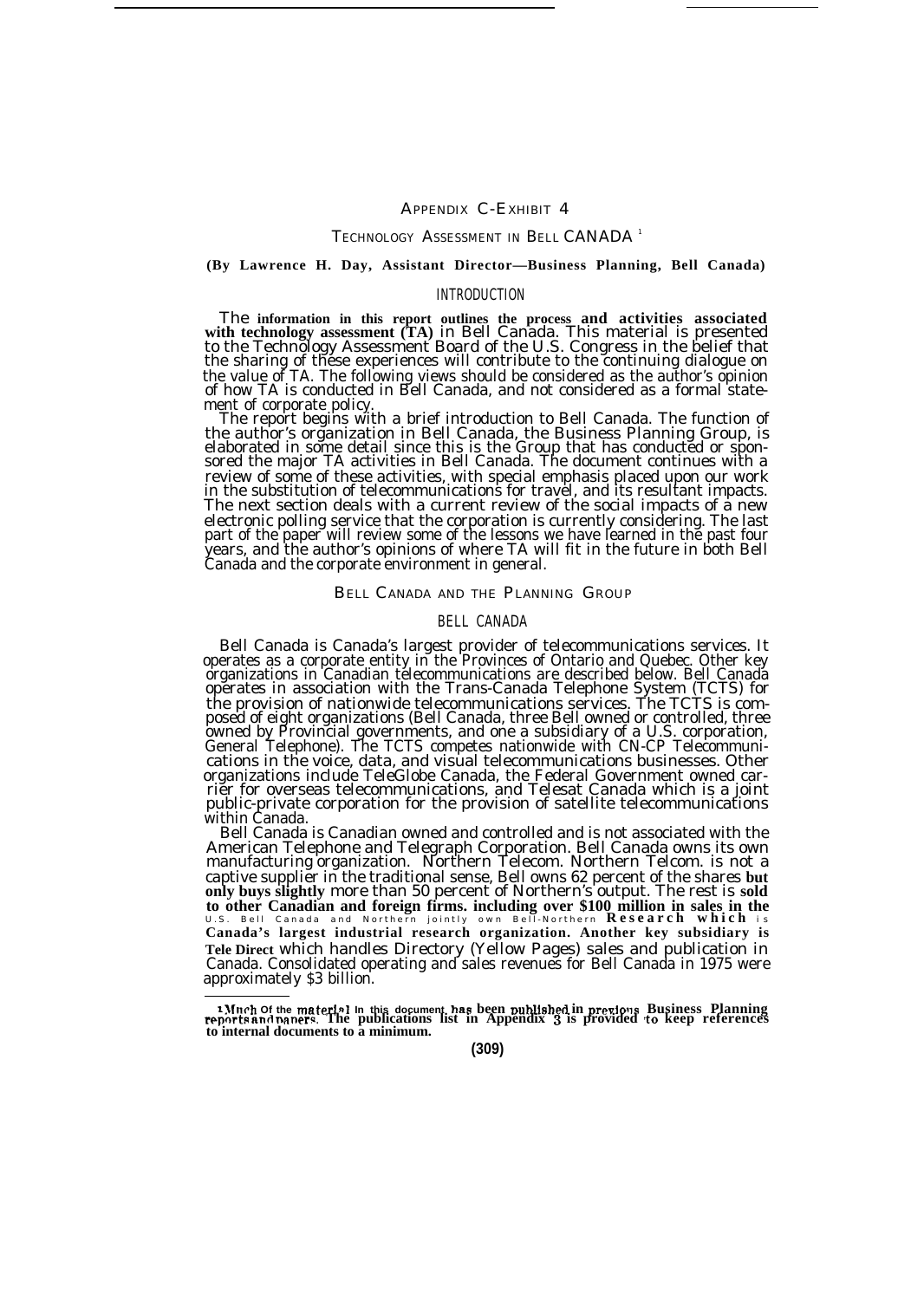# THE BUSINESS PLANNING GROUP (BPG)

# BACKGROUND

**Forecasting has been an established function at Bell Canada and the telecommunications industry for many decades. In the past however, forecasting has been oriented toward identifying both customer demand patterns and technological change. The BPG was created in the mid-1960s to conduct new forms of research and planning, not to duplicate or consolidate any existing planning or forecasting function in Bell. Within the context of a rapidly changing environment, it is the BPG's objective to position itself through research, information collection, and analyses to be capable at all times of advising decision-makers on possible future business opportunities, threats, and their impacts on the corporate environment. The opportunities and impacts that concern the Business Planners are those that might arise through technological, economic, social, or market developments in the intermediate (5 to 15 years) and longer term future.**

**The Group's mission and approach to its research may be delineated further through a brief examination of some of the project areas and techniques used to conduct these various analyses. One area of research is a multifaceted examination of the potential of future trade-offs between travel and communications. This research examines the technological, economic, behavioral, energy, environmental, and government policy issues associated with the substitution question. Another project reviews a similar range of issues associated with potential social impacts of "wired city" services. Both of the above two areas will be examined in more detail in the review of Bell Canada TA activities. Other areas of concern involve evaluation and testing of various approaches to computer con-ferencing and future '{paperless offices" (described briefly below).** All of these **projects, and others not discussed here, have involved the use of a variety of techniques and support capabilities that are important in the BPG's research. Several are described below.**

#### TECHNIQUES AND RESEARCH AREAS

# TREND EXTRAPOLATION

**Perhaps the most basic form of futures research in many business planning efforts involve the use bath of regression analysis and judgmental trend projections. Sample areas explored include expected changes in the Canadian gross national product (GNP) to the year 2000, corporate revenue and expense com-ponents, Canadian energy trends, and computer market trends. One project involved using the concepts of "S" curve forecasting for products and services in the early and rapid stage of growth. This overall concept utilized the idea of diffusion growth of services or products throughout an industry from an initial pace-setter.**

## THE DELPHI APPROACH

Six major **Delphi studies have been conducted by the BPG. Over 215 panelists explored the future of education, medicine, business information systems, and future communications systems in the home. The main thrust of these studies was to identify emerging trends and changes that would have an impact on needs for visual and computer communications. The studies were market-oriented and forecasted the adoption of various services at defined threshold levels. Market adoption and not technological breakthroughs was the prime criterion used. Each of the forecasts was presented in a social framework developed by the Delphi panelists. Various structural and social changes expected in the relevant professions considered were also forecasted.**

# SPRITE (SEQUENTIAL POLLING AND REVIEW OF INTERACTING TEAMS OF EXPERTS)

This is a new methodology developed by the BPG that modifies the Delphi process as originally defined by the RAND Corporation. SPRITE utilizes the concept of controlled debate and feedback to uncover impacts resulting from technology. Here consensus is not a goal as it is in Delphi studies. The panelists<br>offer assessments that are presented from the point of view of an interest group.<br>These views are not summarized in overall study averages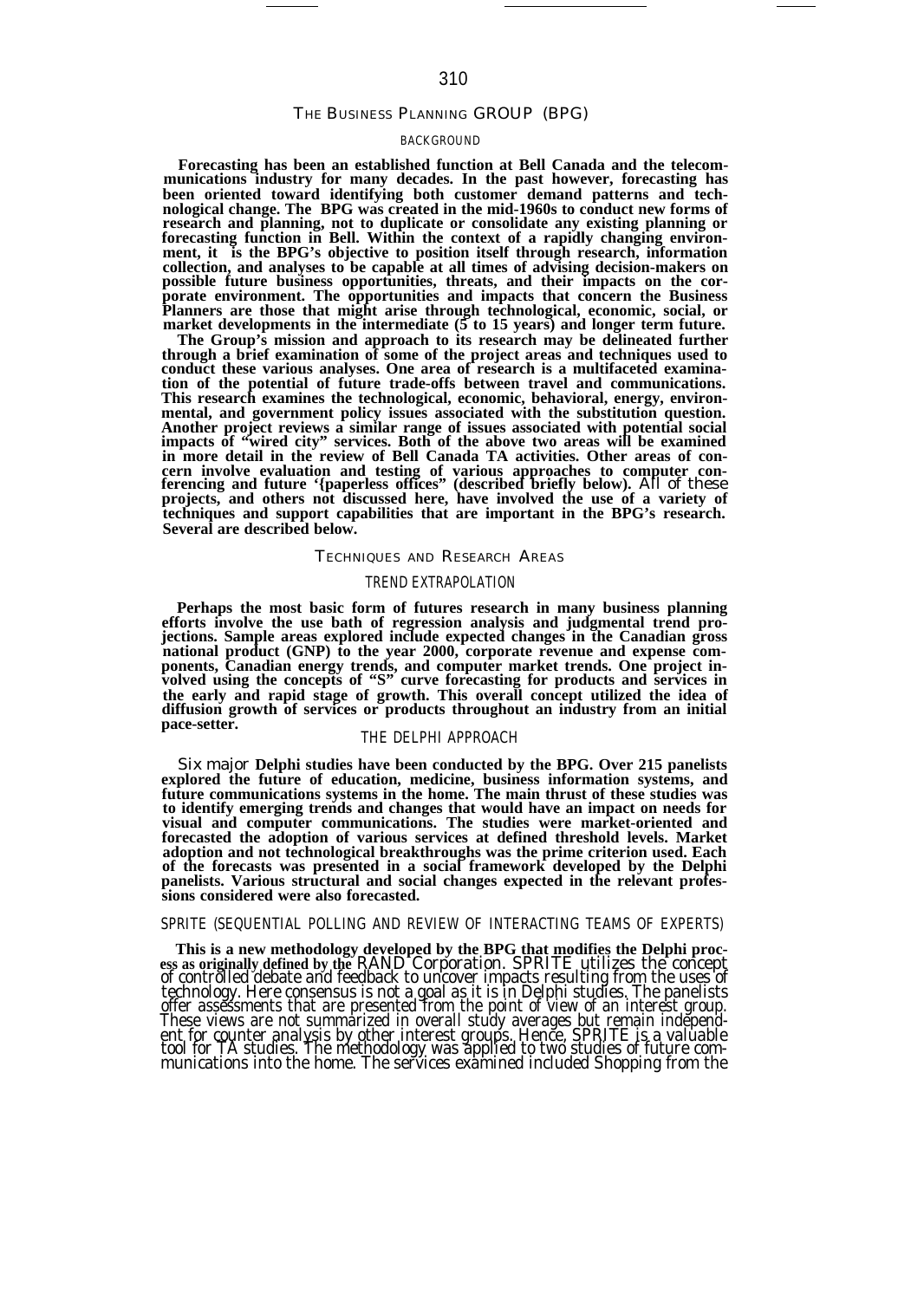**Home, Checkless Banking, Programmed Education, Home Security Services, and ten forms of information retrieval service that could be used in the home.**

#### SURVEY RESEARCH

The BPG has used survey research in a number of its projects. For example, a large scale survey of business travelers was conducted to provide behavioral data for a project on the potential of long term trade-offs between **communications services.**

# **CROSS IMPACT ANALYSES**

**The technique of cross impact analysis has proved to be a valuable aid in explicitly stating assumptions of the interrelationships and interdependencies in the development of new forecasts. The technique is used to represent relationships of variables in a complex environment, and present the summary in a meaning-ful fashion. Recent experience enables us to identify four major attributes of the technique: (1) an educational process takes place in the garnering of data since people must think over complicated relationships in a structured manner; (2) a communication process takes place since answers are usually obtained by having several panelists in the same room vote and discuss their answers; (3) a summarization process takes place after the data has been gathered since many peo-ple's opinions on various topics are mirrored back to them on one matrix, thus enabling the drawing of conclusions using this one matrix as a reference; and (4) a computer-based sensitivity analysis can be run on the data to simulate the influence of sudden changes in policy. This can lead to counter-intuitive results that provide new perspectives for decision-makers.**

**Of course, the ultimate limitation of cross impact, and indeed any Delphi-like process, is the accuracy or inaccuracy of the raw data. However, benefits that should be expected are the possibilities for education, communication, and sum-marization of complex policy environments often found in interdisciplinary research. The BPG has studied the cross impact technique extensively, and has published several critical documents on its potential for futures planning. The group has also applied the technique in several of its major TAs. Cross impact** analysis has also been used by the group to analyze several corporate policy<br>issues. This involved the use of a specially prepared computer analysis package.<br>The BPG has also assisted several Canadian government department **porations in the use of cross impact analysis.**

**The above paragraphs describe several techniques used for technological fore-casting and assessment. The BPG also uses powerful computer support tools as well. The "Paperless Office" trial is an important example.**

### THE "PAPERLESS OFFICE" TRIAL

NLS (the On-Line System) is a concept conceived over ten years ago at the Stanford Research Institute (SRI). In 1973, the BPG became the first corporate organization to agree to subscribe to the NLS experimental system. The BPG now participates as a real-world user and has undertaken an extensive assess-ment of the system from the user and social point of view.

The NLS is a highly refined information retrieval, text editing, electronic mail, and teleconferencing system designed to aid the "knowledge worker" by facili-<br>tating the rapid organization and preparation of text-based information. The<br>system's ideal, as originally conceived, is to "augment the human i system provides a means through which information can be more readily generated, processed, and retrieved. Ideas are exchanged in an ongoing mode, with a shared data base of journals, reports, and projects that are available to all NLS participants

Members of the BPG, both the professional and support staff', have direct access to NLS through terminals located in the BPG offices. Portable terminals are also available to facilitate working from remote locations, that is, working from the home or from distant cities. In addition to using NLS for daily office functions (report writing, memo storage, message sending, etc.), the BPG is using NLS to build its internal computerized data base, which supplements the shared NLS data base of a broader scope.

# THE STAFF

**An examination** of the formal training of the various Business Planners shows that Group members have a wide variety of educational backgrounds. This in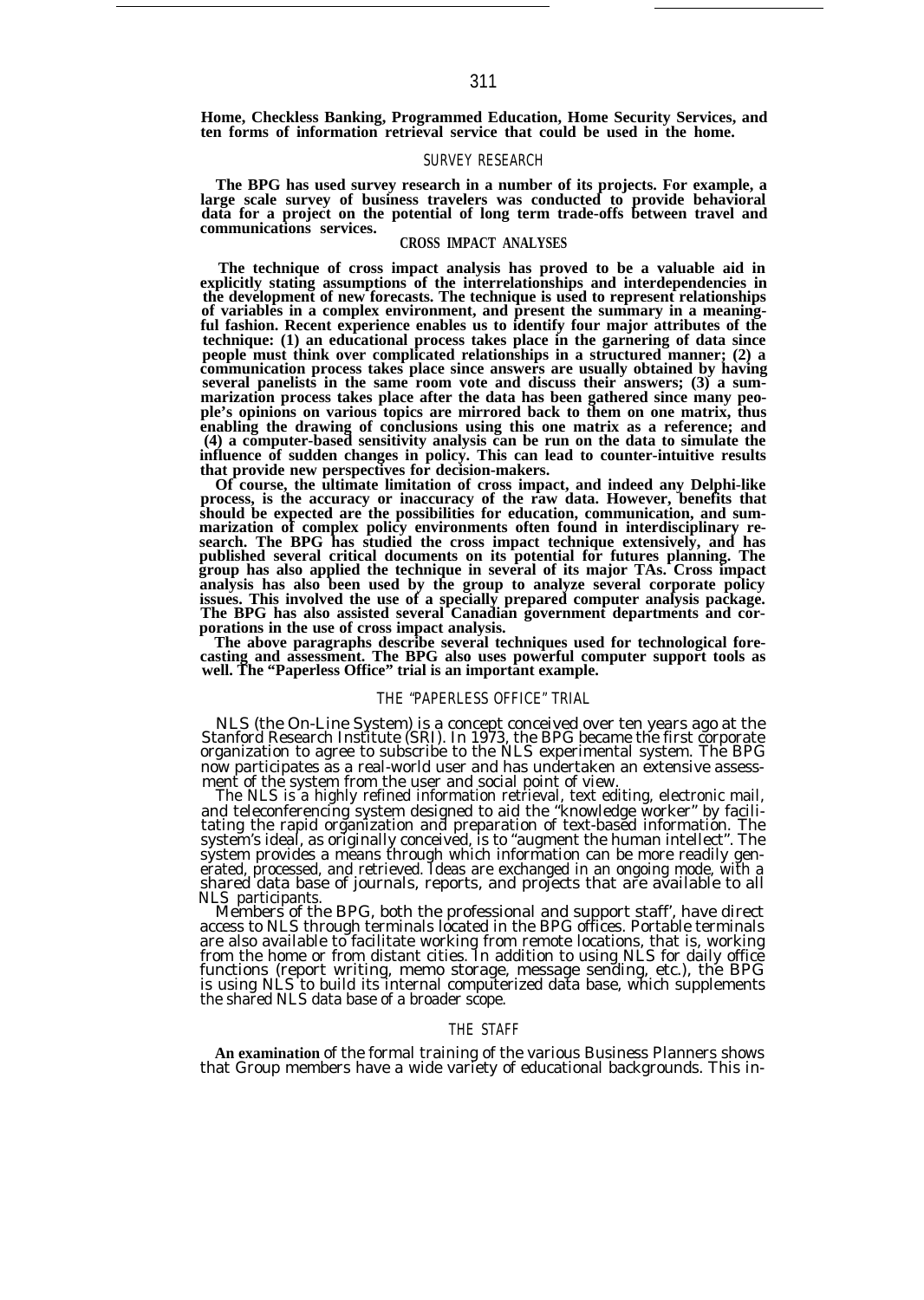**eludes advanced degrees in business administration, electrical engineering, marketing, political science, public administration, arts, computer sciences, linguistics, and economics. Regardless of the educational backgrounds of the individual planners, they are all encouraged to be generalists. Hence the approach to problems is from the point of view of a generalist rather than a subject specialist. In addition, specialized skills in various technical, behavioral, and legal areas are obtained on a consulting "as required" basis rather than through permanent hiring. Past experience has shown that these specialists tend to become cut off from their parent disciplines if** they become full-time planners. This is often to the disadvantage of both the Group and the individual. One slightly unusual aspect of **BPG staffing is the fact that many group members have degrees in business administration. This is not common for technological forecasting and assessment or futurist groups but it has resulted in a healthy generalist atmosphere in the Group.**

### **TECHNOLOGY A SSESSMENT IN BELL CANADA**

### INTRODUCTION

**The** TA work at Bell Canada was initiated by the BPG in 1972. At the time, this was regarded" as a logical extension of the technological forecasting activi*ties* underway in the Group. This extension was undertaken at the initiative of the Group management rather than under specific direction from senior management. This was not unusual since the vast majority of Group projects have been initiated internally rather than assigned to the BPG. The broad mandate of the organization has encouraged this approach to technological forecasting and assessment.

The definition of TA that has been used is one of the accepted ones in the TA profession. Our shorthand definition is that TA is the advance identification of the secondary impacts that often arise from the uses of technology. Our more formal definition has been the one presented by Vary Coates:

Technology assessment is the systematic identification, analysis, and evaluation of the real and potential impacts of technology on social. economic, environ-<br>mental, and political systems and processes. It is concerned particularly with the second and third order impacts of technological developments; and with the unplanned or unintended consequences, whether beneficial or detrimental, which may result from the introduction of new technologies or from changes in the utilization of existing technologies. Technology assessment seeks to identify societal options and clarify the tradeoffs which must be made; this approach is designed to provide an objective and neutral input to public decisionmaking and<br>policy formulation with regard to science and technology." <sup>2</sup>

BPG has undertaken TA activities in four areas. The actual work ranges from projects that follow a rigorous TA methodology to those that are involved with exploring fundamental interactions between telecommunications and other sectors of society. These activities are:

(a) The study: A Technology Assessment of Computer-Assisted-Instruc-tion Use in Colleges; (b) Exploring the societal impacts of proposed wired city services;

(c) Exploring future trade-offs between travel and communications services;

(d) Sponsoring research into the impact of new telecommunications serv-ices on native Copulations of the Canadian North ;

The first three of the above studies were conducted using internal professionals with outside support where required. The final study was contracted with Queens University of Kingston, Ontario and was monitored by a BPG professional. This report will concentrate on the first and third studies. The Computer Aided Instruction (CAI) study will be referenced since it was the first TA conducted by the Group and used the most widely known methodology, the MITRE approach. The Group has been interested in trying out a variety of methodologies in its TA activities since it is clear that there is no approach that enjoys widescale ap-proval as the "right way" amongst the professionals associated with the field. The CAI study is summarized below. The work in travel-communications sub-stitution takes up the bulk of this descriptive section on BPG-TA activities.

——..— —.

s Vary R. Coates, Technolog 29 and blic Policy : The Process of Technology Assessment و<br>Inthe Federal Government. Summay Report, Trogram of Policy Studies in Science and<br>Technology, 'The George Washington University, Wash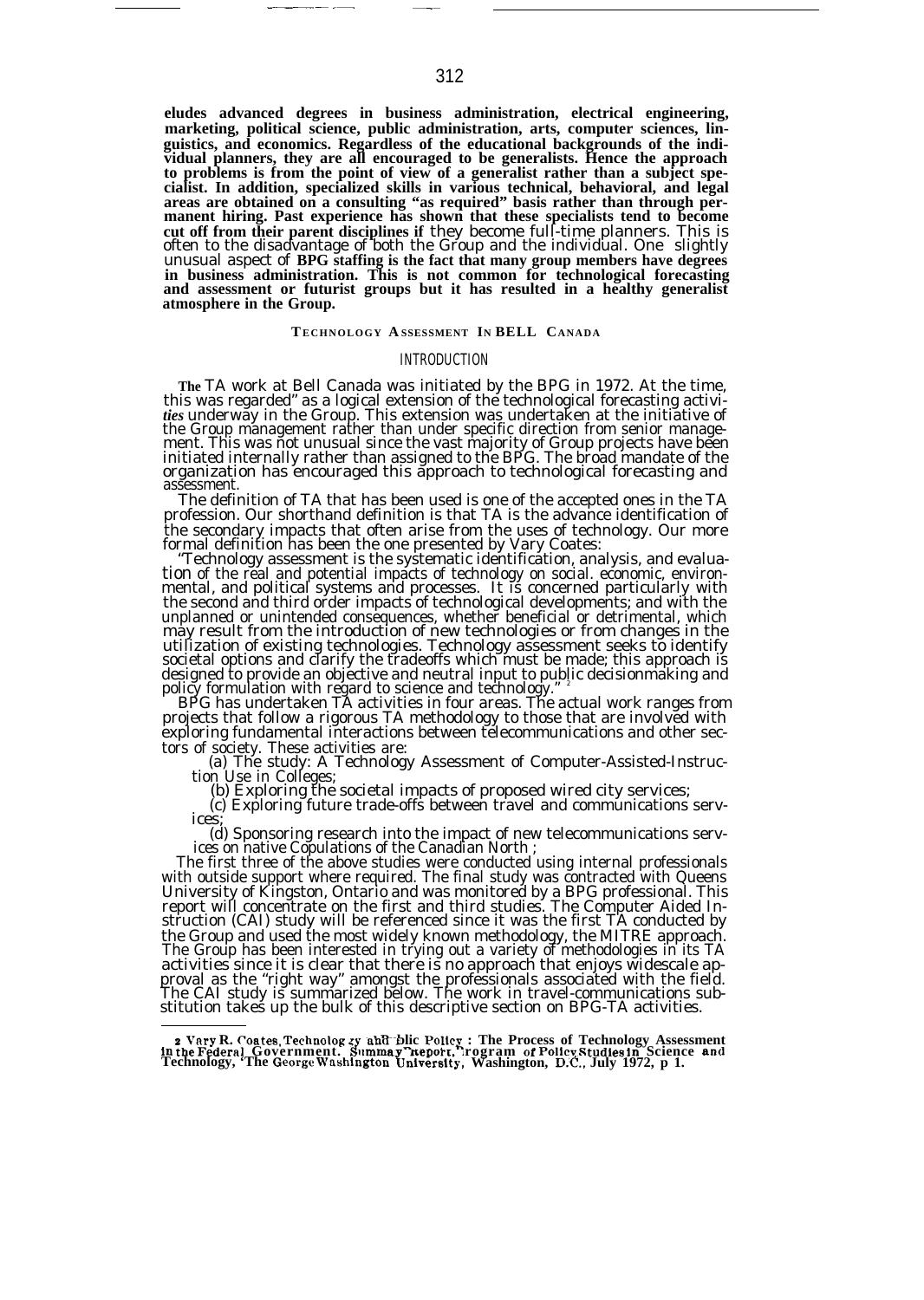# TA OF COMPUTER-ASSISTED INSTRUCTION

This study represents the most formal and extensive TA conducted by the

group to date. This study had two prime objectives: To illustrate a methodology that will be of use in future TAs. To assess potential societal impacts of CAI in post-secondary institutions. The primary objective was undertaken to determine what methodologies were available to conduct structured TAs. The group had been involved in extensive technological forecasting activities in the educational field for several years, and through these efforts and the acquisition of data from many outside research organizations had developed a large educational data base. It was obvious that more than this action was required to conduct a TA, and that a methodology was needed to organize a TA project. The initial phase of the CAI project was concerned with a Search for a TA process. The approach outlined by Mitre Corp. in their research for the Office of Science and Technology (Executive Office of the President ) was selected as one that would serve our needs.

**CAI was selected as a subject of study for a number of reasons. Bell Canada had financed research and trials of systems in the educational technology field. The Business Planning group had also conducted two extensive Delphi studies exploring the future of educational technology. Part of this research was conducted with McGill University in Montreal as part of a graduate thesis research program, and this choice of subjects matched their interests as well. Finally, the field is one that has been the center of many controversies and grand promises in the last decade. This study was designed to bring all of these issues into a common perspective. The steps followed in the CAI study are outlined** below. Since the Mitre methodology was used here. it is useful to list the seven basic steps followed in this process:

- 1. Define the assessment task;
- 2. Describe the relevant technologies;
- 3. Develop the state of society assumptions;
- 4. Identify the impact areas;
- 5. Carry out a preliminary impact analysis;
- 
- 

6. Identify possible action options; 7. Carry out a complete impact analysis. The MITRE approach is shown in figure 1. This figure also illustrates the forms used **in the various steps of the TA, which BPG.** The approach used in each of the seven steps in examined. were also adopted by the the CAI study will now be

# 1. *Define the assessment task*

Definition of the scope of the study was an important first step. Initially the researcher had the entire field of educational technology as his scope of interest. Areas such as computerized library systems, information retrieval television, audio-visual terminal development, and chemical learning were excluded from the scope of the study in order to make the analysis manageable. **The scope was restricted further to the use of CA I in post-secondary institutions rather than attempt to cover its us? across the various school levels, industry, and research institutions. Four groups that would be affected more than any others in society by the introduction of CAI were selected for the action and impact analysis; students; professors; colleges; and industry. The study was a future-oriented, technology initiated one. The impacts discussed were social, economic, or institutional in nature.**

.

<sup>3</sup> Martin V. Jones. A Technology Assessment Methodology : Some Basic Propositions,<br>Volume 1, The Mitre Corporation, Washington, 1). C., June 1971.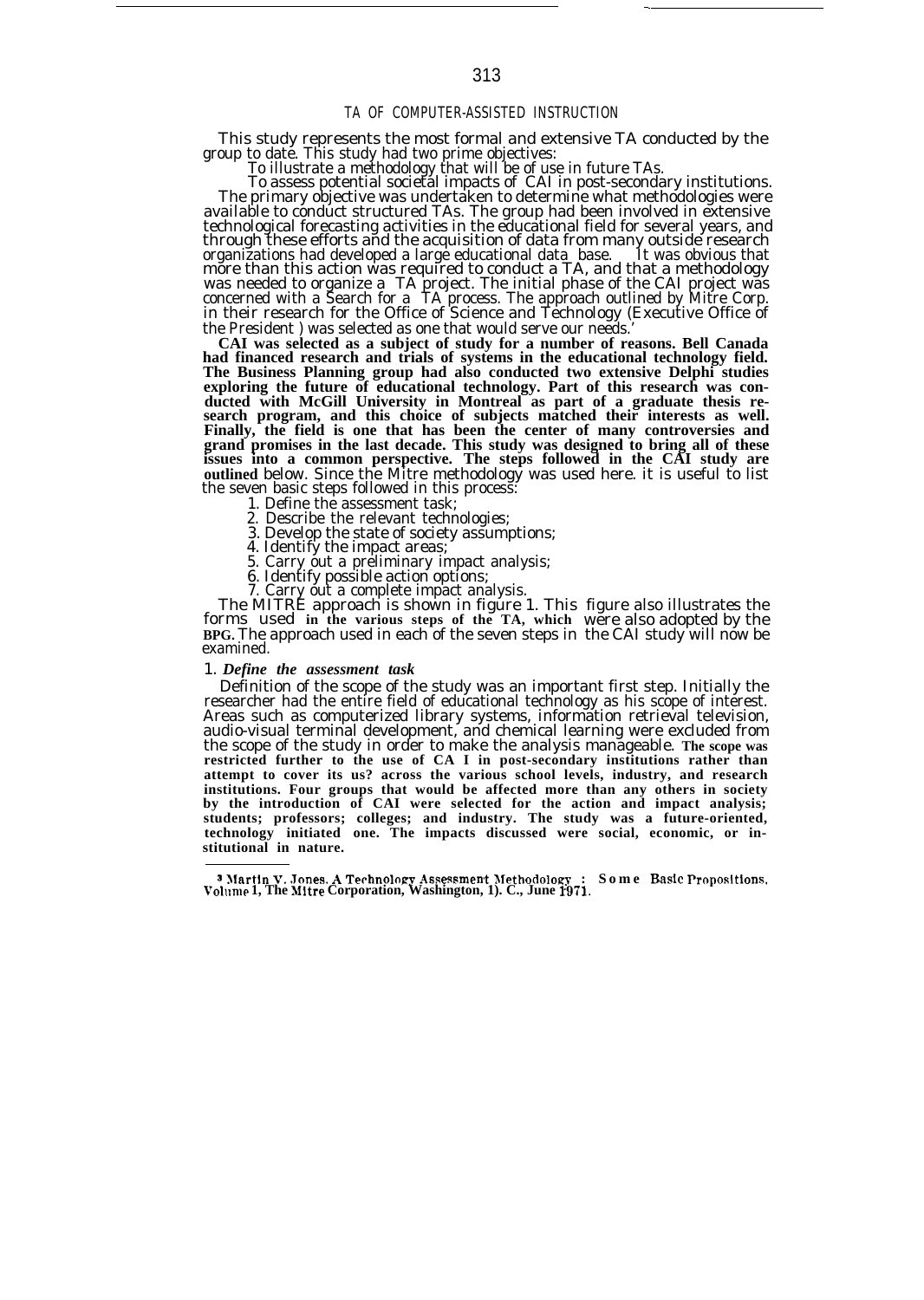

314

—-— — —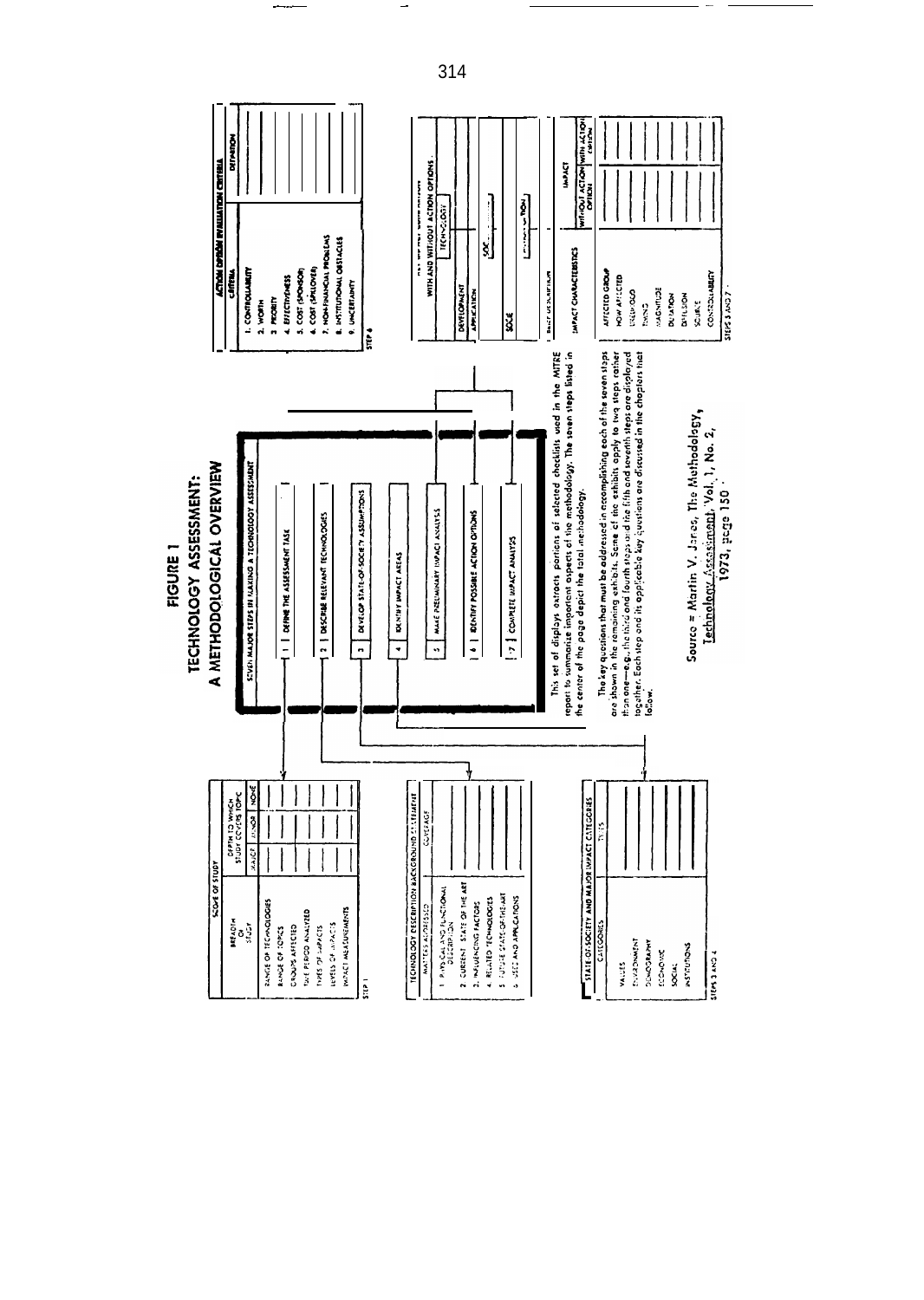# *2. Describe the relevant technologies*

This section relied on input from two sources. Firstly, the two Delphi studies on the future of educational technology conducted by the BPG were used to provide common definitions and a forecast data base. Secondly, the report pro-<br>duced for the U.S. Congress by the Committee on Public Engineering Policy that<br>explored the societal impacts of CAI was used for some scenario some general technical limitations statements.

The Bell Delphi studies were used to provide inputs on the cost-benefit ratios that would be required for CAI adoption at the various school levels, for descriptions of future related technologies, for forecasts of future hardware and software, and for the various potential applications of CAI.

### 3. *State of Society Assumptions*

The state of society assumptions were developed from the Bell Delphi data base as well. The areas explored were future trends in Canadian value systems, the business and economic environment, the institutional environment, and the relevant social factors.

#### 4. *Major impact categories*

The categories selected for further evaluation were the business (economic),<br>institutional, and social impacts of the widespread introduction of CAL The<br>researcher concluded that the impact of CAI on future values would be cult to determine at this time.

"In the **case of CAI, though value assumptions set the stage for widespread** use, it is difficult to foresee any changes in values resulting from this single tech**nological development, at the present time." <sup>5</sup>**

## 5. *Preliminary impact analysis*

The process used was as follows:<br>"The primary impact is traced from its source to its ultimate effect on a<br>certain social group. The primary impact in turn, becomes the source of the<br>secondary impact. Because the second-or

order event has taken place, probabilities of secondary consequences are always<br>lower than the likelihood of corresponding primary effects.<br>The impacts presented are quoted substantially from a pilot TA commis-<br>sioned by t

—increased costs;

—improved construction;

—physical plant modification;

-closer ties between schools;

-restructuring of curriculum; --extended day, week, and year; —standardization and centralization;

-coping with poorly prepared students; —impersonal education;

—individualized instruction ;

—aid for minority-group students;

—student-instructor relationship; —modification of instructor's role;

—new copyright protection;

—industry-controlled education;

—development of industries and products.

# *6. Identify possible action options*

Phases 6 and 7 of the MITRE methodology were completed during the second<br>part of the CAI study. The researcher shifted his focus from secondary re-<br>search to that of original data collection. His objective was to obtain an **independent, Canadian evaluation of the possible impacts of the options for various actions. The study design used group judgmental data** from a number of Canadian experts on the various aspects of CAI system design and use, This

**A Study of Technology Assessment Report of the Committee on Public Engineering** Policy, Nakional Academy of Engineering, **Government Printing O~ce, W-ashin@on,** DC.,

1969.<br>**<sup>5</sup> Philip** Feldman, A Technology Assessment of **Computer-Assisted-Instruction**, Business<br>Planning Group, Bell **Canada**, Montreal, **Quebec, August 1972, p. 1S.**<br>*Canada, p. 21.* 

77-495 0- <sup>77</sup> -20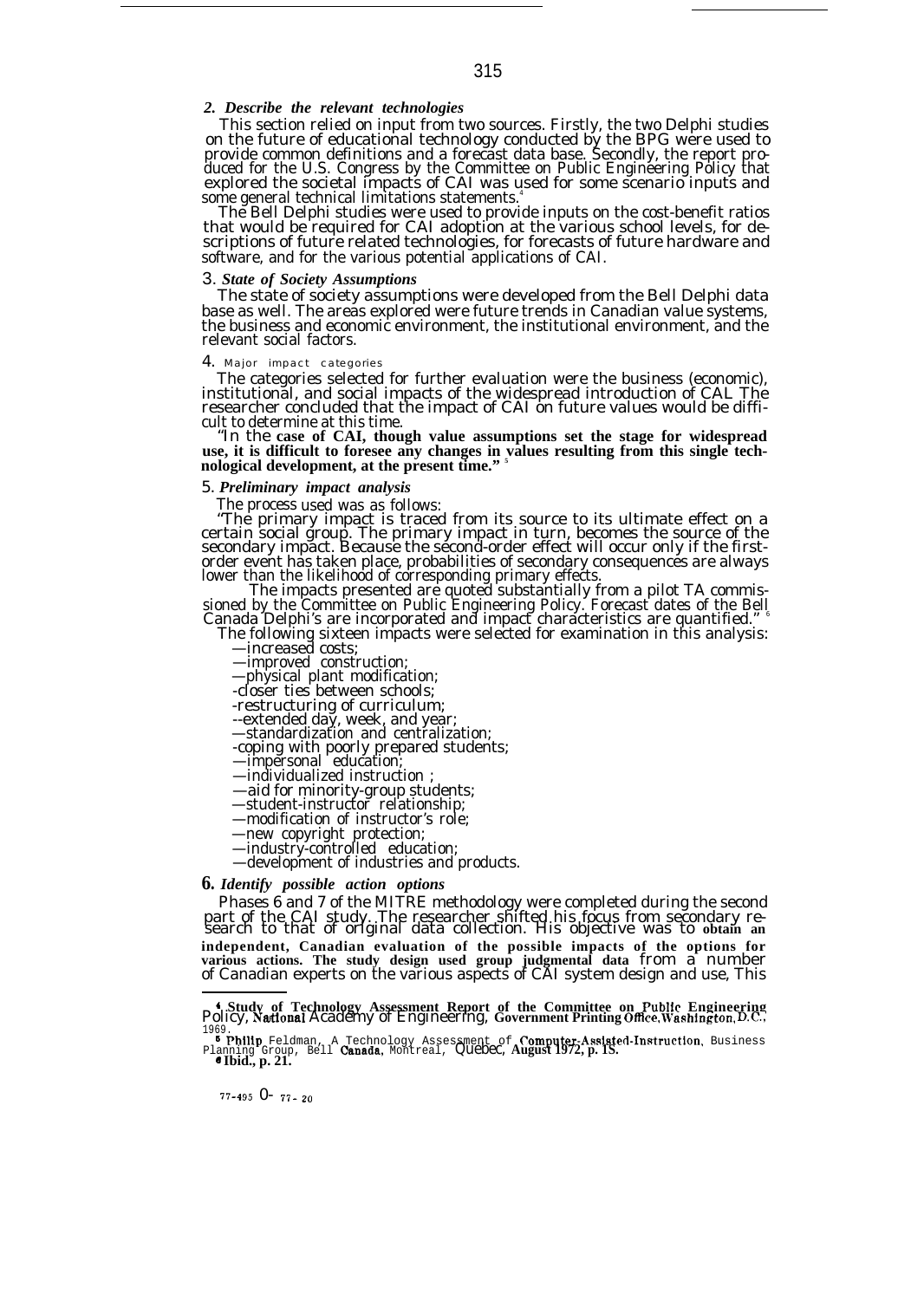was **a specialized survey rather than a Delphi study since there was only one round of the questionnaire and no interaction between the respondents during the study. However, the survey was not a normal one in the statistical or market research sense since the respondents were not selected from a random sample. They were selected from earlier panelists on the business planning Delphi study on educational technology, and from a list of members of an** educational technology committee of the National Research Council of Canada.<br>The final group of respondents represented a cross-section of individuals from<br>the teaching profession, university administration, educational re **was given a copy of the report outlining the preliminary analysis (steps 1 to 5) and each had received copies of the Delphi material.** Hence, the respondents were working from a common data base and were well-aware of the use of their inputs.

The initial concept was to complete a sixty-ceil cross-impact analysis. However, this was too great a task through which to put any volunteer respondent. The researcher decided to choose the most important action options and impacts, and to work out a modified impact matrix. The probability of the selected impacts and actions occurring in the next ten years was evaluated fi panel.

### 7. *Final impact analysis*

This was obtained from the replies of the CAI-TA panel assembled by the researcher. As noted above a reduced matrix was constructed. This is shown with the final estimates of the societal impact of the CAI in figure 2.

The final reduced matrix was analysed by the researcher who developed the

following conclusions: "Though (figure **2)** does not examine every conceivable action and impact related to CAI the data clearly indicates that few unfavorable societal consequences will result from widespread use of CAI in colleges. In fact, it appears that almost all parties will benefit from the proliferation of CAI systems. Students, whether they are at the top or bottom of their classes, will benefit because of increasing individualized instruction. Professors will benefit because they will be liberated from the mundane chores of reinforcing knowledge. Finally, industry will benefit because of new education related business opportunities. In order to maximize the favorable effects mentioned above, we will now recommend that certain action options be undertaken. Since the ultimate purpose of a TA is<br>to delineate actions whose execution will influence projected events in a socially<br>responsible manner, the following recommendations constitu **portant segment of this TA:**

**Governments should legislate new types of copyright protection.**

**Development of a common author language should be encouraged.**

**Colleges should examine the feasibility of introducing professional incentives for programmed materials.**

**There should be greater co-operation between colleges and industry includ-**

**ing the institution of CAI programmer consultant services. Professors should use CAI as a supplement rather than a substitute." <sup>7</sup>**

**~ Ibid., p. 03.**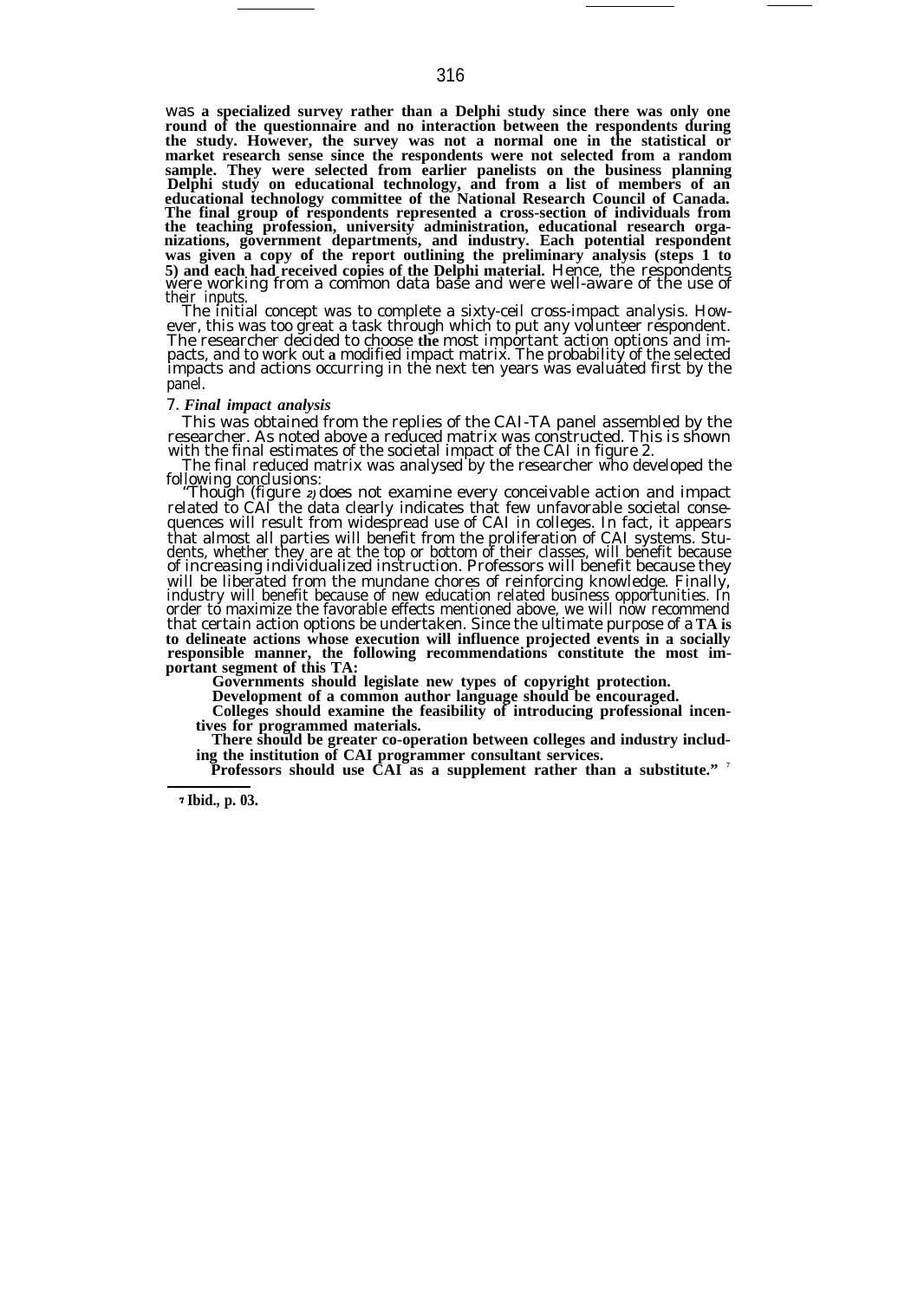| IF THIS ACTION OCCURS EQUIPMENT                                         |                                                                                                                                                                                                                                                                                                                     |                                                                                                                                                      | ACTIONS OF<br><b>cov</b><br>145.41                                                                |                                                                                                            | AFTIONS OF<br><b>COLLEGES</b>                                                       |                                                                               | <b>ACTIONS OF</b><br><b>PROFESSORS</b>                                 |                                                               | <b>ACTIONS OF</b><br><b>INDUSTRY</b>                                   |                                                                                                    |                                                                                    |
|-------------------------------------------------------------------------|---------------------------------------------------------------------------------------------------------------------------------------------------------------------------------------------------------------------------------------------------------------------------------------------------------------------|------------------------------------------------------------------------------------------------------------------------------------------------------|---------------------------------------------------------------------------------------------------|------------------------------------------------------------------------------------------------------------|-------------------------------------------------------------------------------------|-------------------------------------------------------------------------------|------------------------------------------------------------------------|---------------------------------------------------------------|------------------------------------------------------------------------|----------------------------------------------------------------------------------------------------|------------------------------------------------------------------------------------|
| . THEN THIS IMPACT<br>IS MORE (+)* OR LESS (-)<br>LIKELY TO OCCUR:<br>n |                                                                                                                                                                                                                                                                                                                     | $\ddot{\tilde{}}$<br>$\ddot{\mathbf{0}}$<br>$\overline{\mathbf{?}}$<br>R<br>$\pmb{0}$<br>a<br>$\hat{\bullet}$<br>$\frac{1}{2}$<br>T<br>J,<br>î<br>÷. | LEGISLATE <sub>3</sub><br>Į<br><b>MOTECTION</b><br>COPYRIGHT<br>ö<br><b>EBAK!</b><br>è<br>$\cdot$ | IS DEVELOPER<br><b>SOMMAN ROHICK MONTOD</b><br>$\blacktriangleleft$<br>.5                                  | č<br>STUDENTS WITHOUT NORMAL DUALIFICATIONS<br>DISADVANTAGED<br>ADMITTED<br>$\cdot$ | CREATED<br>PROFESSIONAL INCENTIVES FOR PROGRAMMED MATERIALS ARE<br>${\bf .5}$ | <b>USTRUCTORS</b><br>IS USED MAINLY AS A SUPPLEMENT TO<br>3<br>$\cdot$ | IS USED MAINLY AS A SUBSTITUTE FOR INSTRUCTORS<br>Z<br>2      | CAI PROGRAMMER CONSULTANT SERVICES ARE INSTITUTED<br>5                 | š<br><b>INDUSTRY</b><br>COLLEGES AND<br>COOPERATIVE PROJECTS INVOLVING<br>$\tilde{\boldsymbol{J}}$ |                                                                                    |
| <b>RANCTS SH</b>                                                        | THERE WILL BE A GENERAL IMPROVEMENT IN THE QUALITY<br>OF EDUCATION                                                                                                                                                                                                                                                  | 5                                                                                                                                                    | $\pmb{\epsilon}$                                                                                  | --<br>$\ddot{\phantom{1}}$                                                                                 | $\bullet$                                                                           | $\cdot$ 2                                                                     | •1                                                                     | - 1                                                           | $\bullet$ t                                                            | .,                                                                                                 |                                                                                    |
|                                                                         | THERE WILL BE MONE DISSEMINATION OF CAI PROGRAMS TO<br>MANY COLLEGES                                                                                                                                                                                                                                                | $\cdot$                                                                                                                                              | $\ddot{\phantom{1}}$                                                                              | $\bullet$ 2                                                                                                | $\cdot$ T                                                                           | $\cdot$ 2                                                                     | $\bullet$ $\bullet$                                                    | . .                                                           | ٠ŧ                                                                     | ÷.                                                                                                 |                                                                                    |
|                                                                         | <b>THE ACTUAL COST OF CAI SOFTWARE WILL INCREASE</b><br>and the article of the continuum continuum company of the continuum continuum continuum continuum continuum continuum continuum continuum continuum continuum continuum continuum continuum continuum continuum continuum cont                              | s                                                                                                                                                    | <b>Service</b><br>$\bullet$ 1<br>$\sim$                                                           | $\cdots$<br>- 1<br>$\ddotsc$                                                                               | <br>'n<br>$ -$                                                                      | ۰<br>---                                                                      | $\bf{0}$                                                               | ۰                                                             |                                                                        | ÷<br>$\bullet$                                                                                     |                                                                                    |
|                                                                         | THE ACTUAL COST PER STUDENT OF INSTRUCTION WILL<br><b>DICALAST</b>                                                                                                                                                                                                                                                  | $\cdot$                                                                                                                                              | $\ddot{\phantom{1}}$                                                                              | - 1<br>$\mathbf{a}$                                                                                        | $\ddot{\phantom{1}}$                                                                | ۰                                                                             | Ĥ                                                                      | ۰                                                             | ۰                                                                      | $\bullet$                                                                                          |                                                                                    |
|                                                                         | THE ABILITY TO COPE WITH POORLY - PREPARED STUDENTS<br>WILL INCREASE<br>THE STUDEN? - INSTRUCTOR RELATIONSHIP WILL IMPHOVE<br>FACULTY WILL USE THE CAI CONCEPT MORE EFFICIENTLY<br>---------------<br><b>SEGMENTS OF PUSLISHED MATERIAL WILL BE DIRECTLY</b><br><b>QUOTED IN CAI PROGRAMS</b>                       | .7<br>à.<br>5<br>$\cdot$<br>$\cdot$ 1                                                                                                                | d.<br>¢<br>د ب<br>٠<br>$\pmb{\mathfrak{o}}$<br>$\ddot{\phantom{1}}$<br>$\ddot{\phantom{a}}$       | ∽.<br>$\cdot$ 1<br>$\bullet$<br>÷.<br>$\cdot$ $\cdot$<br>o                                                 | . .<br>۰<br>$\cdot$ 1<br>۰<br>$\sim$                                                | $\ddot{\phantom{0}}$<br>٠,<br>. 2<br>$\cdot$ 1<br>a d                         | -<br>$\cdot$ 1<br>٠١<br>$\bullet$<br>$\bf{0}$                          | $\cdot$ a<br>- 2<br>$\bullet$<br><br>, ,<br>$\cdot$ . $\cdot$ | $\bullet$<br>۰<br>J.<br>٠.<br>۰<br>L.                                  | $\bullet$ t<br>$\ddot{\cdot}$<br>.,<br>$\bullet$                                                   |                                                                                    |
| <b>WAACTS ON</b><br>STUDENTS                                            | <br>$\sim$ and $\sim$ $\sim$<br>GIFTED STUDENTS WILL BE ARLE TO FINISH THEIR STUDIES<br>MORE QUICKLY<br><b>Service</b> State<br>THERE WILL BE A DECREASE IN THE DAGP OUT RATE CO<br>DISADVANTAGEU STUDENTS<br>THE EDUCATION PROCESS WILL BECOME MURE INPERIONAL<br>STUDENT UNBEST WILL DEVELOP TO A GHEATER DECREE. | Y.<br>5<br>з<br>$\overline{\mathbf{3}}$                                                                                                              | $\bullet$<br>$\ddot{\phantom{a}}$<br>$\pmb{\mathsf{o}}$<br>$\bullet$<br>u.<br>o                   | $\ddot{\phantom{a}}$<br>$\ddot{\phantom{a}}$<br>. .<br>$\mathbf{r}$<br>$\cdot$ $\cdot$<br>o<br><br>۰<br>-- | ш.<br>۰<br>$\mathbf 0$<br>$\bf{0}$<br>.-. .<br>$\pmb{0}$<br>$\sim$ $\sim$ $\sim$    | د٠<br>- -- -<br>$\ddot{\phantom{0}}$<br>$\bullet$<br>۰.                       | i y<br>$\ddot{\phantom{0}}$<br>$\cdot$ 1<br>$\bullet$<br><br>¢         | ÷.<br>$\bullet$<br>х.<br>د (<br><br>$\bullet$                 | $\bullet$<br>٠<br>0<br>0                                               | <br>$^{\bullet}$<br>$\ddot{\phantom{1}}$<br>$\bullet$<br>- 1                                       | والمنتحت<br><b>OF REVISED</b><br>CAI SOCIETAL<br><b>JWACTS</b><br>FIGURE <b>EL</b> |
| <b>WAATTE DE</b>                                                        | THE FUTURE WORK FORCE WILL BE PETTER SUITED TO<br>INOUSTRY NEEDS<br>THERE WILL BE NEW CAL EQUICATION - RELATED BUSINESS<br><b>OFFORTUNITIES</b><br>والمستسقين وأوالاساط الانداد<br>THERE WILL BE A LACK OF PATENT AND COPYHIGHT<br>PROTECTION<br>THERE WILL BE A CHANGE IN THE RELATIONSHIP BETWEEN                 | 5<br>7<br>5<br>Ś                                                                                                                                     | ۰<br>$\ddot{\phantom{1}}$<br><u>.</u><br>- 2<br>$\ddot{\phantom{1}}$                              | $\cdot$ t<br><br>$\ddot{\phantom{1}}$<br><br>o<br>$\bullet$                                                | $\sim$ $\sim$<br>$\bullet$<br>$\cdot$ 1<br>$\cdots$<br>0<br>$\cdot$ 1               | $\ddot{\phantom{1}}$<br>--<br>$\ddot{\phantom{0}}$<br>ó<br>٠.                 | ٠ŧ<br>محمد<br>$\cdot$ 1<br>$\bullet$<br>$\bullet$                      | $\mathbf{0}$<br>۰z<br>0<br>×.<br>$\bullet$                    | $\bullet$ 1<br>۰,<br>e<br>$\ddot{\phantom{0}}$<br>$\ddot{\phantom{0}}$ | •2<br>.,<br>۰<br>٠,                                                                                |                                                                                    |
|                                                                         | SCHOOLS AND INDUSTRY                                                                                                                                                                                                                                                                                                |                                                                                                                                                      |                                                                                                   |                                                                                                            |                                                                                     |                                                                               |                                                                        |                                                               |                                                                        |                                                                                                    |                                                                                    |

**ECHOOLS AND INDUSTRY**<br> **ECHOOLS AND INDUSTRY**<br> **ECONOMISTIC INTERFERIENCE IN ECONOMIST CONTINUES INTO A SUPPORT OF THE CONSULTANT OF THE CONSULTANT OF THE CONSULTANT OF THE CONSULTANT OF THE CONSULTANT OF THE CONSULTANT O** 

—. .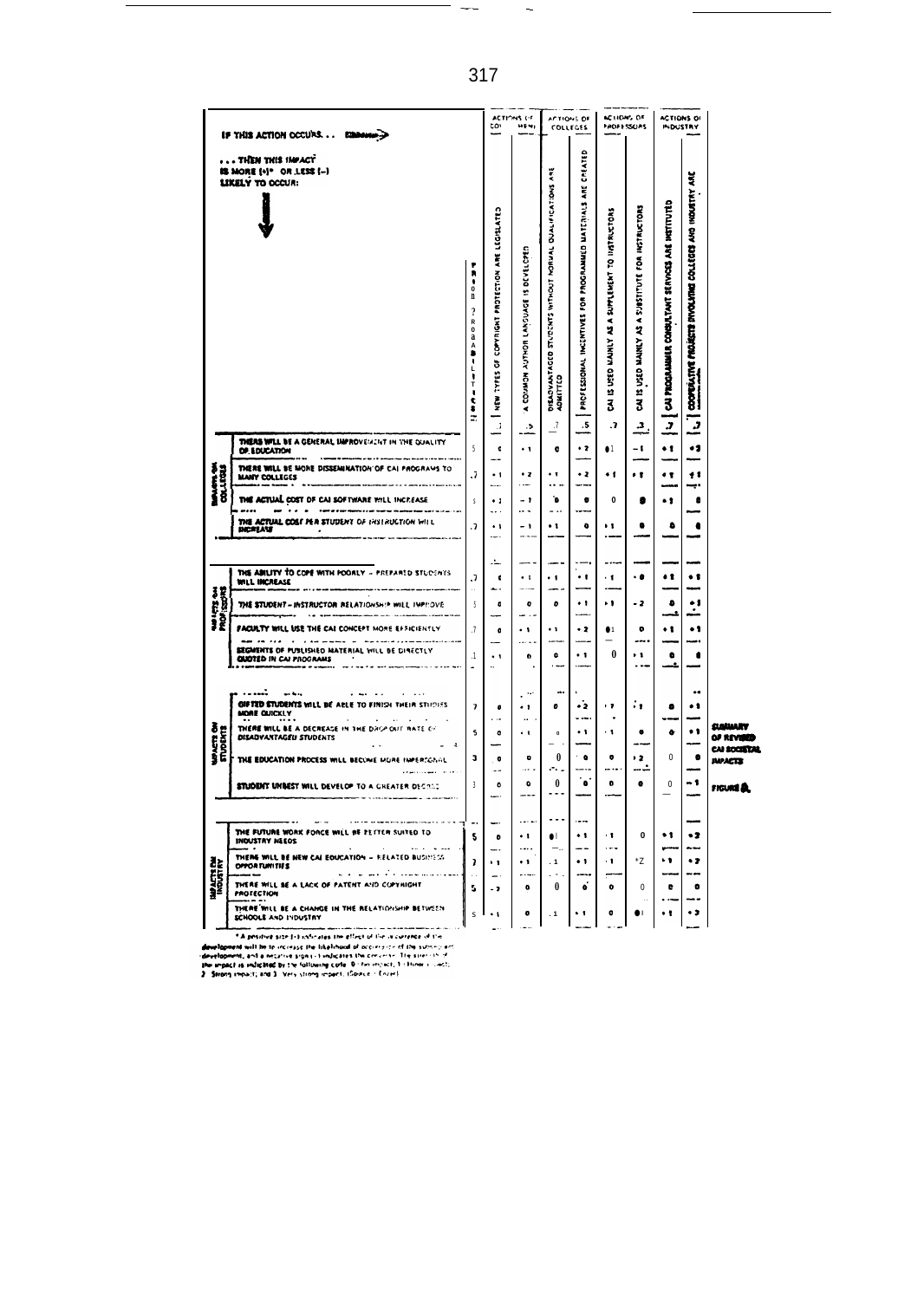# TECHNOLOGY ASSESSMENT OF TRAVEL-COMMUNICATIONS SUBSTITUTION

### INTRODUCTION

This area is one that has captured much of the attention of the BPG in the past five years. A variety of projects have addressed issues associated with the potential of future communications services to substitute, supplement, or interact in some way with the transportation sector. In total, these activities add Up to a multi-faceted TA of the various social, political, environmental, energy, behavioral, and corporate impacts of the interaction of travel and communications.<br>The Group has never collected all of these studies into one big report and called<br>it a TA. However, we feel that both the spirit, techniques, below:

.4 continuing assessment of the technologies that **are the** driving forces in the telecommunications fields. These will not be discussed here but are summarized

briefly in Appendix 2. A detailed behavioral evaluation of the individual traveller's perception of travel and communications and his or her attitude towards the substitution of certain types of travel with telecommunications alternatives.

An examination of the energy implications of travel-communications substitution.

A review of the policy implications of substitution across a wide spectrum of activities.

Participation with SRI's recent National Science Foundation (NSF) sponsored TA of Travel—Communications Substitution. The BPG has never attempted to replicate or "Canadianize" related research

in other relevant countries and fields. The approach has been to build **on** and expand from the base of available research. Hence, in the narrative that follows, references will be made to the work of others were it is important **to the** understanding of our TA activities in the substitution field. It should also be noted that the discussion below should only be considered a superficial introduction to **a** research area that is becoming one of the most popular in the telecommunications impacts field.

The focus **on** substitution is significant since it emphasizes one of the impacts that will develop from the uses of communications systems in both current and projected forms of social interaction. This is a shift from earlier research that examined various communications systems such as audio or visual teleconferencing and postulated that one of the uses of a particular system might be some impact on travel activities. The substitution research is not tied to any single communications system, present or projected, but is focused on the<br>potential impacts that will develop from the uses of a wide range of com-<br>munications systems. Research starting from the direction of impacts r than particular technologies is almost certain to have more widespread applicability across various societal sectors, and in some cases, between societies<br>themselves. The material in this paper is designed to illustrate so

The potential of future communications-based systems to stimulate some form of substitution for "travel is a frequent subject of discussions of the future environment. Most forecasts seem to lie at each end of a spectrum of possible analyses. At one end there are broad generalized scenarios optimistically postulating many forms of substitution of local and intercity travel through the use of a host of computer-communications services. The links between today and the future are not usually detailed and we are left with considerable<br>uncertainty as to how this future communications-based society evolved. The<br>economic, social, and political benefits or potential negative impacts o there are very specific studies of how specific technologies may augment the<br>substitution process for individuals working at certain institutions with defined travel patterns. Between these two poles there is a considerable knowledge and research gap, Several projects underway at Bell Canada and in other institu-tions are designed to help till this knowledge gap. While many of the activities described here are Canadian or American, the author recognizes that parallel activities are also underway in Europe and Japan.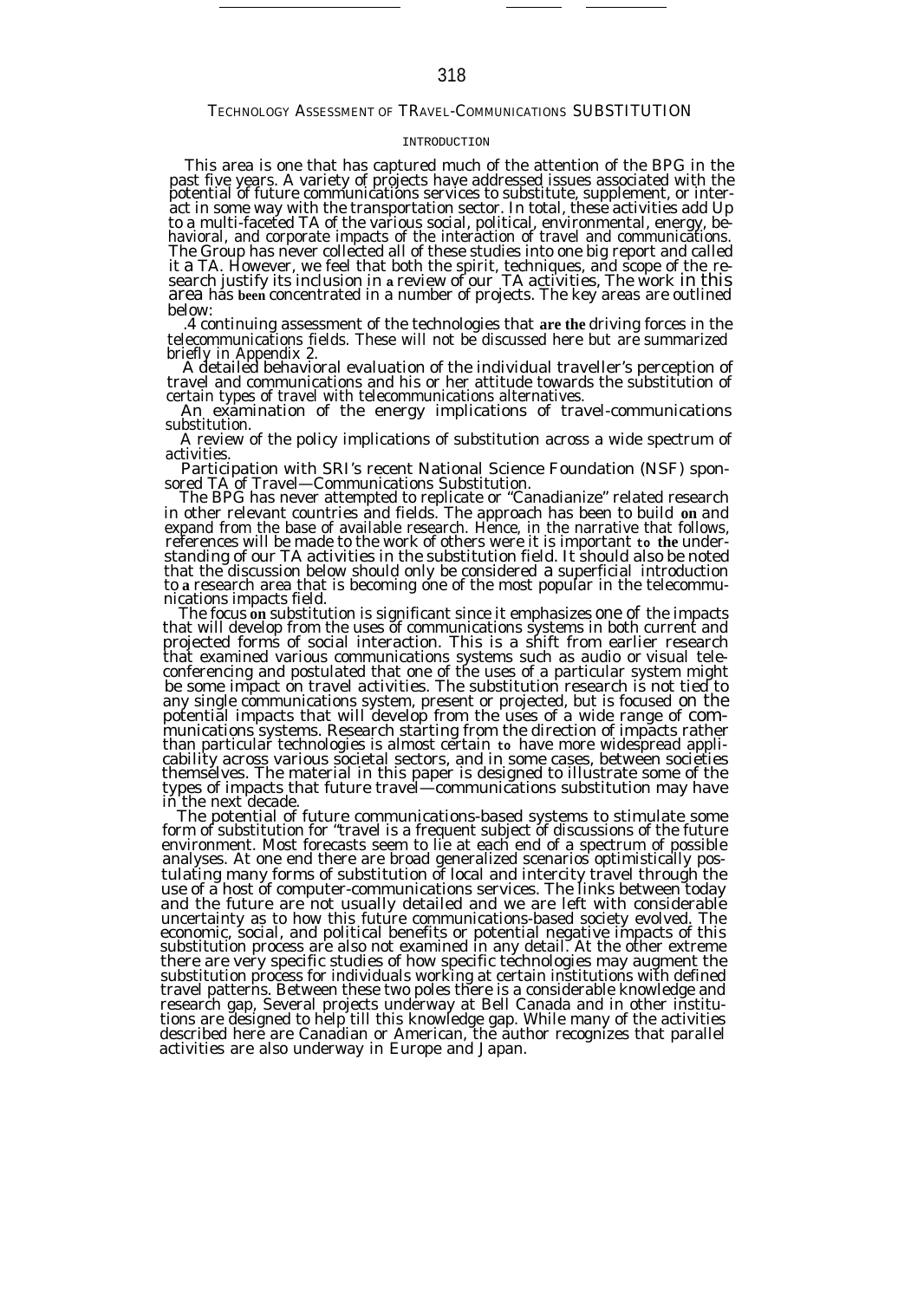The question of substitution may be regarded as generic in the case of a macro-analysis. However, our futures research and that of others has indicated<br>that the subject should be examined on two levels of substitution: inter-urban<br>and intra-urban. inter-urban substitution refers to the proces certain types of intercity travel with communications and computer-based<br>services. This travel is usually that of businessmen, government, officials, or educators for defined occupational purposes. Intra-urban substitution refers to the process of replacing a wide variety of activities within an urban area with a large number of electronic services. These forecasts usually include replacing daily commuting to work with "electronic offices" in the home or in neighbor-hood work centers. Electronic education, security, banking, shopping, voting, and consumer information retrieval services are also envisioned within the urban area in order to reduce the need to travel for many routine nativities. Much of the research and speculation in this area is found in the "wired city" or in<u>te</u>ractive broadband systems literature.

The term, substitution, is used here as a shorthand expression that refers to very complex, mostly unknown (to date), relationships between the transportation and communications sectors of our society. This relationship is not new, of course, as these two sectors have been intertwined in a maze of r communications and transportations systems during the last few decades in<br>North America has masked the development of interrelationships between these<br>two sectors. Studies have indicated that those who travel a great deal communications systems frequently. Thus, existing communications and trans-portation systems appear to be mutually reinforcing. However, many argue that the rapid proliferation of new communications technologies when combined with the current crises, congestion, and negative **side-effects of many transportations systems, will lead to a new era of substitution. The phrase substitution processes should not be interpreted too narrowly in**

**terms of face-to-face personal contacts. While certain existing face-to-face con**tacts may be replaced in the future with new technologies, new forms of com-<br>munications systems may create the ability to undertake activities that are im-<br>possible today with face-to-face contacts or existing technologie **tution processes may, in fact, serve latent needs that have not been served up to now.**

# SUBSTITUTION : WILL IT HAPPEN?

An adequate analysis of the intercity substitution question must examine the fundamental reasons why people travel. There are obvious stated occupational reasons for many travel activities, However, there are a host of unstated social and personal factors at work when travel decisions are being made. An under-standing of the travel-communications substitution issue requires research into these behavioral factors that would also underlie any future decisions on substitution. The other key variable involved in determining whether or not substitution will occur in the future is the financial cost-benefit trad determined between the costs of travel and the proposed communications substi-tute. This section of the paper considers both these variables on an inter-urban and intra-urban basis.

#### INTER-URBAN SUBSTITUTION

#### BEHAVIORAL ANALYSIS

**The BPG has undertaken an analysis of these issues. This survey research was concerned with business travel in Canada between the cities of Montreal, Toronto, Ottawa, and Quebec City. Business travelers between these cities utilizing air, rail, auto, or bus modes of transportation were given a questionnaire to obtain the types of information shown below:**

**(a) Basic trip statistics;**

**(b) Purpose(s) of meeting(s) ;**

**(c) Information carried to or acquired at meetings;**

**(d) Reasons for not substituting existing communications media for this trip;**

**(e) Indirect personal activities associated with the business trip;**

**(f) An assessment of the most satisfactory and unsatisfactory aspects of the current trip;**

——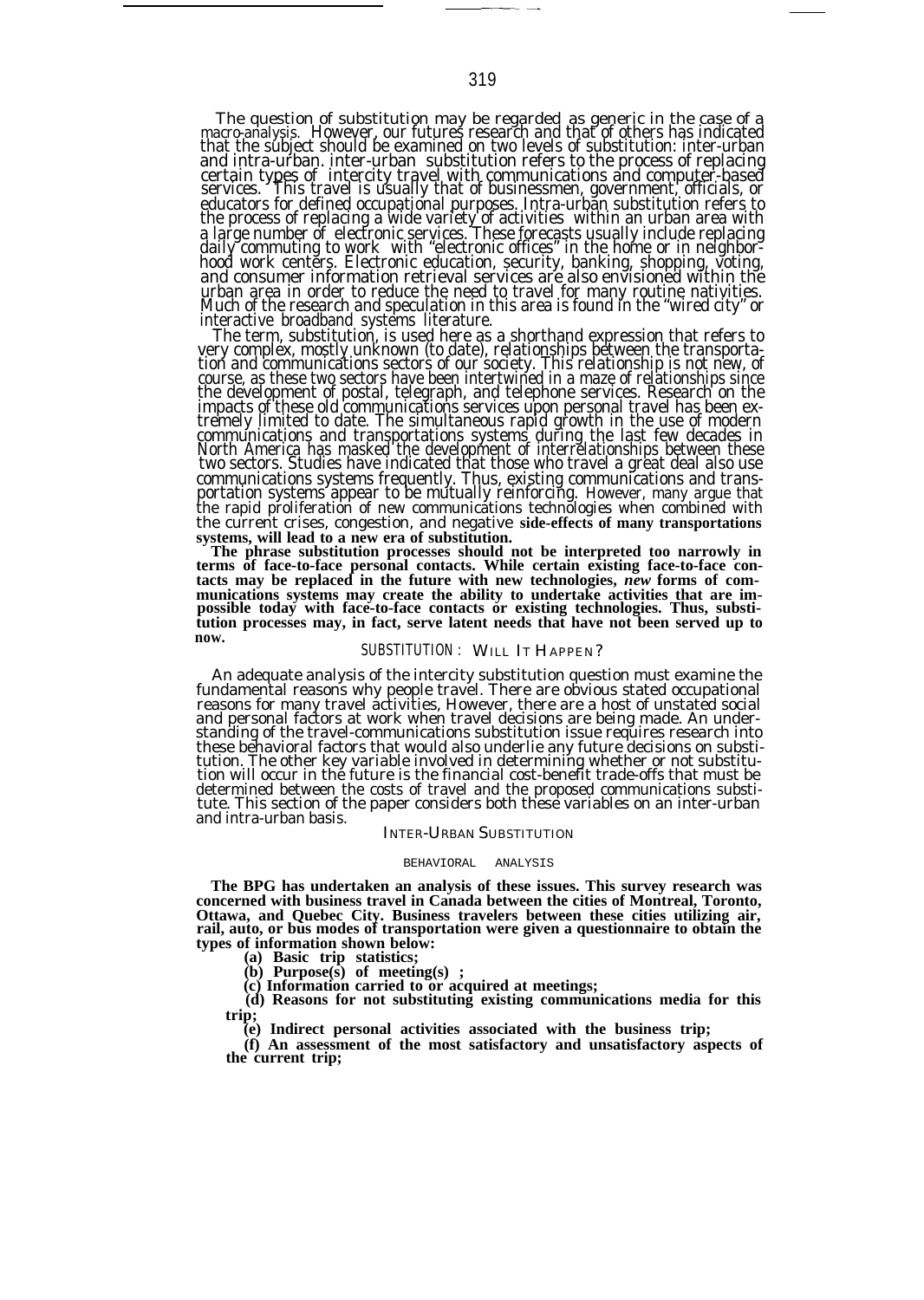**(g) The Potential of various future communications capabilities to replace the type of trip the traveller is on currently; and**

——— —. ——.—— — ———.—

**(h) Organizational, personal, and statistical data on the individual respondents.**

**The questionnaire was given to 30,000 business travelers during October 1978. Approximately 9000 usable replies were received, These permitted detailed subanalysis of the substitution question by mode of transportation, particular intercity corridor, organizational characteristics of the traveller's employer, execu**tive level, ethnic group, and potential substitute capabilities. The response to<br>the survey was a much higher level of returns than expected. This in itself may<br>indicate that interest in the substitution question is becomi **travelers.**

**The data from the survey was shared with the participating common carriers and government** agencies. This information will also be traded with individuals and groups who are working on similar or related issues in outside futures research groups. The survey tested a series of hypotheses that were grouped into five categories: the communications situation; trip characteristics; idiosyncratic variables; role of the traveller: and telecommunications capabilities of the alternatives. The hypotheses were developed after an extensive search of the literature and research into communications behavior patterns. In many cases, the hypothesis were developed by other researchers after smaller surveys of<br>sub-groups of travelers or through laboratory experiments with various test<br>groups, The questionnaire was designed with the assistance of a consul behavioral scientist in order to assure that the responses would help the BPG obtain useful data on the various hypotheses.

#### TEE HYPOTHESES WERE:

#### COMMUNICATIONS SITUATION

**(u)** There are **situational and behavioral variables associated with the particular form of communication that is to take place which predispose individuals to meet fact-to-face by traveling rather than to communicate over or through an artificial medium.**

**(b) As the complexity of the communication task increases, the greater Is the perceived felt need for travel. Such predispositions occur at a significant level in bargaining, conflict resolution, and authority relation situations.**

**(c) Personal familiarity is negatively related to the propensity to substitute in situations that require (or are perceived by the actors to require) building or maintaining friendly relations, persuasion, assessments of others' reactions. or security.**

**(d) Routinized interaction activities have a lower trip threshold and a greater propensity for substitution than more complex non-routine interactions.**

**(e) The propensity to substitute varies according to the purpose of the trip.**

**(f) The propensity to substitute telecommunications for travel increases after a certain threshold of trip making is reached: the threshold varies depending upon the purpose of the interaction.**

#### TRAVEL

(a) **Trips that involve the personal** transportation of materials, or for having material or equipment serviced or handled are negatively associated with the propensity to substitute.

(b) There is a positive relationship between the duration or number of activities engaged in on the business trip and the propensity to substitute. (c) There is a negative relationship between the number of non-business activi-

ties associated with the business trip and the propensity to substitute,

## IDIOSYNCRATIC

(a) There is a negative relationship between how business travelers feel about their general travel activities and **the** propensity to substitute.

#### BOLE

(a) There is a negative relationship between an individual's position in the business hierarchy and the propensity to substitute.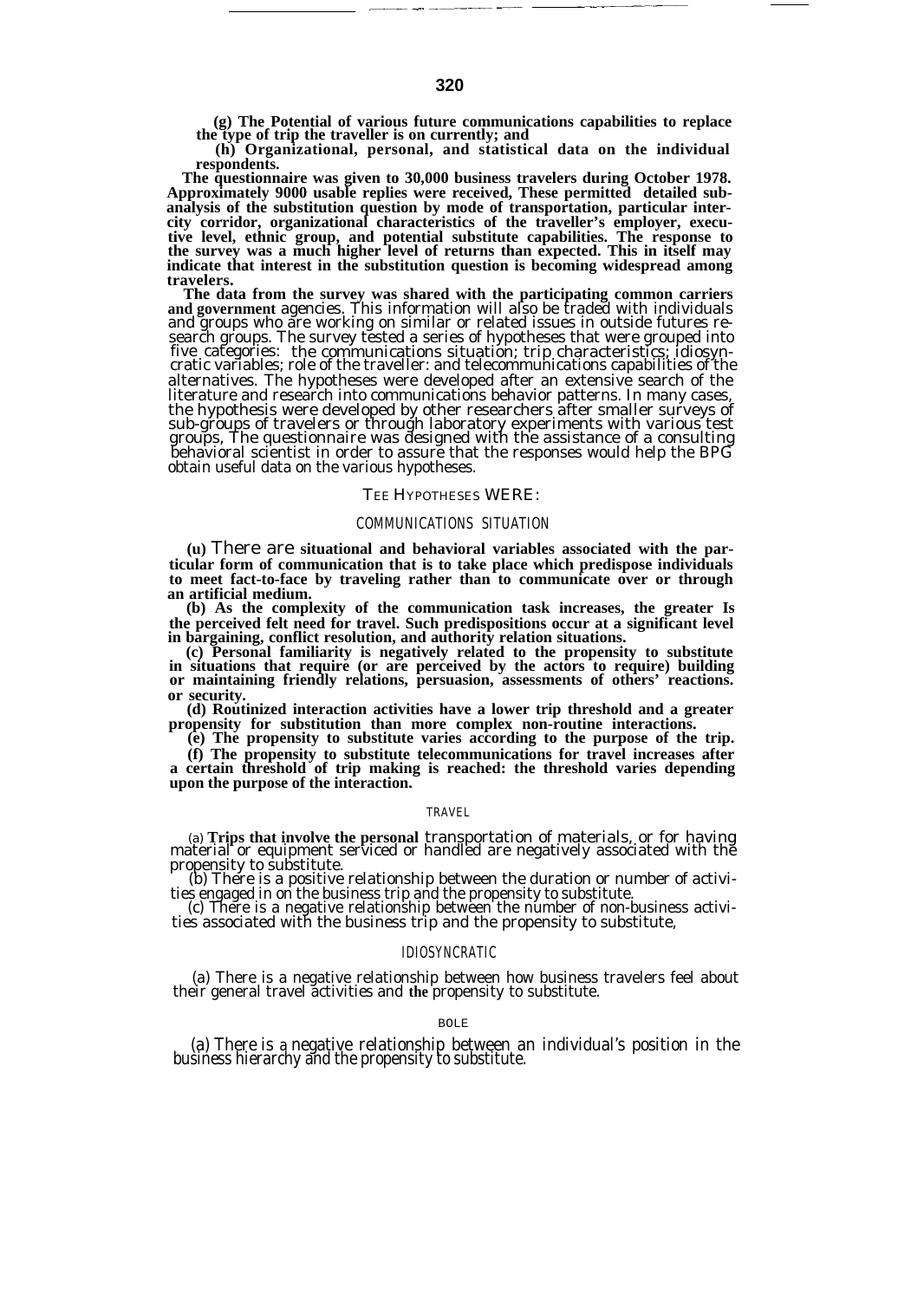### Telecommunications CAPABILITIES

*(a)* There is a **positive relationship between the traveller's** perception of the **utility of telecommunication alternatives to business travel, and the propensity to substitute.**

**An overview analysis of the survey results indicate several interesting findings. Presentation of these comments should be prefaced with the reminder that these questionnaires were distributed before the Arab-Israeli war and its subsequent impact on energy supplies, travel convenience, and public consciousness regarding the negative societal implications of transportation systems. The overall** results of the **sample indicated that** 20% of the **business travelers would have substituted the existing trip they were on, if appropriate communications substitutes had been available. This finding is not offered at this time as an indicator of the overall average potential for substitution but it appears to be a representative look at the short trip, commuter travel often experienced on the travel corridors studied.**

**Factors that do not appear to influence the substitution decision include:**

**The travel corridor;**

**The mode of travel;**

**Whether going** out on a **trip** or **returning from** one;

The number of associates with whom the businessman is traveling; and<br>The number of positive aspects perceived in the current trip.<br>The factors that do influence the substitution decision significantly include:

Those having shorter trips want to substitute more; Those having fewer activities per trip want to substitute more;

Those who perceive more negative aspects of travel want to substitute more; and

Those engaging in more non-business activities per trip want to substitute less.

While the survey results revealed the above trends or tendencies, the correla-tions were generally much weaker than would have been expected, considering the fact that the original hypotheses were based mainly on earlier research. The strongest correlation was found with the telecommunications variables. Those respondents who perceived electronic alternatives favorably were more inclined to want to substitute future travel than those who felt that electronic telecommunications was too impersonal. The survey results also indicated that individ-uals from different types of organizations do differ in their propensity to substitute. Representatives from educational institutions were the most likely to substitute while representatives of non-technical manufacturing, finance, and insurance-related industries were the least likely to substitute. However, all of these results were representatives of tendencies rather than clearly defined profiles of non-substituters versus substitutes.

An overview of some of the results of the Bell survey took these factors into account when it concluded: "While 20 percent of the travelers surveyed indi-cated that they would substitute their current trip, the present study offers little support for hypotheses concerning replacement of travel by telecommunications. For the most part, the directions of the relationships postulated stand up **but the weakness of the correlation** coefficients **indicate that the variables** are of **little consequence** in distinguishing explanatory differences between those who would and those who would not replace their present trip. The lack of explanatory results suggests that the decision to substitute may be an idiosyncratic one which the variables included in this study did not tap." <sup>8</sup>

Thus, we have determined that there is a significant proportion of the business traveling public that would like to substitute certain travel activities with telecommunications but we have not identified a homogeneous model of the "typical" substitute.

### COST-BENEFIT ANALYSIS

This form of behavioral research helps determine if people are willing to substitute in a "free-decision" environment. Often this is not a relevant factor in governmental, business, and educational institutions. Telecommunications systems that meet cost-benefit criteria definitely are most easily acceptable to

**<sup>5</sup> James H. Kollen and John Garwood, "The Replacement of Travel By Telecommunica-**<br>tions". 18th International Congress of Applied Psychology, Montreal, Quebec, July 30, 1974,<br>pp. 26-7.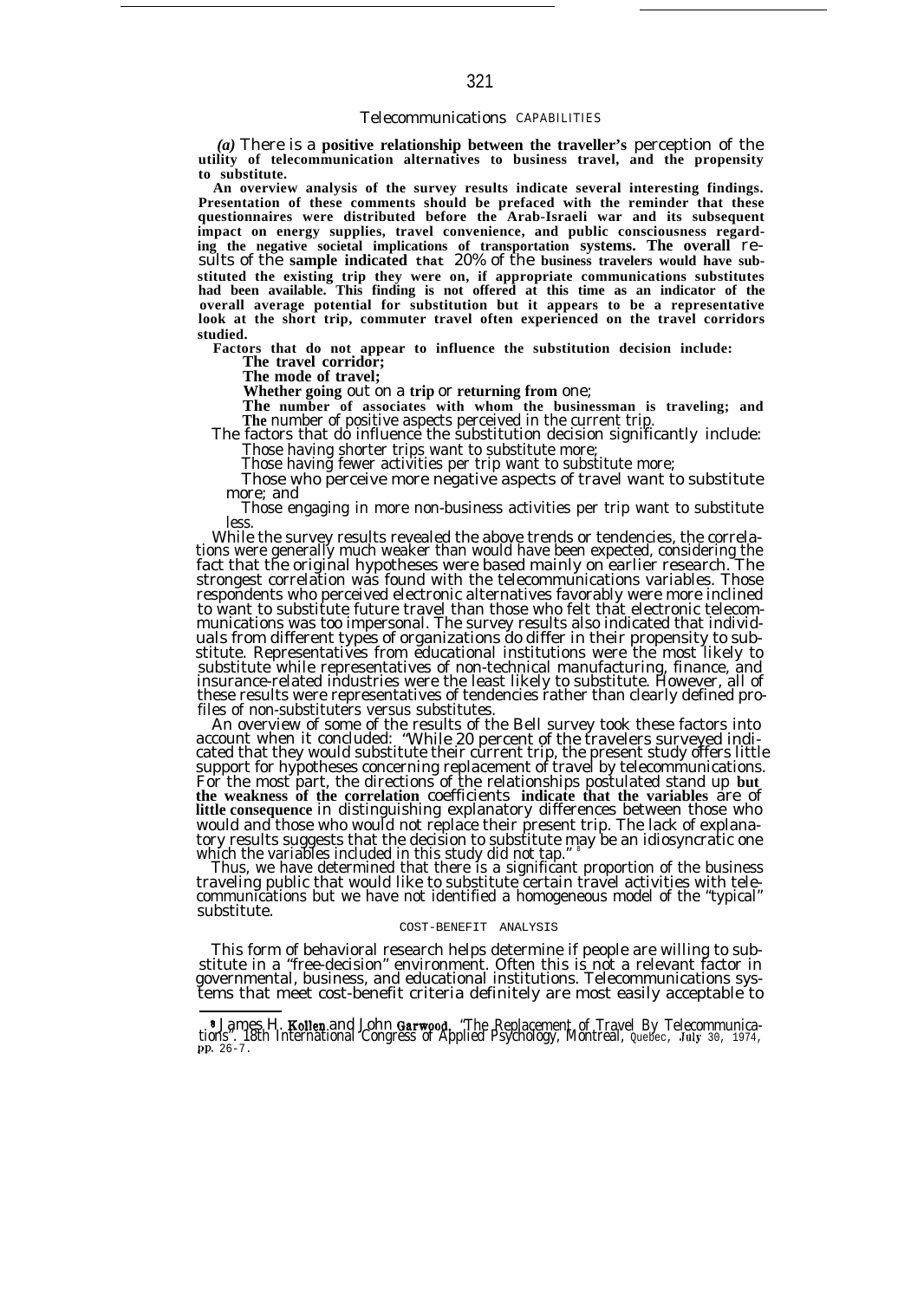managers. Various studies **have shown** that **audio and** augmented audio teleconferencing systems usually turn out to be cheaper than **travel for defined** trip patterns. The reverse is almost always true for video based systems. All of these<br>calculations involve an assumption of the cost of the time of the traveller (ie.<br>it costs "x" dollars per hour for an employee whether he is tr **office;** hence, travel time **saved equals** dollars **saved). The** problem **with these** forms **of** calculations is that **the** institution **has to** spend more money in tele-

communications systems in order to optimize the existing expenditures in salary<br>charges. Illogical or not, many managers would rather have employees under-<br>utilized rather than spend more money to optimize a "sunk" oset, n **could occur if travel had been the main form of long-haul interaction between the various groups involved? No attempts have yet been made to try and quantify these types of factors in a cost-benefit analysis. However, it is interesting to note that** a **rigorous application of** cost-benefit analysis in the major institutional environment can result in considerable substitution of travel through the use of telecommunications.

### INTRA-URBAN SUBSTITUTION

### BEHAVIORAL ANALYSIS

**The question of intra-urban substitution involves a different group of travellers and different behavioral issues. The type of substitution that is often discussed here involves the use of various "wired city" services. The area most analogous to the material reviewed above is "telecommuting". One of most extensive examination in this field is a recent study at the University of Southern California (USC).**

**The USC study examined two types of telecommuting in some detail. One part of the research was an examination of the attitudes of the user populations of interactive television systems used at USC and Stanford University. These systems were designed mainly to serve working adults who are studying towards advanced degrees. The alternative to physically attending the courses is to use the interactive TV system. Briefly, these systems are as follows:**

**The USC IITV [Interactive Instructional Television System], established in 1972, is designed primarily** to serve **professionals in engineering, aerospace, and information sciences who wish to take graduate level courses. These students are generally in mid-career and usually are employed fulltime by industries located from** 10 to **30 miles from campus. Before installation of the IITV systems, these students commuted to the USC campus either in the evening or on a released-time basis during the day.**

**The IITV system transmits live lectures to ten regional centers from the studio** at USC. Eight of these centers are located at major companies in the Los Angeles **metropolitan area; two sites service clusters of companies. Regular academic courses are offered, both credit and noncredit, graduate and undergraduate. Since the program started, and average of 40 courses per semester have been offered by USC over the IITV network. The system includes talkback capability provided by FM radio transmitters at the remote sites. A daily courier service delivers and picks up homework, exams and other class work.'\***

— —. .

**Samuel W. Fordres, "NASA Experience in Telecommunications as a Substitute for Transportation." NASA Memo. A Reference in Telecommunications as a Substitute for Transportation. A Referred R. Certain and Telecommunical dist**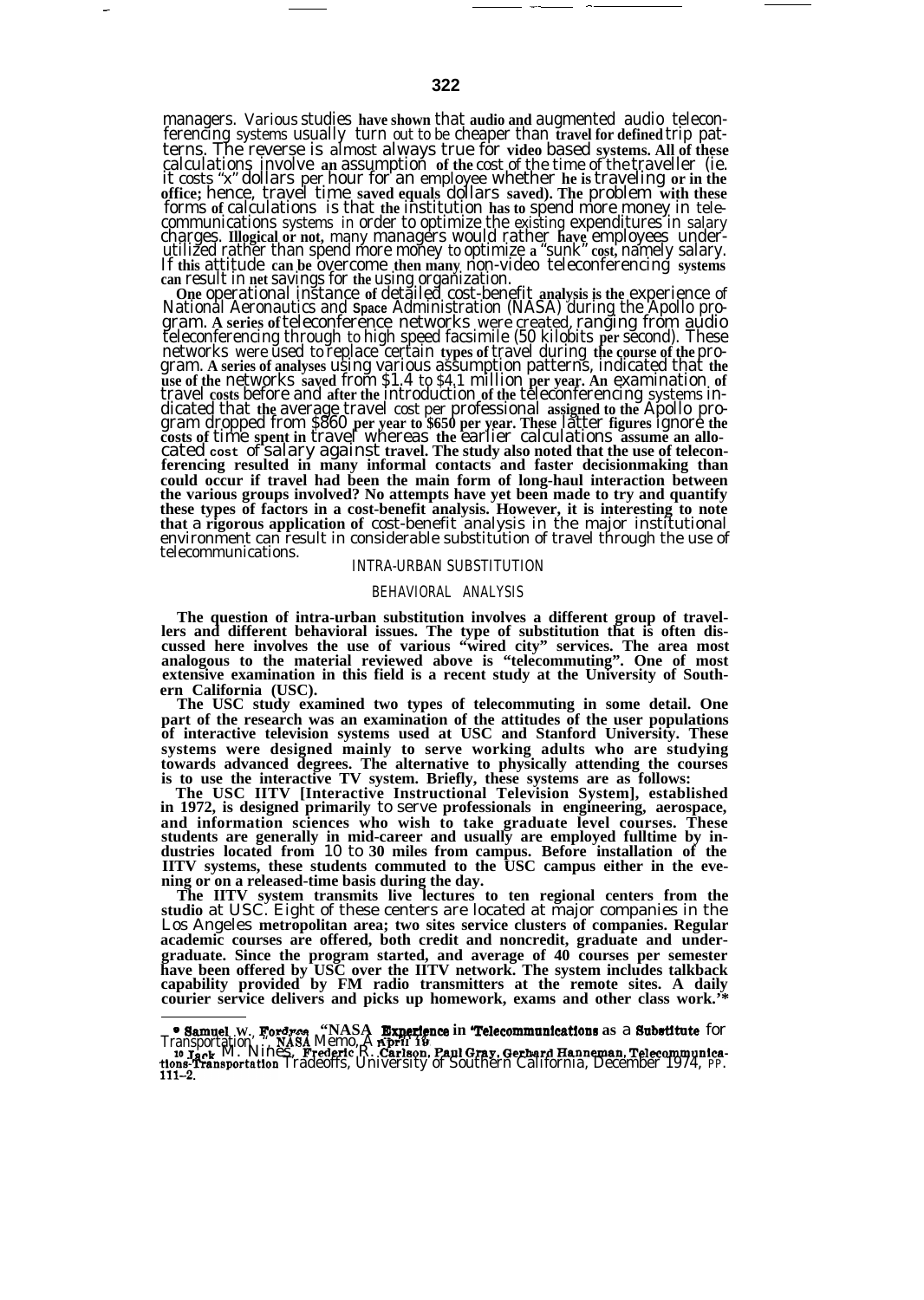**The users of these systems pay the regular course charges plus surcharges for the right to telecommute. The corporations pay for the costs of the television classrooms. The USC study team felt that these two systems represented real cases of travel-communications substitution and conducted surveys to determine the users attitudes towards the substitution. The following four conclusions were drawn from the study.**

**"(l) Instructional television as a telecommunications substitute for transportation, offers the IITV user a substantial savings in time and travel. The director of the IITV system at USC, Dr. Jack Munushian, estimated that in the 1974-1975 academic year, the USC IITV system would save 250,000 commuter miles.**

**(2) One of the major motivations for participation, is a willingness on the part of the participant to complete or expand his or her educational training; given this motivation, the convenience and ease of the IITV system play a major part in the decision to participate. A corollary to this conclusion is that IITV students tend to feel that the availability of the system resulted in their taking a more aggressive attitude toward continuing their education.**

**(3) Users of an IITV system show greater affinity over time, indicating that familiarity with the system can favorably affect attitudes toward the system.**

**(4) Over 60 percent of the participants perceived IITV as being as effective as in-classroom educations (with Standford students showing a slight decrease in this assessment over time; comparison of grades and performance ratings by the instructors indicated essentially identical academic achievement for participants in the two modes (IITV and in-classroom). This response indicated that no appreciable (or at least quantifiable) loss in effectiveness was occurring as a result of using the IITV system." <sup>11</sup>**

### COST-BENEFIT ANALYSIS

It is interesting to note that the cost-benefit equations on both the inter and intra-urban trade-offs turn on the issue of valuing travel-time, whether this **is allocated salary-time for institutional travelers or valued personal time for urban commuters. This leads to the conclusion that more than personal attitudes and accrued cost-savings to individuals and institutions will be required to lead to significant new levels of substitution in the shorter term. The energy issue is one example of an external force that will very likely cause a much closer examination of the substitution question than if it was left to free-will and normal market forces,**

The USC study went on to examine the telecommuting question in the business environment. The Western regional office of a major national insurance company was examined in detail as a potential candidate for decentralizatio **through the use of remote work centers and telecommunications support systems. This company had a central downtown location in Los Angeles and was examining various forms of decentralization, mainly as a result of high labor turnover at the clerical level. The corporate goal was to tap into new labor markets in the suburbs as well as eliminate the perceived disadvantages of long commute patterns for employees in those areas. Thus, this was a case where clerical rather than management or professional workers were regarded as a target for dispersion through the use of telecommunications. The USC team felt that this was a good case example as the company was one in the "information industry" where the substitution possibilities are expected to emerge first in the future.**

**The USC study determined that 15 remote work-centers connected with a computer and communications network would enable the insurance company to conduct its business on a dispersed basis. It went on to conduct a detailed cost-benefit analysis for both the company and the employees. The company saved costs in staff turnover and training, through reduced staff, lower salaries for clerical employees (a premium had to be paid to attract** staff in the central location ), elimination of a free lunch **program, and income obtained from leasing the old headquarters site. Increased costs associated from the proposed system were in new building charges in the remote work centers, comf' loss of a special tax benefit given to insurance companies with one central office. puter and communications costs, administrative and travel charges, and the The net savings to the company based on two different system configurations**

**<sup>11</sup>** Ibid.. pp. 116--7.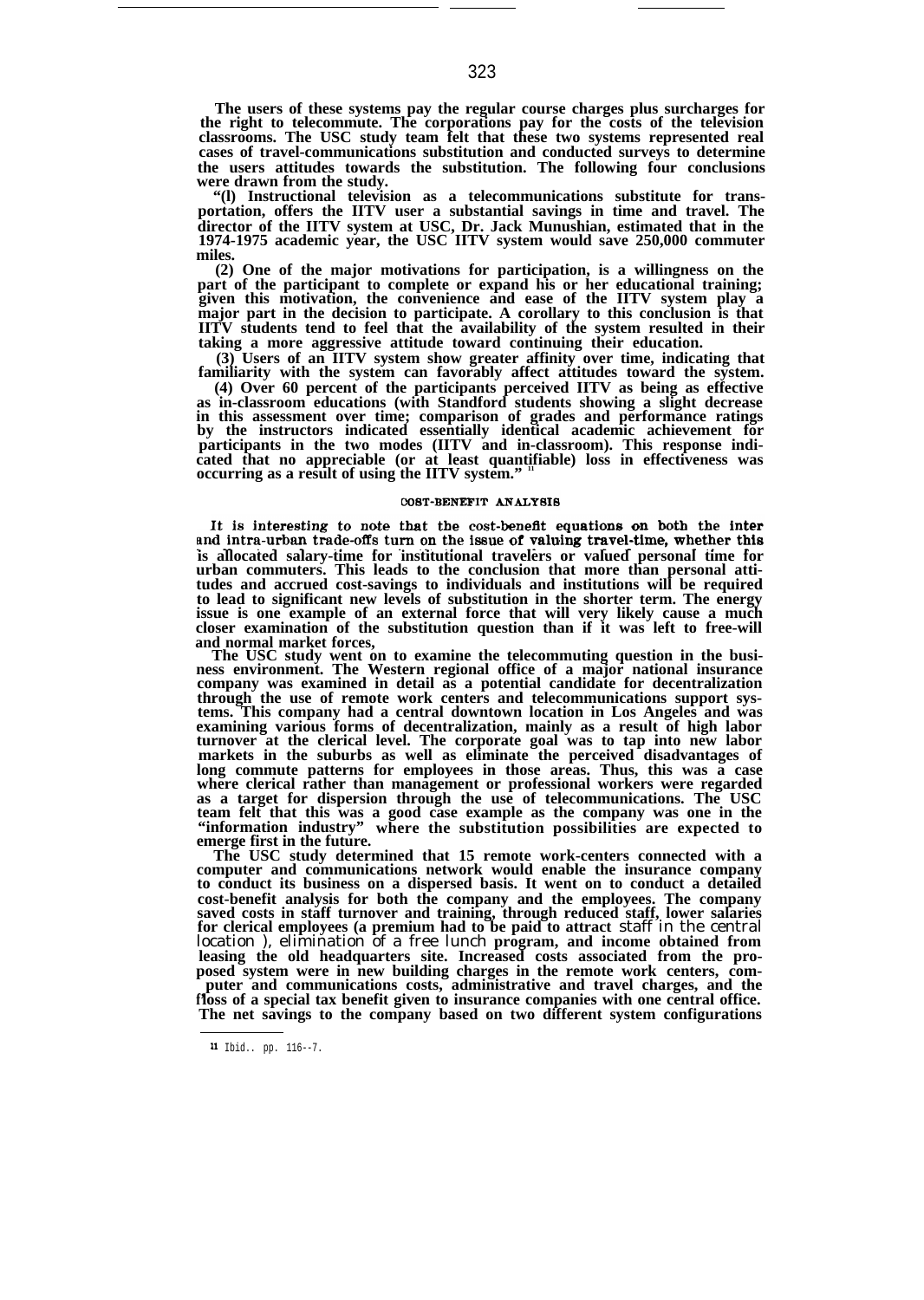were **\$4.1–\$4.2** million annually. Thus, there were distinct cost incentives for the company to adopt the electronic work-center concept.

The cost-benefit calculation for the employees is not so straightforward. They lose monetary benefits in the form of the free lunches and salary premiums paid for working downtown. The cost savings for the employee revolve around saved travel-time and saved travel-costs. The USC calculations showed that any employee commuting more than seven miles per trip would save money. Since the average employee trip is 10.7 miles per trip, the average employee will save. However, ignoring problems of the "non-average" employee, one key assumption is that the employee values his time on a monetary basis. Time saved must be equated to dollars saved or the employee would result in a net dollar loss. This is not an area of certainty, especially with clerical employees versus professional employees such as those studied in the IITV survey. Generally, we can assume that an educational task would be required to induce old employees to want to try out this system. New employees in the suburbs would not present the same problem, and in fact the insurance company has operated non-electronic suburban work-centers for some time with a lower salary for clerical staff. This is certainly an area that will only be settled through the actual electronic decentralization of an existing operation.

## ENERGY AND ENVIRONMENTAL ISSUES

## INTRODUCTION

There are a host of environmental and energy issues related to travel and transportation systems. These have become increasingly important in public and private policy determination in the past decade. One forecast is that these factors may lead governments to promote or encourage communicating rather than traveling in the future. This could he through a wide variety of administrative mechanisms, including ones that may alter the economic cost-benefit ratio in

favor of communications alternatives. The environmental costs associated with transportation systems have become identified in considerable detail in the past decade. Current research is expand-ing information on these issues at a rapid pace. The environmental considerations associated with communications systems are virtually unknown, although recent interest has been expressed on the subject. Analysis that has been undertaken to date, leads us to believe that these costs are far lower on a per capita user basis than those for transportation systems.

Any comprehensive analysis of the environmental costs associated with travel and communications systems must go beyond an examination of operational costs of visible structures. The costs of construction of the physical plant re-quired to provide these services should also be included. The environmental costs associated with maintaining the required infrastructures are required as well.

The phrase, environmental costs, has been used to refer to a wide variety of issues. The list be;pw is not exclusive, but it gives an indication of the types of environmental costs that are associated with the use of transportation and com-munications systems. These factors will have to be added to the economic and behavioral ones in order to provide an adequate analysis of the overall question

of inter-urban and intra-urban substitution. (a) Energy consumption of transportation or communications systems (increasingly important with the North American and European energy crisis).

(b) Energy consumption required to construct. operate, and maintain the manufacturing plant, and industry infrastructures for both sectors.

(c) Resource consumption for construction, operation. and maintenance of the required infrastructures.

(d) Pollution factors associated with the two industries. e.g. air, water, radia-tion, noise, thermal, and visual pollution.

(e) Damage to ecological systems.

# ENERGY IMPACTS OF TRAVEL-COMMUNICATIONS SUBSTITUTION

As noted above, the energy implications of transportation systems are rela-<br>tively well-known, The BPG analysis of the Canadian situation follows. It<br>should be noted that a similar picture is found in the United States and of the analysis would likely apply there as well.

The basic findings of our research indicate that the transportation sector of the economy accounts for 24 percent of the total energy consumed in Canada.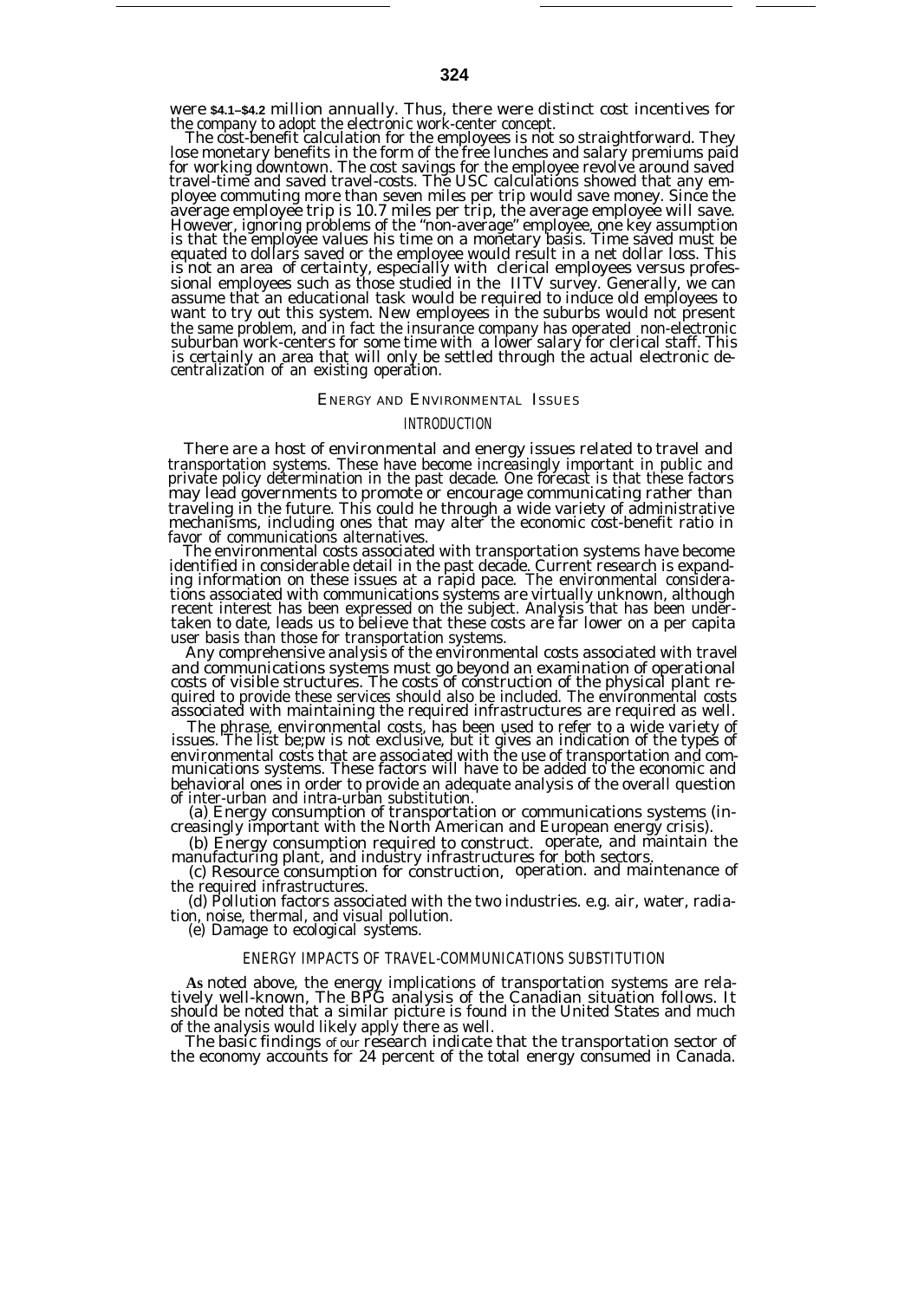The passenger sector accounts for 60 percent of that energy consumption. Over 90 percent of all Canadian passenger-miles are accounted for by motor ve-hicle and air transport. Both of these forms of transportation are very energy inefficient. The importance of examining the business sector of passenger travel,<br>as in the business planning survey, is shown by the fact that 25 percent of all<br>passenger travel is for business purposes (60 percent of all **business reasons). The influence of the transportation sector on total national** energy consumption levels indicates the possibilities for energy conservation through reduction of some forms of travel by communications substitution.

## MACRO TRADE-OFFS

The task ahead is to identify the energy impacts of communications systems use. Research interest in this area has been growing rapidly. The energy crisis has led to many comments in the general and specialized press on the potential for some form of energy conservation through travel-communications substitution. Peter Goldmark, former President of CBS (Columbia Broadcasting System) labs, recently stated that if we "eliminated commuting over 10 miles, I have calculated that we could save half our current consumption of gasoline while generating only negligible amounts of pollution. " <sup>12</sup>He also goes on to argue that creating a "new rural society" (use of the technologies described above to reduce business travel and commuting to work) would reduce the need for expanding large cities and would also reduce the energy required to support their centralized infrastructures-air conditioning, heating, lighting, elevators, etc. Goldmark's calculations, and those of all of the research in this field currently, are rough but they indicate the order of magnitude of the potential savings.

#### MICRO TRADE-OFFS

These overview calculations give a perceived perspective of the global implications of large scale travel-communications substitution. Several studies have tried to examine this from the opposite perspective; the impact of substitution for specific trips using defined technologies. Similar research has been conducted by the BPG and by the Communications Studies Group (CSG) of University College London and the London School of Economics in conjunction with their work with the U.K. post office.

The approach is to calculate the energy consumed in particular journeys using various forms of transportation. This requires estimates of the number of<br>people traveling to a meeting which is a key variable for the transportation-<br>energy consumption calculations. One of the difficulties in this that the number of people at one location for a teleconference is not a cost or energy consumption variable. The incremental cost of adding people on to an audio or video teleconference is virtually zero. Hence more people can attend a<br>teleconference cheaper than in person. On the other hand, the length of a meeting without a reasonable period (one day) is a key variable for the energy consumption of telecommunications alternatives, and a fixed cost item for *trans-*portation systems. Another key variable in the telecommunications side of the equation is an assumption on the source of electricity for operation of the system, Electricity derived from hydro dams has a much more efficient conversion ratio **(85** percent) between primary and secondary energy (the ratio of the raw energy available at the source compared to the energy actually obtained for end usage) then say coal-oil *(35* percent, ) or nuclear (30 percent) sources. This is particularly important in the Canadian situation since some provinces are highly **de**pendant on coal-oil and nuclear sources (Ontario) while others have large supplies of hydro power (Quebec).

The result of these types of calculators result in trade-off curves for various city pairs using defined transportation and telecommunications systems. Figures 3 and 4 illustrate the results of the BPG and CSG work respectively. This form of micro-analysis can be built back up to national estimates of macrosavings. The two groups have found in independent studies for Canada and the U.K., that approximately 2 percent of national energy consumption could be saved through the reduction of a moderate amount of business intercity travel. This does not include infrastructure savings or the reduction of intraurban transportation. Details of the analyses by both Groups can be found in the referenced studies,

<sup>12</sup> Peter C. Goldmark. "A Rural Approach to Saving Energy : Technology Could Help<br>Ease Urban Congestion", New York Times, NOV. 12, 1973, p. 12.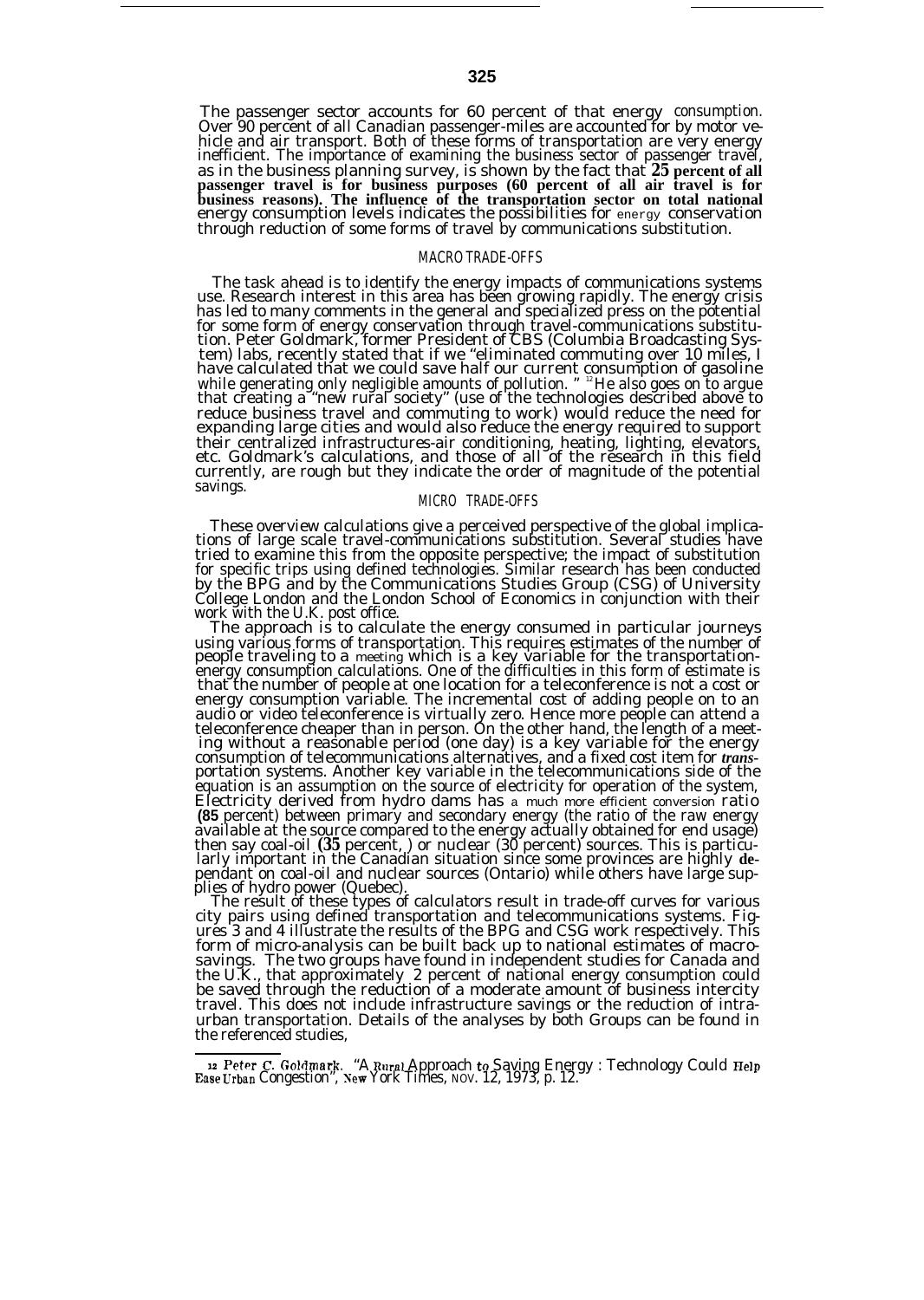VIII-LI-LI-LI-ERINARY ENERGY CONSERVED BY SUBSTITUTION OF THE CONSERVED BY SUBSTITUTION OF THE TRAVEL -<del>Energy</del> P Sayed<br>(Kw-h) Ë 1935 7  $\pm\pm$ 1400  $-0 \leq 1 \leq \frac{1}{2}$ 1999-99 再  $\mathbf{I}$ ΓT 7 - Audio Conf Ķ. <u>par</u> ₹ <u>la stal</u> <u>Tiliffi</u> ..... <u>고1</u> ∸ Ī 그리 ΤŦ ा ٣r ŦŦ  $\frac{1}{1}$  $\frac{11}{11}$ JĮ ÷÷ דוד **THE**  $\ldots$  $\frac{1}{2}$ بوابان <del>ं प</del>ा т. Yideoteiren one **The Second** 电非议 Ħ ÷. ╎╎╎┼╎╎┆┆╶┊┊╄┆╁┦╺<br>╎┼╎╌╎╎╎┆┆┆┆┆┆┥┥╉╀<br>╎╴╎╾┥╸╎┉╷╷║╣╏Ӫ┖の╿  $\begin{bmatrix} 1 & 1 \\ 1 & 1 \end{bmatrix}$ सिर ╟┽┿  $\overline{\phantom{a}}$ <u>i 1</u> 璑 Ħ  $\overline{\rm HH}$ ╤┿┿┷<u>╌┝┄┖┸</u>┵╊┨<br>┾┽╎┾┆╴╿┽╃┞╋╋<br>┼┼┆┥┝**╶╿┆╎╿╿╿**<br>╎╌╎┆╷┝╶┥╋╿┥╇┩ videbtelephone 手中 ų. والتلاف ┯┯ ᄑ I ਸਾ 7 . . . . . **\*\*\*\*** w\*\*\*\*\*\*\*\*\*\*\*\* ᅲ m<del>m</del> 掛 ╶┠┽╈┨┽╁┊┵<br>┤┽╈┥┵┠╃┯<br>╷<u>┥╅╁┋┪╌╌</u> **THE**  $\begin{picture}(180,10) \put(0,0){\line(1,0){15}} \put(0,0){\line(1,0){15}} \put(0,0){\line(1,0){15}} \put(0,0){\line(1,0){15}} \put(0,0){\line(1,0){15}} \put(0,0){\line(1,0){15}} \put(0,0){\line(1,0){15}} \put(0,0){\line(1,0){15}} \put(0,0){\line(1,0){15}} \put(0,0){\line(1,0){15}} \put(0,0){\line(1,0){15}} \put(0,0){\line(1,0){15}} \put(0$ -a Tir 田  $\pm\rightarrow$ ₩  $\begin{array}{c}\n\begin{array}{c}\n\downarrow \\
\downarrow \\
\downarrow \\
\end{array}\n\end{array}$ 景日  $\frac{1}{2}$ lt ÷ шт Augh Cont tin<br>Till  $\frac{1}{1}$   $\frac{1}{1}$   $\frac{1}{1}$   $\frac{1}{1}$   $\frac{1}{1}$   $\frac{1}{1}$   $\frac{1}{1}$   $\frac{1}{1}$   $\frac{1}{1}$   $\frac{1}{1}$   $\frac{1}{1}$   $\frac{1}{1}$   $\frac{1}{1}$   $\frac{1}{1}$   $\frac{1}{1}$   $\frac{1}{1}$   $\frac{1}{1}$   $\frac{1}{1}$   $\frac{1}{1}$   $\frac{1}{1}$   $\frac{1}{1}$   $\frac{1}{1}$  IJ j<del>i</del> ïΠ I. {={{{}}}\}<br>}-{{}}{{}}}}}\{\}<br>}-{{}}{{}}}}}\{\}<br>}-{{}}}}}}} 江 ⊏⊟ Ħ ╌┥╾╄┑╅╺┠╸┩╺┩<br>╶╿╾┊╺┇╌┇╾╿╾╃<br>╶╿╌┊╾┪╾┽╸║╺┇<br>╶╿╌┊╾┪╾┽╾║╺┇ 出手 ī ĦĦ ℸ. <u>iti</u> **THE HILL**  $\overline{\mathbf{H}}$ 32. á. FE U brith **Contribution** i pr 画体 ामकेम 賱 .....  $Hours$  of  $\overline{H}$ . ţ. [Efficiency of Electricity:305] Communication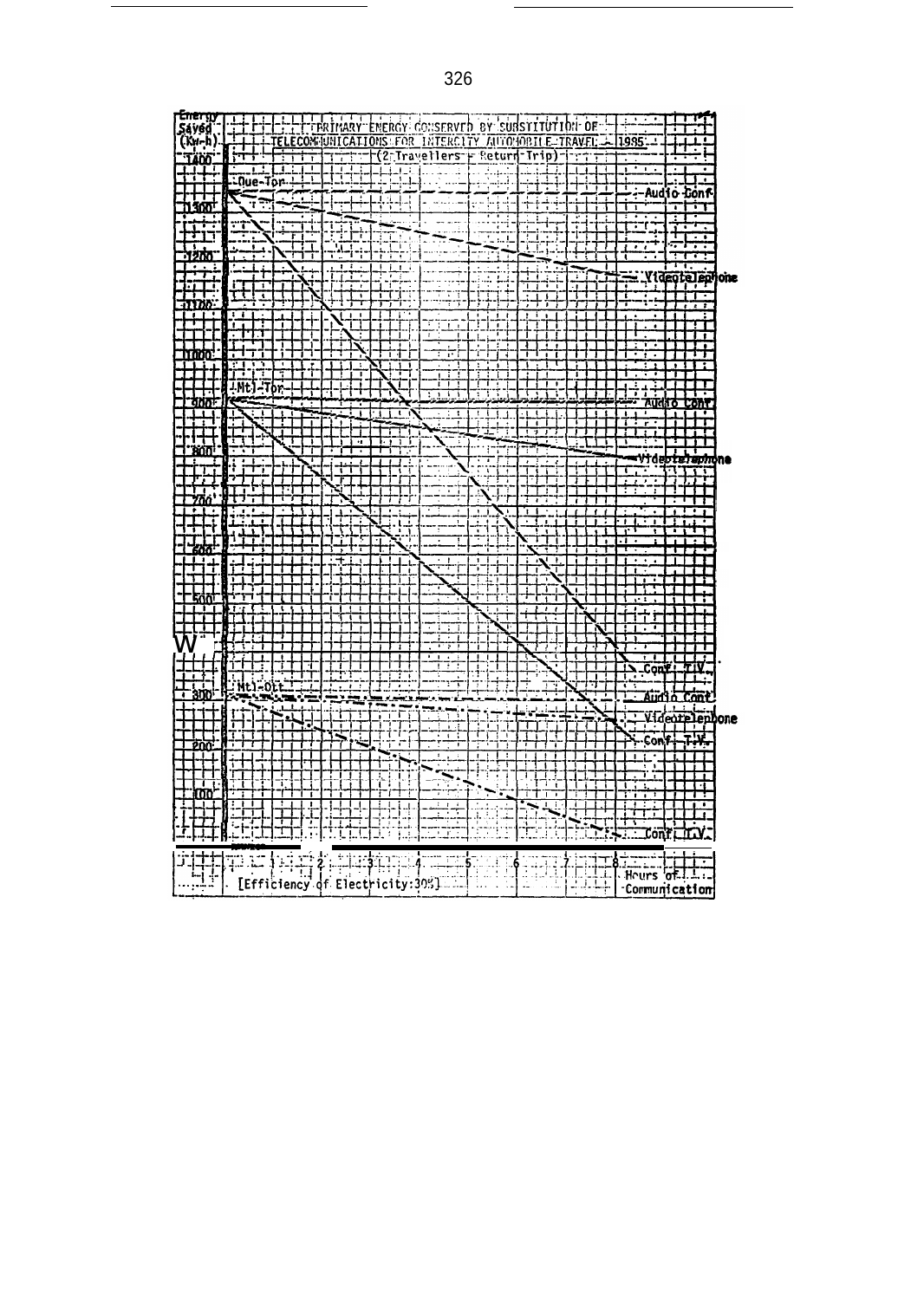

# SOURCE: PYE, ET. **AL., TRAVEL OR TELECOMMUNICATE?** THE ENERGY **CONSIDERATlONS. P. 9.**

Similar calculations have been made by Dickerson and Bowers in their pre-liminary TA of the video telephone conducted at Cornell University.<sup>13</sup>Dickson calculated that an 8-hour meeting between Los Angeles and New York was 8 times as energy efficient as a return personal trip using a Boeing 747.

While energy issues are important, there are other environmental issues that<br>should be considered in the travel-communications equation. Pollution is cer-<br>tainly one of the factors. Van Vleck points out that the transporta

—.— .-

<sup>&</sup>lt;sup>13</sup> Edward M. Dickson and Raymond Bowers, The Video Telephone: A New Era in Tele.<br>communications, Cornell University, Ithaca, N.Y., June 1973, p. 144.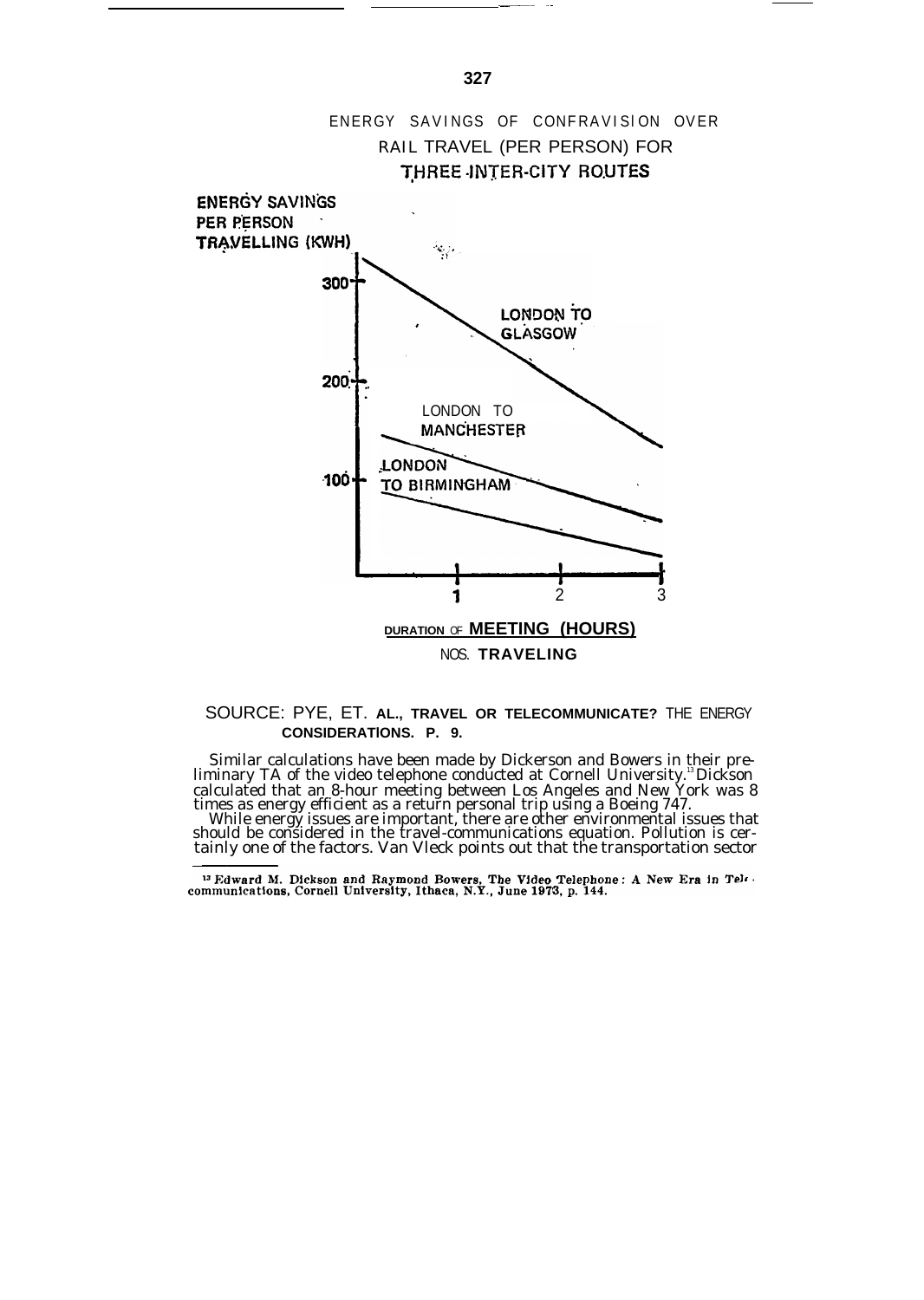produces 75 percent of the carbon monoxide. 56 percent of the hydrocarbons, and 52 percent of the nitrogen oxide pollutants. "These side-effects of travel must be shared by all in our society, not only those who travel.

The question of resource consumption has also become more widely understood as planners and decision makers become more aware that we have a<br>finite stock of 'non-renewable resources and that the demand is outstripping the replacement of renewable resources. The transportation sector is an important<br>consumer of many of these resource elements. Recycling will have to become<br>more prevalent in the transportation industry in order to preserve ma resources. Substitution is another means of conserving resource depletion, Again, we do not yet have material consumption patterns available for telecommunications, but we do have some idea of the facts for the transportation sector. The U.S. transportation industry consumes 75 percent of the nation's rubber, 53 percent of its lead, 40 percent of its zinc, 29 percent of its steel, and 19 percent<br>of its copper." Further research is required to determine the communications industry's consumption patterns and the elasticity of the material trade-offs

between the transportation and telecommunications industries. The energy, pollution, and material elements of the substitution equation are certainly incomplete at this time. We can obtain an idea of the relative impact of various trade-offs through the preparation of scenarios assuming levels of **substitution. This is only one step towards a greater understanding of this issue. However, it is certainly a move away from merely assuming that these trade-offs will favor the communications half of the substitution issue.**

#### **S OCIAL AND P OLICY ISSUE S**

**The material reviewed to date has revealed that the substitution issue has many dimensions.** This last brief section overviews some of the other questions and issues that will have to be examined in any comprehensive examination of travel-communications substitution.

# POTENTIAL NEGATIVE IMPACTS

No development is without its negative drawbacks. Those of us examining the substitution question may tend to overlook some of these potential problems. Several of these are listed below.

## PRIVACY

The adoption of substitution as a significant conscious choice in many sectors of society will bring us face-to-face with many of the privacy and security issues that have been troubling many observers for the past decade. Dependence on computer and communications services for so much of our social interaction is certain to bring about periodic lapses in personal and institutional privacy. These issues have been discussed extensively elsewhere and this paper will go no further than to indicate that they certainly have relevance to the substitution issue.

# LOSS OF INTERPERSONAL INTERACTION

Many social scientists and thoughtful observers have pointed out that work activities have a very high level of social interaction content, People need to interact with people on a purely social level and work settings create the ability for this to happen. Reduction of intercity travel may cut back the range of interpersonal experiences that individuals have access to during their travel. Reduction of commuting patterns through the use of remote work-centers or home work-centers would also have a severe impact on interperson interaction. If remote work-centers were common public utilities rather than dedicated to specific institutions (a likely scenario in order to reduce the cost overhead of these in-stitutions ) then the interpersonal bonds that develop may be based upon friendships of people who happen to use the same work-centered rather than work for the same employer. This could have significant impact on job mobility patterns<br>and employee loyalty. These social factors lead this author to forecast that<br>remote work-centers will only be used two or three days a week wit weekdays being used to go into the central business district for meetings and social contacts with other people in the institution.

<sup>&</sup>lt;sup>14</sup> E. M. Van Vleck, "Substituting Telecommunications for Travel: Feasible or Desirable,<br>IEEE National Telecommunications Conference, San Diego, California, p. 5.<br><sup>15</sup> Ibid., p. 6.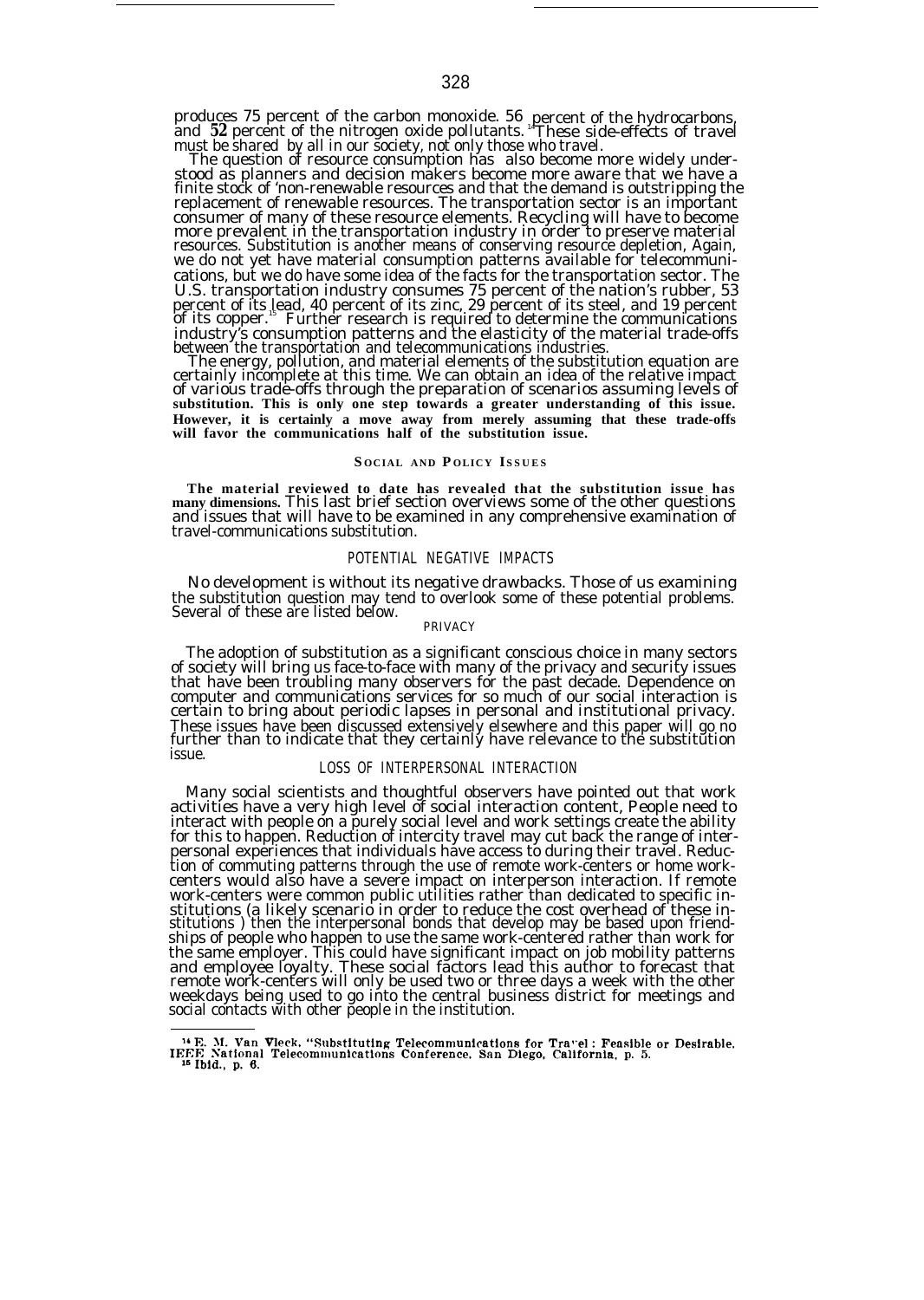# DISRUPTION OF HOME LIFE

The above forecast is strengthened when the potential disruptions of home life are considered. Having the working husband and perhaps working wife, plus children, pets, etc., in the same environment continuously would likely be more of a strain than most people could survive. Working at home occurs now with the use of portable terminals, and its popularity will climb rapidly in the<br>next decade. However, the home life problems will limit this to being a sporadic<br>activity rather than a regular occurrence. The remote wor likely means of reducing the tensions that would follow a permanent shift from the office to the home.

# SECTOR UNEMPLOYMENT

Gradual substitution is the most likely scenario for the future. However, if significant shifts occur in institutional or individual attitudes, energy availabil-ity, environmental awareness, or the cost-bene!it trade-offs between travel and telecommunications then we could expect to see rises in the unemployment levels in the transportation sector. This is not a minor factor. The transportation unions are some of the strongest in North America and have a long history of righting (successfully ) technological or policy advances that they perceive as having a negative impact on their members. The telecommunications industry is far more automated than the transportation industry, and a corresponding growth in<br>employment in the former field would not likely follow cutbacks or reduce growth<br>in transportation. The transportation industry also has a successfu tempts to make substitution a political issue if the industry began to see it as a significant threat to present or future business growth.

# DISRUPTION POTENTIAL

Just as significant reliance on telecommunications creates a privacy problem, it also raises potential dangers of massive failure, sabotage, strike shut-downs, and breakdowns due to natural disasters. Systems will have to be designed in a fashion similar to the existing telephone network. This means considerable redundancy, distributed intelligence, human back-up and control override capabilities, and rapid recovery ability. There must also be the capability to eliminate<br>the cascading disaster possibility that has caused major problems in the electrical industry. The potential dangers here certainly weigh

# ACCESS RIGHTS

The question of who will be allowed or will be able to afford access to the technology that can make substitution possible has troubled many observers. The phrase "information rich and information poor" has come to symbolize this concern. It can be argued that substitution, especially for local trănsportation, will only result in the creation of further ghettos. The poor will be even more cut-off from the affluent who will *be* able to work in electronic isolation. If the urban substitution process was carried to its ultimate conclusion, large cities would have their economic structures cut out from underneath them. The commuters would cease to be a source of tax revenue and hence cut out a significant slice of city revenues. On the other hand, many clerical and support jobs might move to the electronic work centers where the poor could not afford to commute, thus creating employment dislocations. The support industries of the city (restaurants. shops. service trades, etc. ) would lose significant markets. This negative scenario postulates a drop in the revenue base of the city with a great increase in the need for social support systems as the underprivi-leged see their employment opportunities shrink. The scenario is quite likely to never occur. As noted above, there are many social and other reasons to expect employees to want to go to the central offices several days a week. **In** addition, we could expect to see government and business lenders take positive actions to avoid most of the severe impacts postulated above before events got out **of** hand. Nevertheless, the question of access to substitution systems and the social-political impact that would develop from their widespread use must not be treated lightly as travel-communications research and policies are developed.

——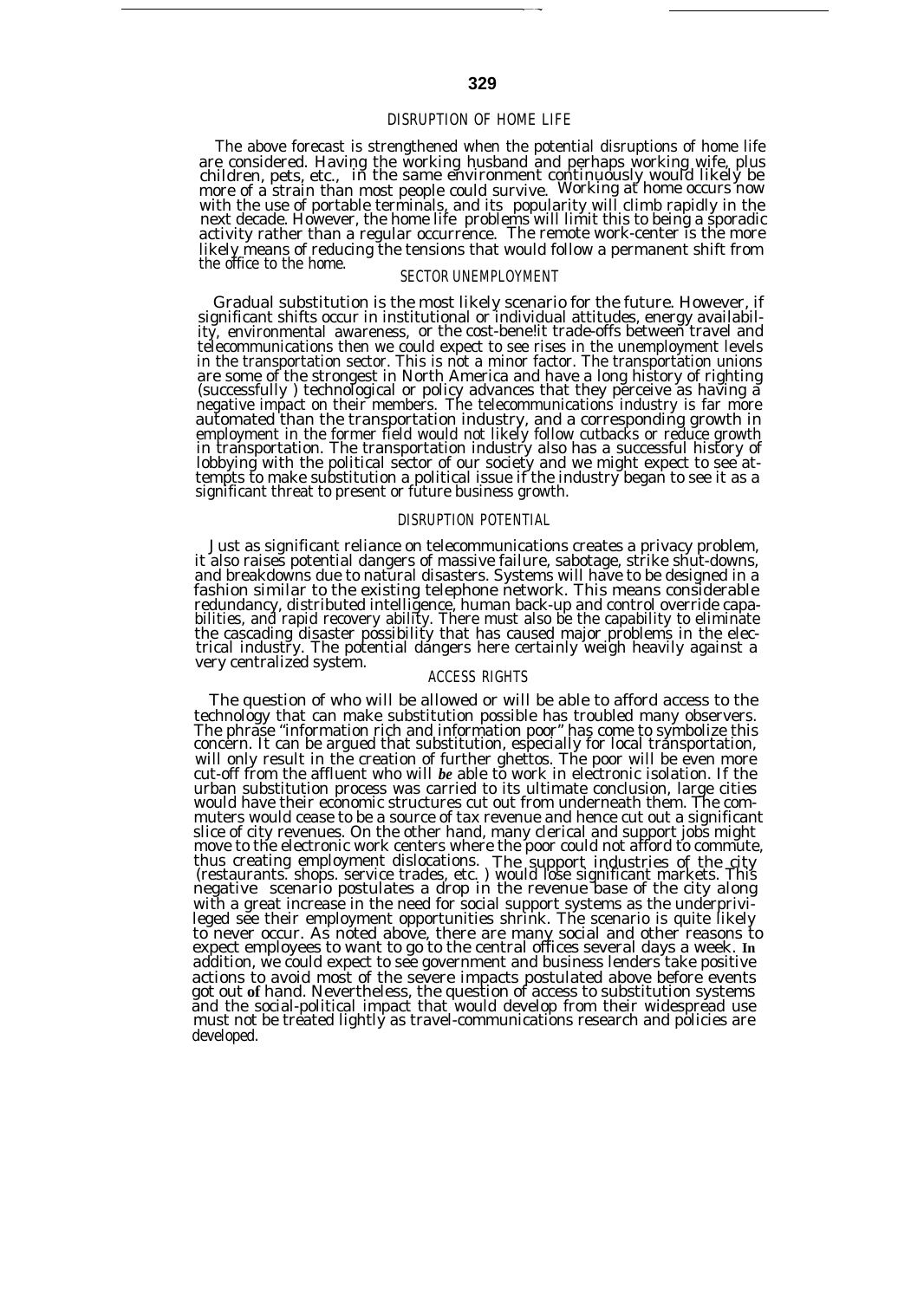# POLICY QUESTIONS

The whole topic of substitution also raises a series of policy questions that have only been alluded to up to this point. Several of these issues are reviewed below.

# ENERGY POLICIES

**Long- and short-term energy supply** issues, **compounded with** the **resource and pollution questions,** may **lead governments** to **regard substitution** as a **partial solution** to these **problems. If this** occurs, **governments** are going to move **from a passive interest in the potential of substitution** in a few **telecommunications oriented agencies and departments, to an active** interest at the highest policy levels. One of the questions that will arise immediately is the question of relative subsidies between the industries.

### SUBSIDY POLICIES

**The transportation sector of the economy has traditionally been directly and indirectly (e.g. government-financed research) subsidized. Ship, rail, auto, and air transport have been heavily subsidized for capital (e.g. land grants), operating costs or losses (e.g. on non-profitable routes where it is socially desirable to maintain service), and in infrastructure investment (e.g. airports, highways, etc. ). On the other hand, the telecommunications field has been less heavily subsidized and more regulated than the transportation field. This historical**

**trend has occurred for a number of reasons: " communications deals intimately with fundamental information free-doms, the right to privacy, etc. Thus the government has restricted itself to primarily regulatory and policy-making roles in this area. Another possible reason is that electrical communications has been, for the most part, highly profitable to the private sector from the beginning, when it has not been, as in telegraphy in late years, and to some extent in UHF television, the regulatory agencies have acted strongly to support these media to the extent that regulatory actions can help." <sup>16</sup>**

**The question of travel-communications substitution raises the subsidization issue from a new perspective. If the social benefits of a substitution are strongly** positive, then existing patterns of subsidy may be socially counterproductive.<br>Either the transportation subsidies should be reduced or telecommunications<br>alternatives to travel should be subsidized in some fashion. This w in both government and private industry before the substitution puzzle can be completed. These studies will probably lead to further questions on the process of regulation itself.

#### REGULATION

**The question of regulation of the transportation and telecommunications industries flows from some of the above considerations. A substitution policy cannot be formed within a single government regulatory body. Telecommunications and transportation are regulated in Canada and the U.S. by many different agencies or branches of large regulatory agencies. A substitution policy cuts across the mandate of these various groups and frictions can be expected if substitution becomes an important policy issue. Of course, it may not become an important issue for the traditional transportation and telecommunications regulatory bodies** since it may be regarded as lying in a no-man's land between them. However, a likely scenario would be for a new organization, such as an energy or an environmental agency to provide the substitution focus that would then **interest from all of the parties. It seems likely that we could not expect to see rapid solutions to some of the regulatory issues until this institutional process sorts itself out.**

ال التي تعدد المستقبل المستقبل المستقبل المستقبل المستقبل المستقبل المستقبل المستقبل المستقبل المستقبل المستقب<br>المستقبل المستقبل المستقبل المستقبل المستقبل المستقبل المستقبل المستقبل المستقبل المستقبل المستقبل المستقبل ال

**l@** Ibid., p. 9.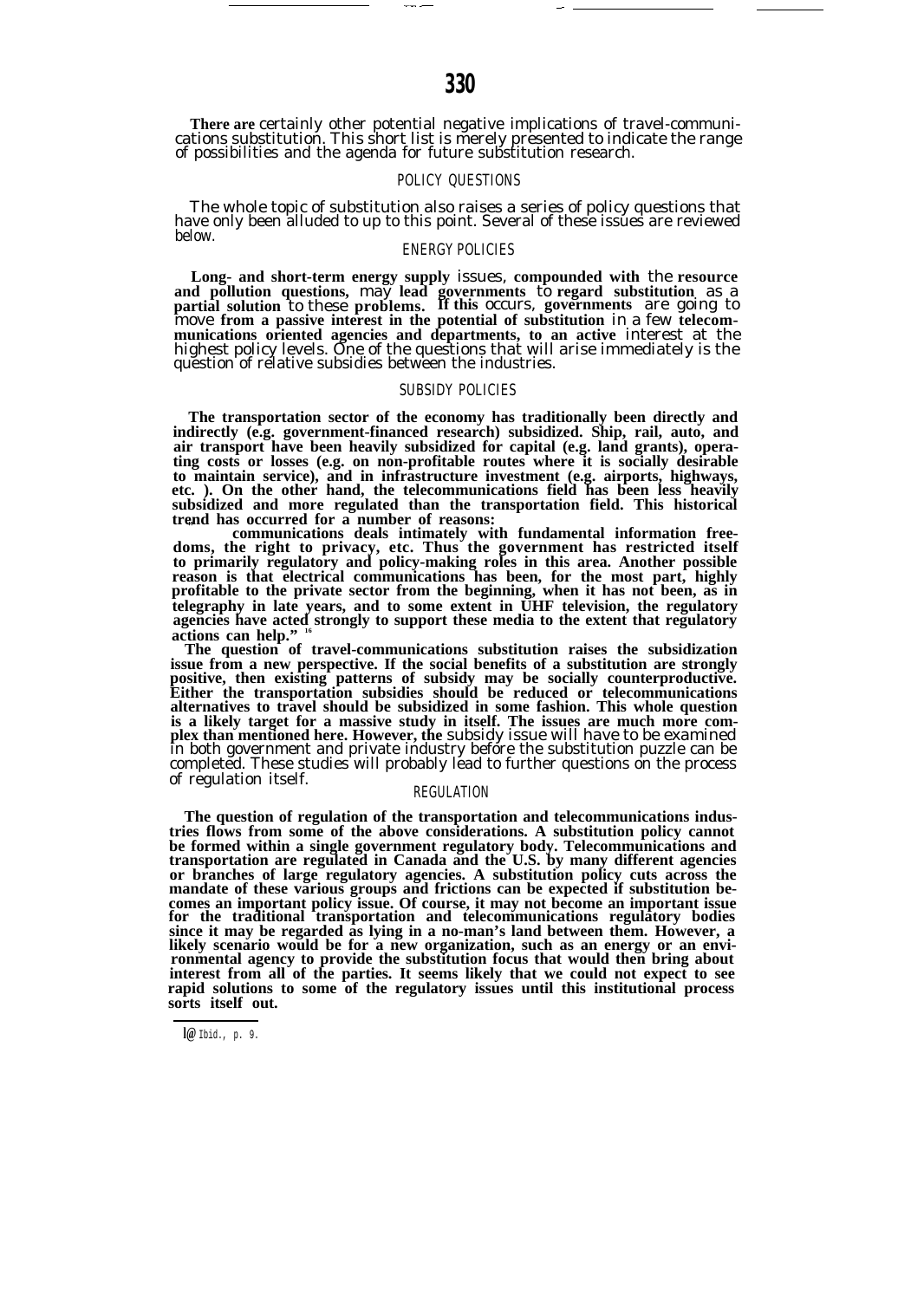# INTERIM APPROACHES TO

**The term, interim, is used to indicate that government actions are still possible, and probably required during the regulatory shakedown period postulated above.** Policies can be refined much easier when there are more hard data and informa**tion available that demonstrate the existence of viable technological, economic, and socially acceptable patterns of travel-communications substitutions. These data will only emerge through a continuation of the type of research referred to** above, only in much greater depth than to date. Research into all of the aspects<br>of substitution discussed in this paper is certainly needed. Government agencies<br>from both the transportation and telecommunications sectors, **party agencies (e.g. energy) should conduct and sponsor research and experi-mentation into substitution. The results of this research will certainly indicate whether or not the policy issues are important enough to risk the bureaucratic upheaval that some of the above policy shifts would generate.**

#### **CONTINUING RESEARCH**

**The material reviewed in the foregoing section on social and policy questions raised a number of important unanswered questions. In the introductory section it was noted that the substitution issue has been a subject of considerable interest for the BPG for the past 5 years. This interest continues and current activi-ties are centered on some of the issues explored above.**

**The joint study with the Stanford Research Institute (SRI), the Business Planning Group (BPG), and the Communications Studies Group (CSG) of London is designed to answer many of these questions, especially those associated with the intra-urban area. This study, which is approximately 80 percent complete at this date, is an extensive examination of about 60 areas and their policy implications associated with intra-urban substitution under a variety of substitution scenarios. The BPG has filled in some of the gaps with its research and will participate in the data sharing with other members of the study team who have pieces of the puzzle. Thus, involvement with this TA study is a part of the BPG activities associated with a long-term and continuing TA of the substitution issue.**

**Another activity is a current project that is attempting to evaluate the key issues associated with working from the home and other remote locations. This study is assembling all of the relevant data from a number of research areas** (the SPRITE study, the SRI/BPG/CSG study, teleconferencing research, and the BPG evaluation of the paperless office trial in the perspective Of working from home. This study will identify the key positive and negative issu **and, perhaps, further research into important unanswered questions.**

**Finally, the extensive evaluation of the Paperless Office trial referred to above in several places, is in itself a TA. The evaluation is being conducted with the cooperation of over a dozen U.S. government agencies and business firms and their users of NLS. This evaluation will result in the first detailed look at the widescale experimental use of a multi-organizational computer system that permits working at home, electronic mail, joint authorship of documents from re-mote locations, office management tasks, data base construction, and text editing-word processing.**

**A key part of this evaluation is the data being received from a detailed 28-page questionnaire that has been filled out by representatives from all the user groups (with the exception of the U.S. National Security Agency for obvious reasons). While sections of this questionnaire are oriented towards regular systems evaluation and human factors issues, significant data is being obtained which would be expected in a TA activity, Some of the impacts explored in this area are: On the flexibility of working hours;**

**On the need to adapt to the system rather than vice-versa;**

**On accessibility of work to others;**

**On privacy;**

**On individual's professional images;**

**On face-to-face communications versus computer-mediated interaction; On work styles;**

**On the use of normal mail systems;**

**On communications patterns with subordinates, peers, and superiors;**

77-495 0- 77 - 21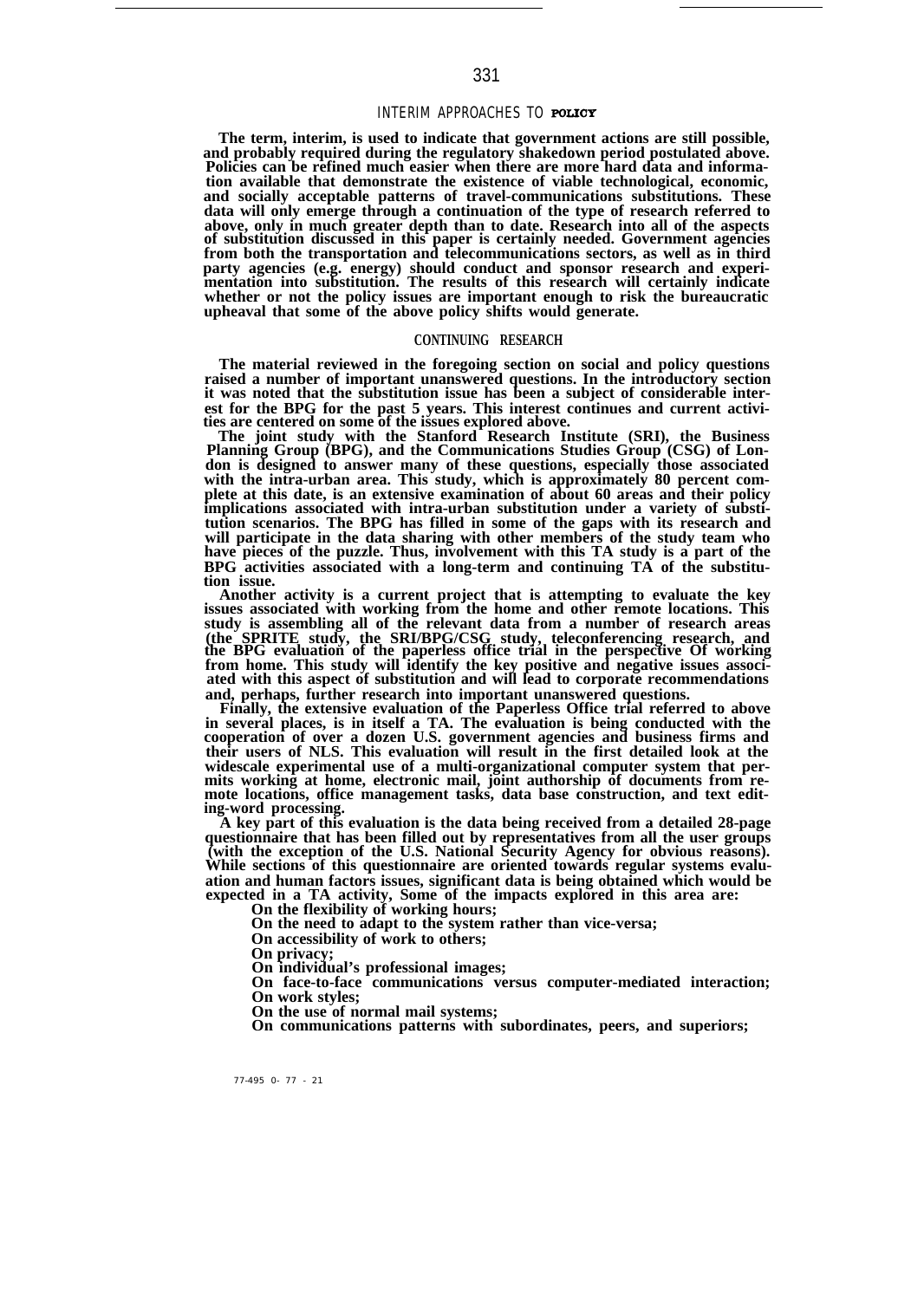## On remote and working from the home; and On managerial styles.

All of these continuing activities are a part **of the longer term pattern of an on-going evaluation of the various primary and secondary impacts associated with the substitution issue. This process will be referenced in the final section of the report in which the impacts of TA for Bell Canada and industry and government in general will be discussed.**

#### IMPACTS ON BELL CANADA

### INTRODUCTION : THE GENERAL IMPACT

This **report has been oriented to this** point to projects, past experiences, and specific studies. In this section, a more subjective evaluation of the impact of TA on Bell Canada will be undertaken. This evaluation should be placed in the context of our own evaluation of TA and its future.

TA has been an activity that, to date, **has been associated with the conduct of** specific studies that were of interest to various funding organizations. Most<br>studies have been funded by neutral agencies such as the U.S.-NSF that do not have decisionmaking roles. Most government and business firms which have funded or conducted TAs, have not touched upon especially controversial or key areas of concern to the parties concerned. The studies have also not **been directed toward helping resolve thorny decision questions of agencies-or firms. Many organizations have regarded their TAs as learning experiences with the process of assessment. These experiences have often been oriented toward learning about the methodologies that can be used to conduct assessments and what their various strengths and weaknesses are. TAs have also been directed toward broad question areas rather than very specific issues. All of the above statements are generalizations, of course, but they do serve as a very shorthand history of TA to date. As the studies in the previous section indicate, these comments also summarize the Bell Canada experience.**

**The above statement is not intended to minimize the importance or honest effort that has been placed in the studies of Bell Canada and the other organizations. Bell Canada is committed as an organization to understanding the social impacts of its decisionmaking process. In February 1975, Bell Canada, in associa-tion with Datacap Ltd. organized a conference on Technology Assessment and The Limits to Growth. This conference was formally sponsored by the Ministry of State for Science and Technology and the International Society for Technology Assessment. Over 300 individuals from business, government and academia attended this Ottawa conference titled: Technology and Growth. J. C. Thackray,**

**now President of Bell Canada, stated in his welcoming address to the conferees: "There may be some of you who wonder why Bell Canada is so deeply involved in a conference of this nature. We're the supplier of the communications services that many of you use every day. Maybe at one time in the past that may have meant simply providing equipment. But not any more. For many years, we have been concerned with the effects that our business can have on the total environment, Not just the immediate and obvious effects, but the long term consequences, How do telecommunications affect the evolution of society?**

**It is our firm belief that technology must be the people's servant, not their master. In our research, our planning, and our on-going study of environmental affairs, our objective is to ensure that our services meet the needs of the public and that the side-effects of our actions are in the public interest." <sup>17</sup>**

**This understanding of the importance of TA is a clear indication of the impact that the Bell Canada experience with TA has had. To a significant extent, the Bell Canada experience with TA has been an educational one. At the senior management level, a significant measure of understanding the futurity and social impact of technology-based decisions has been gained. At the professional level, the business planners have gained a healthy understanding of the strengths and weakness of TA and the methodologies associated with the process.**

**A significant part of! this understanding is that it is the process itself, not the particular study that really counts. Important areas cannot be given the effort they require in a single, normally short timeframe study, that attempts to answer the important questions associated with the topic. The Bell Canada experience with travel communications substitutability, research indicates that a continuing research program into expanding areas of concern can identify a broad**

 $17$ **J.C.Thackray, Introduction** to 'Conference, Technology and Growth proceedings, Business Planing Group, Bell Canada, June 1976.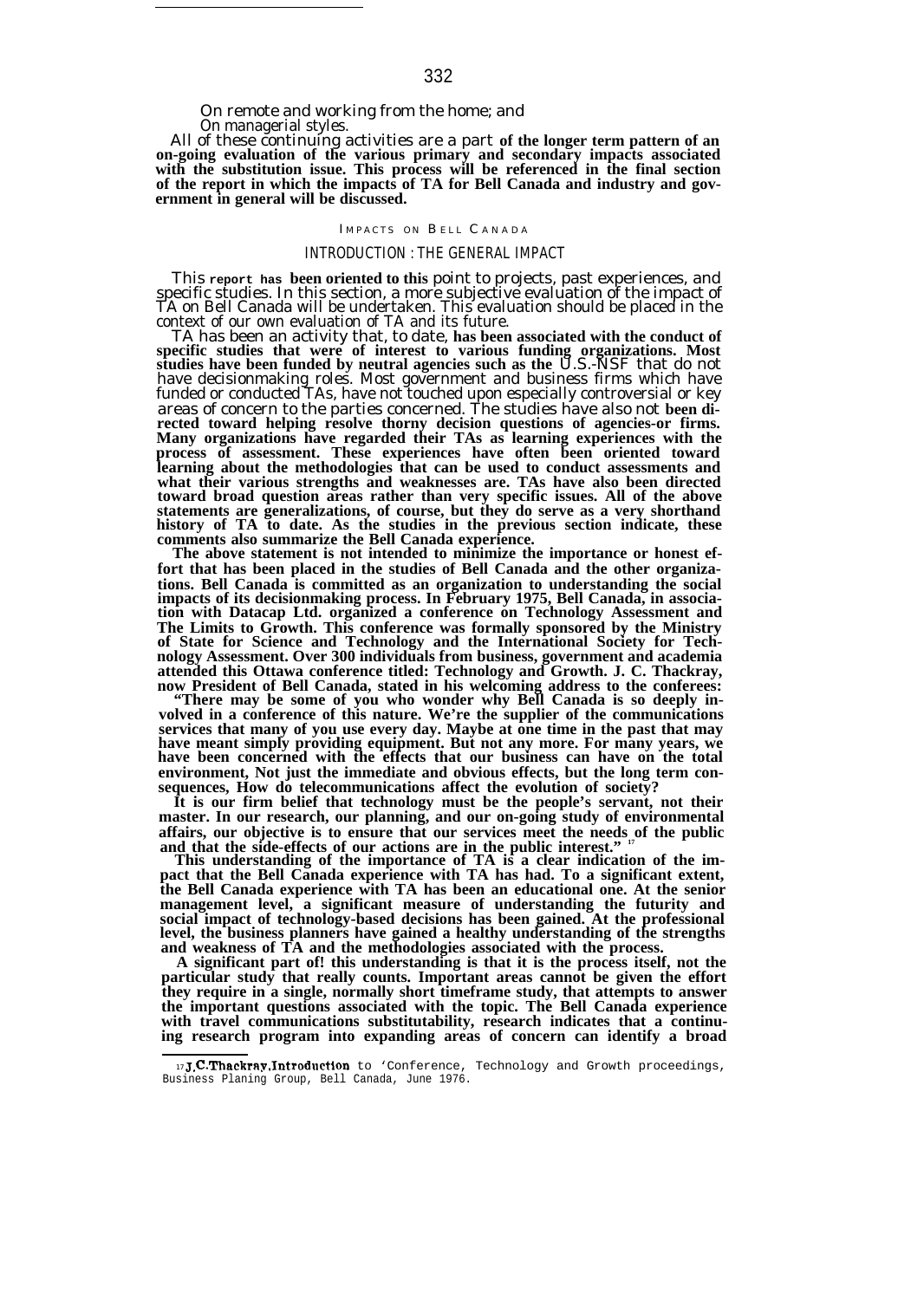range of impacts in considerable detail. The process of monitoring a field over a period of time helps identify the key impact areas. These can be given an indepth examination rather than cursory treatment, in a study that tries to identify all possible impacts in a time- and resource-limited environment. Too many **TAs end up becoming catalogs of impacts rather than the definitive documents that their sponsors and assessors would like to see.**

The above comments reflect an assumption on the process of decisionmaking in many business and governmental organizations. Decisionmaking is often an incremental process. This can he, of course, very negative if environmental decisions are made that are regarded as minor but have long-term cumulative and harmful impacts. However, if TA processes parallel these incremental decisionmaking activities, combined with a good monitoring system, there is the potential for a very powerful form of TA. The process of incremental TA in a busi-ness or government mission agency can lead to a more serious understanding of the secondary impacts of various decision streams than "single shot" studies that attempt to do too much and end up accomplishing too little as a result of their over comprehensiveness, and the normal difficulties of accurate long term forecasting of any type, especially serially-ofiented forecasting. Thus, one of the important lessons learned in Bell Canada. is that an incremental approach to TA may be more important in business-oriented TA activities than large single effort studies that are oriented towards the relatively rare, one-time, major, irreversible decision. This is quite different from the type of decisions that are made in the political environment leading to bills being passed that may have a long-term impact and where the legislature may not revisit the field with new legislation for some time.

Another lesson learned with our TA and technological forecasting activities is that experience, even of a limited nature. with the developments in question can be of considerable value when compared to large amounts of paper speculation, no matter how sophisticated the methodology or how knowledgeable or prestigious the individuals who input to the process. Thus, an incremental **TA process can include the concept of field trials that generate experience with the technologies in question. This type of experience is social impact-oriented as opposed to merely gathering market or technical trial data.**

**This experience and the concept of incremental TA with feedback from trials and ongoing monitoring activities is being applied in a current case. This is also** a case of considerable importance to Bell Canada and is not an item of mere<br>academic concern. The new service-technology is called "incasting" and it is an<br>ideal target for the type of treatment described above.

#### INCASTING : APPLYING THE EXPERIENCE

"Incasting" is a form of instantaneous electronic polling that can be conducted using the regular telephone network without any interruption to the normal flow of telephone traffic. The prime motivation for this development has been the desire of the Canadian Broadcasting industry to have a form of interactive broadcasting with convenient and rapid feedback from the audience. With "incasting," home respondents would have a small two-function voting device called a Votaphone. There are two types of Votaphones that would be available. The first would be universally avaiIable to any home requesting one. The second would be used in **homes that are a part of a statistically-controlled random sampling of homes that could be used for scientific inferencing and extrapolation. The "incasting" operation has been described as follows:**

"During the proposed 10-second period of an interactive broadcast. the home<br>audience is able to vote or respond by means of a specifically installed item of<br>residential equipment called a Votaphone. The Votaphone itself is **simple keyboard unit containing only two pushbuttons. By voting in carefully prescribed sections of the lo-second** response period,

it is possible to vote in more than a simple binary yes-no format. For example, if the two pushbuttons are labelled  $+$  and  $-$ , they can he interpreted as meaning yes and no respectively in the interval 1 to 5 seconds, but be interpreted as, "Do not know," and "Do not like the question, " if depress should he considered useful is 2.5 seconds. **This permits choice of up to 8 ways of casting the single vote during a 10-second voting period, since the vote can** be either positive or negative in one of four time-slots.

——

<sup>~</sup>s **Peter** Parkinson, "Inc~sting," proceedings of the Second Subscriber Loops **and &rv-lces** Symposium, Imndon, T1.K., Mny 1976 .p. 97,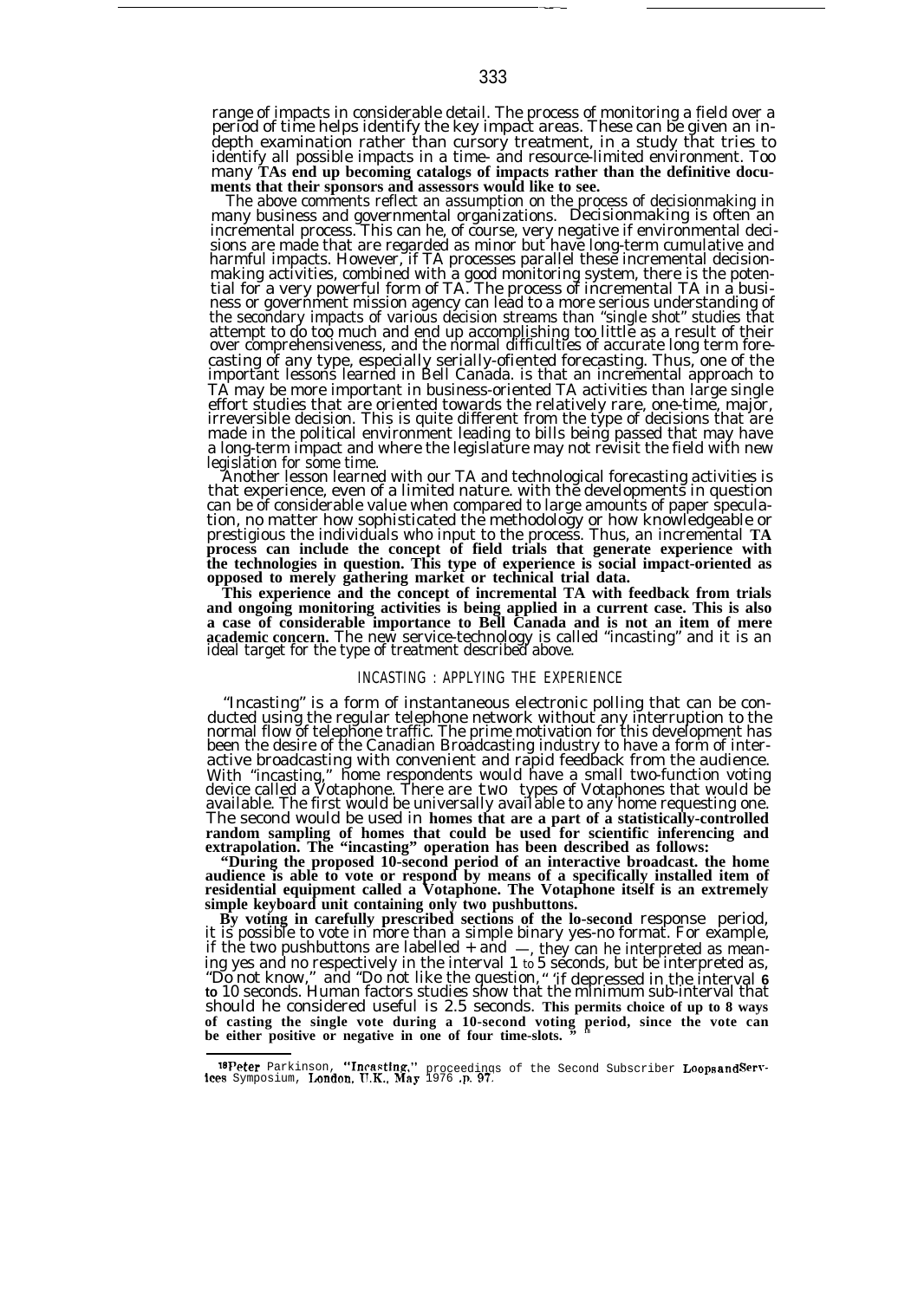**The clients who would use "incasting" would probably be in the broadcasting field. They would purchase "incasting" time slots and integrate the questions into their broadcasts. The answers to the questions from the audiences (the universal or statistically inferential ones) would be delivered to the broadcasters in a matter of seconds. The users might fall into a number of categories. Public affairs broadcasting would take on a new dimension with instantaneous audience feedback. Advertising could change in the same way. Government, public interest groups, politicians et cetera, might use it to gauge public interest on various topics. The possibilities become wide indeed once the concept is grasped.**

**The concept of electronic polling (as opposed to voting in the political sense) has been discussed in the "wired city" and interactive cable television literature for some time. However, it has been regarded by many as mainly a theoretical possibility in the distant future when new communications infrastructures have developed. The essential difference with "incasting" is that it could be developed today, using the existing telecommunications structure, at a relatively low cost, and operate without damaging the existing telephone traffic. A technological and conceptual breakthrough (now patented in Canada and the United States) makes this possible.**

**Bell Canada is studying the possibility of having an "incasting" trial. The Canadian broadcasting industry is very keen to participate. Other interested parties such as the Canadian Radio-Television and Telecommunications Commission and Statistics Canada (both Federal Government agencies) are also very interested. The internal Bell Canada decision is being pursued along a number of paths that would be expected in any significant opportunity analysis. However, the social-political issues have been some of the most prominent since the project was undertaken.**

**It is clear that even though this is a polling system and not a voting one, that its use could have significant social-political impact. The internal debates at the highest levels of the corporation have often concentrated on these TA issues rather than the pure business interest or technology ones, These debates have** been very intense and the TA process is being brought into play. A consulting<br>political scientist has been exposed to the concept and has provided new insights<br>into the potential impacts, Further seminars are planned with **experts in relevant fields in order to map out the impact possibilities. The project manager for "incasting" has personally conducted the CAI-TA referred to above, and hence is more than casually aware of the TA processes that have to be brought to bear in a case such as this one. Finally, any decision to conduct an "incasting" trial will be matched with one to track the social impact aspects of the trial.**

**The "incasting" project is in mid-course and it is difficult to know how it will be resolved. There is not any corporate commitment to even conduct a trial at this time. However, as the "incasting" story unfolds, the process of corporate TA will be followed. As noted in the previous section, it is the author's conviction that the use of a TA process as a part of the on-going managerial process of decisionmaking is of far greater importance than single-shot studies. The use of a TA process throughout the "incasting" project will be far more significant than one study on the social implications of electronic polling.**

#### CONCLUSIONS

**Bell Canada and the BPG have been seriously committed to TA for the past four years. Similarly, the organization has been committed to some of the basic concepts for a much longer period of time. The experience with TA itself has been an evolutionary one. This experience has been educational at both the methodological-professional level and at the decisionmaking level. Our current view continues to support professional research activities where new information is required. However, we have come to recognise that TA is more valuable in the corporate environment when it is a normal part of the continuing decisionmaking and re-evaluation process than when it is only associated with one-time studies of particular topics. The material outlined in this document. particularly as it is related to the work in travel-communications substitution and to "incasting" is offered as concrete experience to support this philosophy.**

#### **APPENDIX I : TECHNOLOGY ASSESSMENT AND INDUSTRY**

### INTRODUCTION

TA has been a concern of governmental bodies for some time. The role of the industrial sector in **TA has** not been **discussed widely beyond the obvious nega-**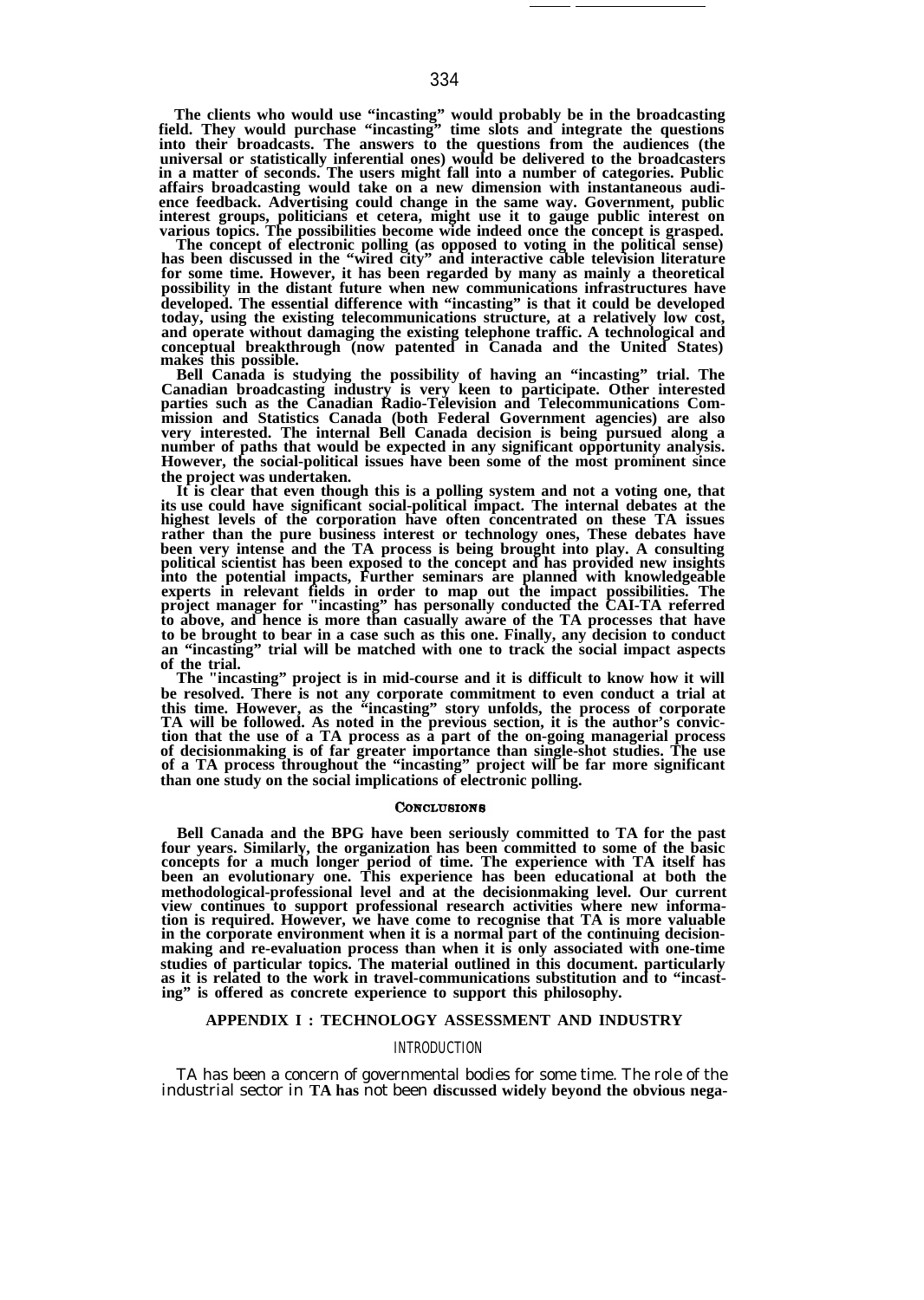**tive** role of being a target for problem-oriented assessments. This short review will attempt to present a more positive role for the corporate sector.

industry's involvement in TA can occur as a result of several different types of pressures. These pressures for involvement can be grouped into three categories: (a) **defensive reactions; (b) positive pressures; and (e) corporate social re-sponsibility. Each of these forces will be reviewed in turn.**

#### INDUSTRY AND ASSESSMENT

### DEFENSIVE REACTIONS

Legal

The introduction and enforcement of environmental protection statutes have proved that institutions can be made legally responsible for the secondary consequences of their actions. One school of thought in technology **TA feels that prior assessment of the potential secondary impacts of major business decisions will become a legal requirement. Legal issues will also arise if TA becomes part of the adversary regulatory system used in many OECD nations. Hence, some corporations are starting to conduct TAs in anticipation of more formal requirements to do so,**

**Potential Bias. The overwhelming interest in government-oriented TA when compared to the business contribution has led some people in industry to fear that all assessment work may have an anti-business bias. If this does not** *occur* **there is still a fear that the assessment activities will be too academic. When the legal question reviewed above is taken into account as well, business planners are led to believe that they must provide a contribution to TAs or this potential for bias could become a serious problem in the long term.**

**R & D Planning. TA is designed to be an anticipatory process A realistic analysis leads us to conclude that most of the introduction of new technologies in OECD countries still occur in the private sector. An understanding of the development and implementation process for technologies into society reveals that this is a complex process that begins with basic R & D planning. Inclusion of TA inputs to this system should begin at the earliest stages of technological research. It is unlikely that many businessmen would accept inputs from govern**ment assessments alone. Thus, industry's role in the R & D process is also creat**ing pressures to conduct extensive assessments.**

**These initial pressures are negative in the sense that they indicate events are forcing industry to become part of the assessment movement rather than becom-ing contributors in a voluntary way. This is not the case, as there are positive forces at work that make TA a logical activity for corporations.**

#### POSITIVE PRESSURES

### CORPORATE LONG-TERM PLANNING

**Many of the techniques that are used for** TA are those used in long-term planning in business. Other useful techniques are found in market research and planning, econometric modeling, and statistical analysis. While there is a clear distinction between these forecasting techniques and a complete **TA, familiarity in industry with the use of these methodologies creates fertile ground for TA in business. The main thrust in TA is to extend the vision of business planners to secondary as well as primary impacts. This is an evolutionary, not revolutionary, step for planners in many of today's large business concerns.**

As **noted above, the development of strict environmental control statutes in many OECD countries has led to the requirement to prepare studies** showing the potential secondary impacts of introducing new technologies into the environment. The *involvement* of **corporations in sponsoring or directly preparing environmental impact statements has acquainted both corporate planners and business executives with the concepts and practice of examining secondary impacts in advance of taking actions. It is not difficult to move from examining environmental secondary impacts to reviewing the broader range of considerations involved with** TAs once the decision maker is familiar with environmental assessment.

# COSTS

**Experience in trial and actual TAs has indicated that they are often quite costly. Most of these studies have been conducted by outside groups not part of the decisionmaking agency. Outside assessments by consulting firms, uni-**

—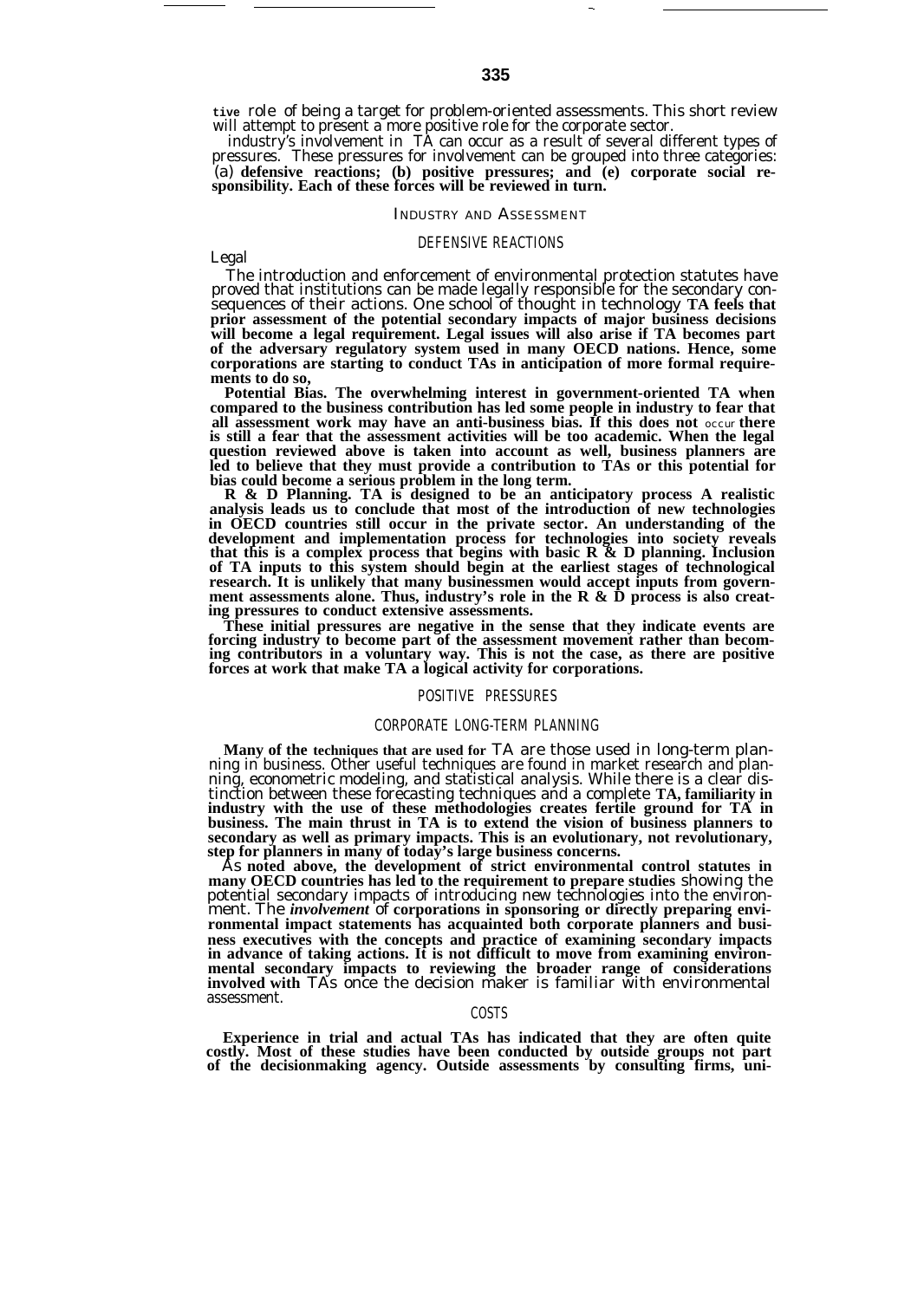versities, or government agencies appear to spend large portions of their resources in acquiring a data-base of information required to gain knowledge of<br>the industry and technology that they are assessing. Cooperative research with<br>industry in conducting assessments can help reduce the costs of a considerably, in some cases this may be an order of magnitude reduction. This scale of reduction is possible as industry often has the basic background data available in its files. The costs of reconstructing this data are often monumental, with no assurance that the reconstruction will be accurate. Preparation of assessments by industry or joint work with government, university **or consulting** agencies in a cooperative non-hostile environment may help make TA a more **cost effective process.**

## **CORPORATE SOCIAL RESPONSIBILITY**

**The discussion above has noted that there are negative or self-preservation reasons for corporate involvement in TA, and that there are also positive reasons for TA to become a natural evolution of business planning activities. There is** an even stronger pressure for involvement than these factors; this is the growth<br>of what has become termed "corporate social responsibility." While this is often<br>regarded as mere rhetoric or good advertising fodder by non**there is in fact a hard-core development here that is quite serious. This is not a universal factor across business or particular industries but it is a rapidly grow-ing consideration in many corporations. This consideration in business makes TA a central activity of the future in corporations that are truly interested in the social impact of their decisions.**

**The author expects that this interest will develop first in industries that** are currently under some form of government regulation. Regulated industries have experience in dealing with governments on a routine basis and are not quite as caught up in the standard government vs. business rhetoric that occurs elsewhere. The preparation of TAs in regulated industries and their reception by regulatory<br>and other government agencies will act as a good model for future voluntary<br>assessment activities in industry. Widespread failure in this are ably lead to a reduction of assessment activities on a voluntary, positive basis and result in a return to assessment work for the more negative reasons outlined above.

Most indicators show that TA and industry will have a productive relationship. However, this does not mean that there will not be problem areas with industrial assessment activities. Several of the most significant potential problems are reviewed below briefly.

#### POTENTIAL PROBLEM AREAS

## **CREDIBILITY**

This is the most basic problem and should be faced realistically. Many **TAs sponsored or conducted by industrial groups will be regarded by many government and academic groups as tainted by their parentage. This view will be a sound one in some cases but will be unfair in many others. Objective, methodologically sound, well-conducted assessments should not be lost in the intellectual and political rhetoric. Industry has a valuable contribution to make in a TA and each individual study should be measured on its own merits.**

# COST BURDEN

**The costs of TA will certainly cause serious questions in industry. The costs of assessment involve more than the direct financial burden of conducting studies. Other costs include the financial and opportunity costs of lending experts to assessment teams outside of the parent organization. Costs also include the potential danger of the loss of proprietary information given to assessment teams who then publish their findings widely. All of these cost elements become important in national or international competitive environments where all of the competitors do not decide to conduct assessments.**

### IMPACT ON INNOVATION

One of the common statements of concern regarding **TA is that it will slow down the rate of innovation in industry and in the** economy generally. These concerns are genuine, especially in the increasingly competitive international economy. While the concept of growth for its own sake is rapidly becoming regarded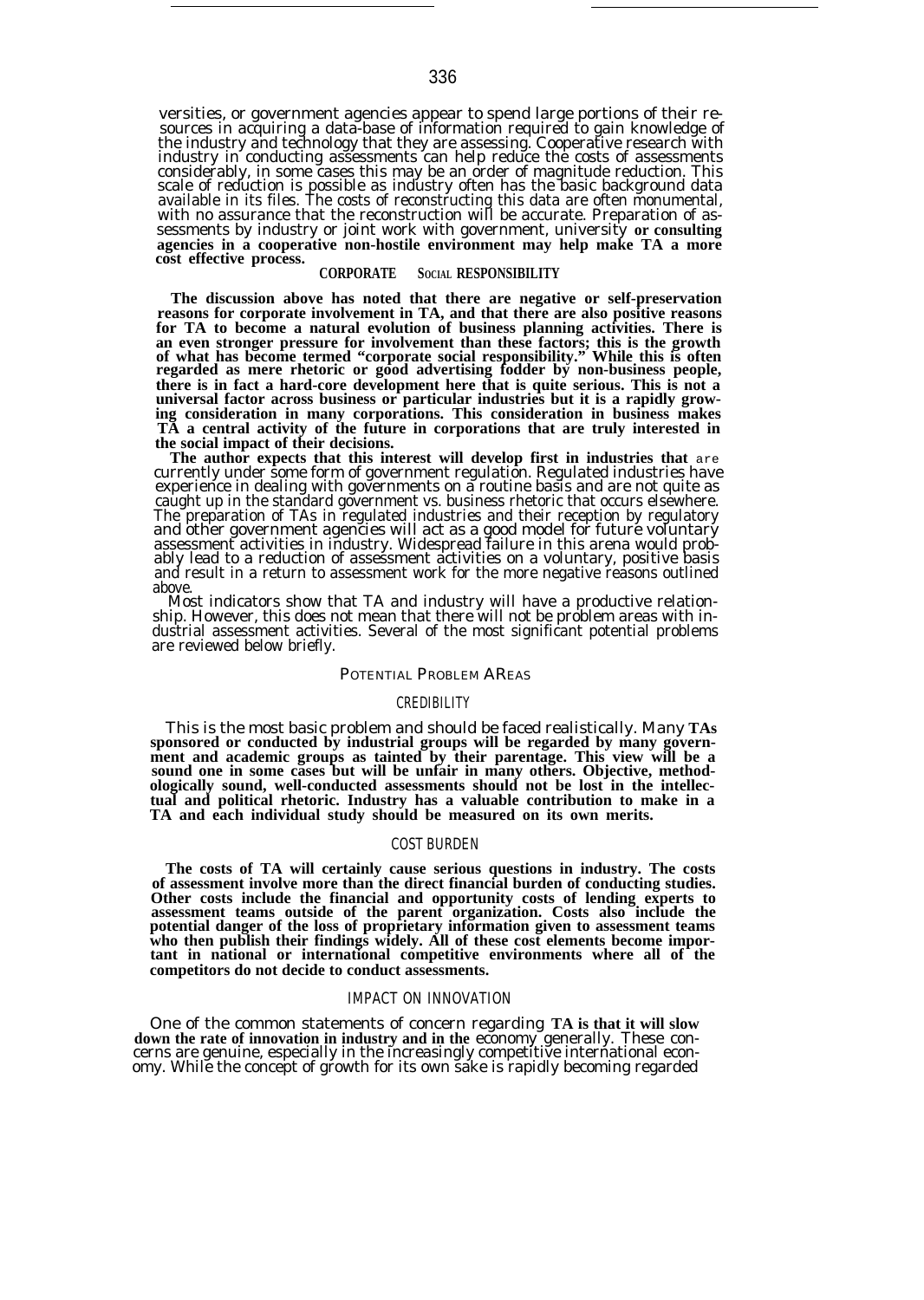as questionable, even in some businesses, it is difficult to convince one company, industry, or nation to voluntarily slow down its own growth unless it is assured of some form of quid pro quo from its competitors. Organizations like the OECD will have an important role to play in assuring that these innovation impact con-siderations are resolved satisfactorily on an international scale.

## SUMMARY

The inputs from TAs should be also added into the process of constant decision-making in industry. This can only occur if industry takes an active role in conducting its own assessments as well as utilizing the work of government and academic agencies. TA will have achieved its greatest success if assessment inputs are routinely used in decisionmaking rather than if they are only imposed by regulation on certain types of decisions. The problem areas reviewed above are important but on the balance business can be expected to play a valuable role in the movement for widespread use of TA recommendations. The author feels that the realities of modern economic life in the OECD nations demand that industrial assessment activities become widely accepted and encouraged. Industry makes many of the most important decisions today on technology adoption and will continue to do so in the future in Western economies. TA mechanisms that only examine the secondary impacts of these decisions after they start to emerge will be a limited success. Regulation as used in traditional regulatory bodies does not appear to be the best model for the future.

# **Appendix 2: Technological Imperatives In Telecommunications**

Much of the interest in the question of substitutability has resulted from a recognition that new communications and computer technologies offer many capabilities that may reduce the utility value of personal travel when compared to these services. Promoters of specific technologies often claim that their innovations alone will reduce the need for travel. These claims are optimistic and perhaps unfounded when viewed in isolation. However, the combined capabilities of the various emerging technologies will certainly have an impact on the sub-stitution issue. Several of these major thrusts in technology are reviewed below.

#### TWO-WAY BROADBAND SYSTEMS

Most of the literature in this field has been concerned with an expansion of the capabilities offered by co-axial cable currently **being used to deliver cable TV signals. These broadband channels can be converted to interactive use through the use of additional electronics to provide low-speed (audio grade) or broadband (video grade) return paths from the receiving location to the central distribution point (the "head end"). These return path capabilities can also be provided through the use of the regular telephone channel. The significance of these systems is that they create the ability to deliver "on demand" selective visual information over the broadband channels. These systems have the theoretical capability over time to add random switching so that each subscriber can call any other subscriber in a fashion similar to telephone calls today. These calls could be audio, audio-graphic, or audio-visual in nature. It is still questionable whether the providers of cable systems will invest the additional capital required to provide these types of capabilities. The recent difficulties in the cable TV industry have strengthened the view that widespread use of interactive television into the home is further off than many have predicted in the past few years.**

Two-way broadband systems could provide a certain amount of selective,<br>private delivery of information to subscribers in residential areas leading to<br>some forms of intra-urban substitution (where most systems are installed will be installed for the next decade or so). These possibilities have led to a

number of forecasts on the potential of working from home. The availability of a host of consumer-oriented capabilities has been forecasted by those expecting the development of a "wired city" (a misnomer since most cities are already wired for power and telephone systems ). These services include:

Remote shopping; Remote banking; Electronic security services; Electronic education;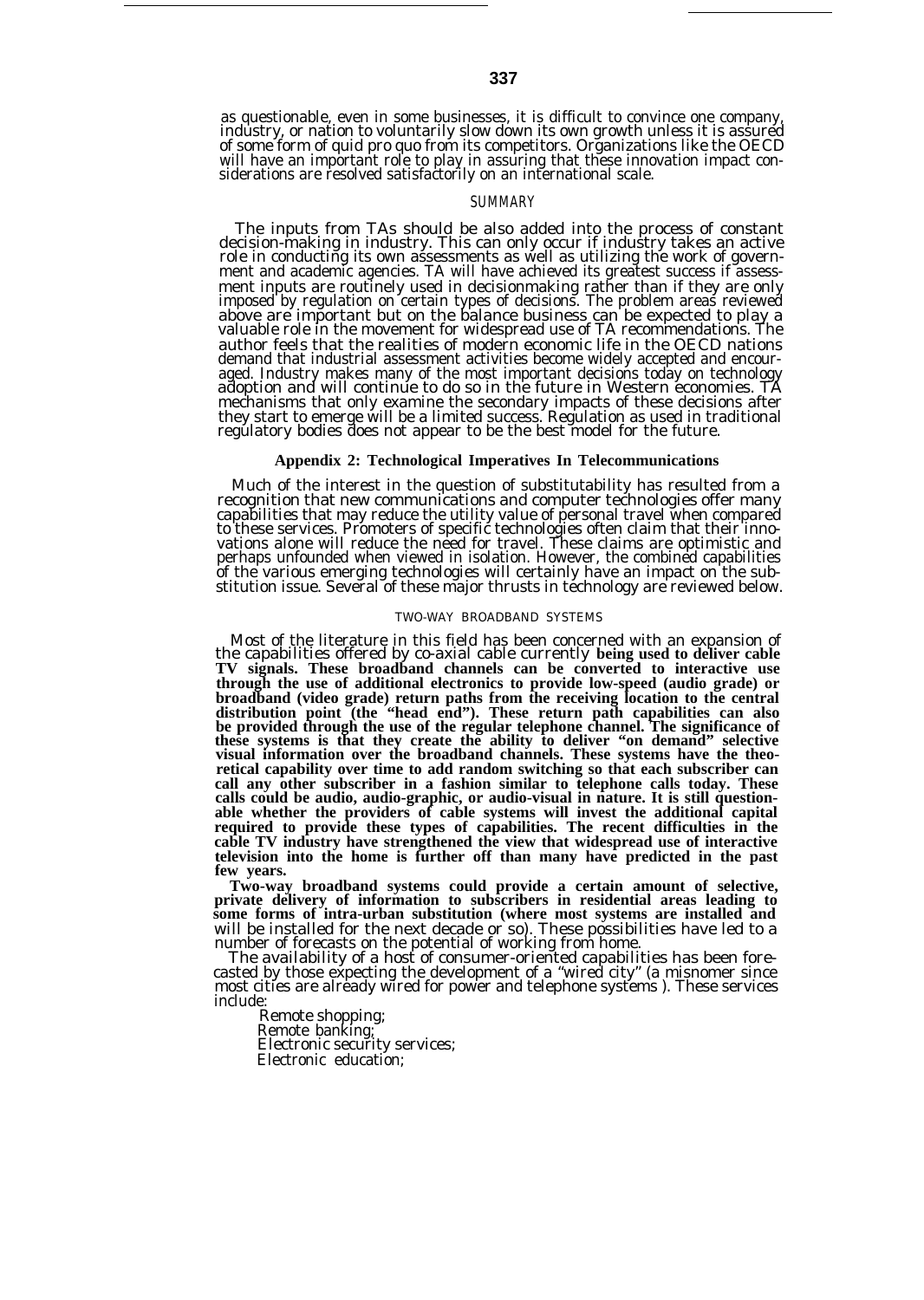—

Consumer information retrieval systems; and Remote medical systems.

As noted above in the introduction, the papers presented by other members of this panel discuss some of the implications of the use of these types of systems on business-oriented intra-urban travel. The use of these technologies could also lead to substitution of certain forms of non-business intra-urban travel. The BPG of Bell Canada has conducted a modified Delphi study of the potential acceptance of these types of services in the home. The results of this research are described elsewhere. This work is being continued currently with a detailed **TA of** the positive and negative secondary impacts that may result from the use of "wired city" services. The intra-urban substitution issue is one of the items that will be reviewed in this project. There are other technologies that are generating interest in the substitution thesis. One of these is video teleconferencing.

# VISUAL TELECOMMUNICATIONS TECHNOLOGIES

**The use of these systems to augment substitution has been forecasted by many observers. Interpersonal visual communications can take the form of randomly switched calls between individuals using a technology such as the U.S. Bell System's Picturephone. Interpersonal visual communications can also take the form of point-to-point teleconferences between groups of individuals using systems such as Confravision in the U.K. or Bell Canada's Conference TV system. The Confravision system has recently been extended to Sweden, and other European countries are reported to be planning to join this growing network. In the U. S., the Bell System has introduced a three city (Washington, New York, and Chicago) conference television based upon Picturephone technology. The Australian Post Office has also been using a Confravision system for several years. One of the prime reasons advanced for using these systems is to cut back inter-city travel.**

**The systems discussed above are all directed toward inter-city communication. The question of intra-city video conferencing has also been tested but not on such a wide-scale basis. The Metropolitan Regional Council around the New York City area has been using a multiple location video conference network for local use during the past year. This system has been used to replace travel within the New York City area for meetings between the local politicians and civil servants, and for remote training sessions. Interactive television systems (audio return paths only) have been used at Stanford University and The University of Southern California for several years to reduce student travel** to classes or provide educational training to employees right at their remote<br>job locations. Both inter- and intra-city systems offer the ability to interact<br>with images of speakers at remote locations and to share picture **and graphics.**

**It should be restated here that significant future substitution would not be expected to take place through the use of Conference TV or Videophone alone. It is the combined pressure from** the **overall collection of technology capabilities that is being reviewed here.**

# COMMUNICATIONS SATELLITES

Communications satellites have grown from experimental vehicles to key components of national and international communications systems in the past decade (both for broadcast and interpersonal communications). Canada was the first country in the world to use synchronous orbit domestic satellites for broadcast and interpersonal communications within a nation. While there are abundant east-west communications systems within Canada, the satellite permits communications into the far north of Canada where other systems could only provide delayed broadcast or periodic telephone service. This technology is viewed as an important means of linking residents of the North into the communications mainstream of Canadian life. In the U.S. domestic satellite service has recently been introduced by the Western Union Company. This system will also provide nation-wide telecommunications service to both end users and other common carriers.

Communications satellites may be a factor in other substitution questions as well. These satellites have been projected as means of linking up many urban cable TV or local broadband systems into nationwide networks. They may also be used to provide lower cost video channels for interpersonal visual com-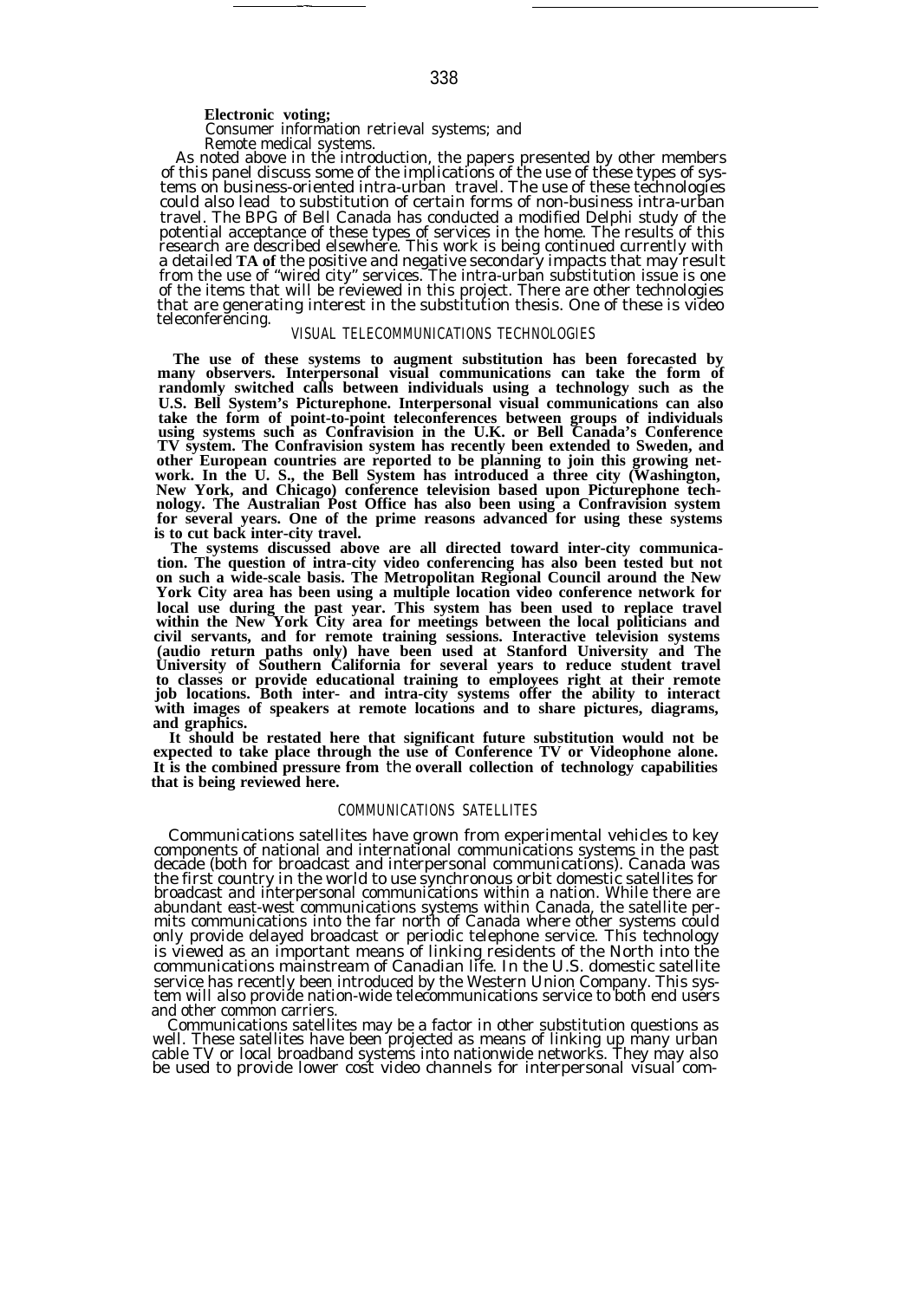**munications** *systems* **such as Videophone or Conference TV. However, in both of these cases, their impact is secondary since the satellite only provides raw communications channels to these other systems, which in turn provide user-oriented services that could augment the substitution process. Analysis of the impact of future broadband communications or visual teleconferencing systems should include the impact of any satellite communications as a sub-component rather than as an entity in itself,**

### INFORMATION STORAGE AND RETRIEVAL SYSTEMS

will have an impact on the substitution process. The complex merging of *computer* power and communications systems is leading to a whole new order of significant technologies. The development of "on-line" (i.e. communicat **time-sharing systems that provide a host of personalized information storage and retrieval capabilities, text editing, and computational power is creating the possibility of utilizing remote work centers with the required access to computer systems needed to accomplish a task. Developers of very advanced, but user-oriented (the "dumb" user from a computer viewpoint) systems see them as creating "augmented knowledge workers" over time. (9) They foresee an evolution in work styles and capabilities as knowledge or post-industrial workers utilise the power in these systems. This could have considerable impact on the intra-urban substitution question since these systems can be routinely accessed from any location that has a telephone.**

# COMPUTER NETWORKS

The evolution of several advanced forms of computer networks in North Amer-ica will reinforce the tendencies outlined in the above section. Linking through relatively inexpensive communications networks permits specialization of com-<br>puter capabilities at various geographic locations. The Advanced Research Proj-<br>ects Agency (ARPA) has financed the development of one such syst U.S.A. that is now being extended (via satellite) to Europe, Hawaii, and the<br>Far East. This resource-sharing of specialized computer systems will assist in<br>further augmentation of knowledge workers and impact on the need f intra- and inter-urban travel. Several commercial versions of these forms of computer networks are being introduced in the U.S. The Trans-Canada Telephone System is also introducing a common user-packet switched-data network<br>in the next year. Plans for experimental networks have been also announced by<br>most European telecommunications authorities and by the Japanese tel munications organization.

# COMPUTER-AUGMENTED CONFERENCING (CAC)

**CAC connects a number of individuals with computer terminals to the computer in a synchronous or asynchronous mode, permitting them to approximate the interactions that they might experience if they were engaged in face-to-face** communication as well as providing new capabilities not currently available with face-to-face or electronic communications. The number of participants in a **computer-augmented conference can vary from two to as many as twenty or more. Since the communications process is asynchronous, many conferees can input their comments to the conference at the same time: when they have finished their input, the computer delivers the messages that have arrived during the input phase. A text editing facility may also be included in the CAC package.**

Computer conferencing provides another means of merging computer and com-<br>munications systems power to help create alternatives to travel. The technique<br>is also being used as a research vehicle by the BPG. In the past, aud **viduals associated with institutions studying various aspects of the substitution question. This program has been expanded to include interactive computer con-ferences on the same subject.**

## OTHER TECHNOLOGIES

This analysis of the technological issues that are stimulating interest in the substitution area is only a brief overview of the energy possibilities. Each of the technologies discussed above can be explored in much greater detail in the various references given. Many other relevant technologies that will have a bearing on the future process of substitution have not been discussed. These include, intelli-

.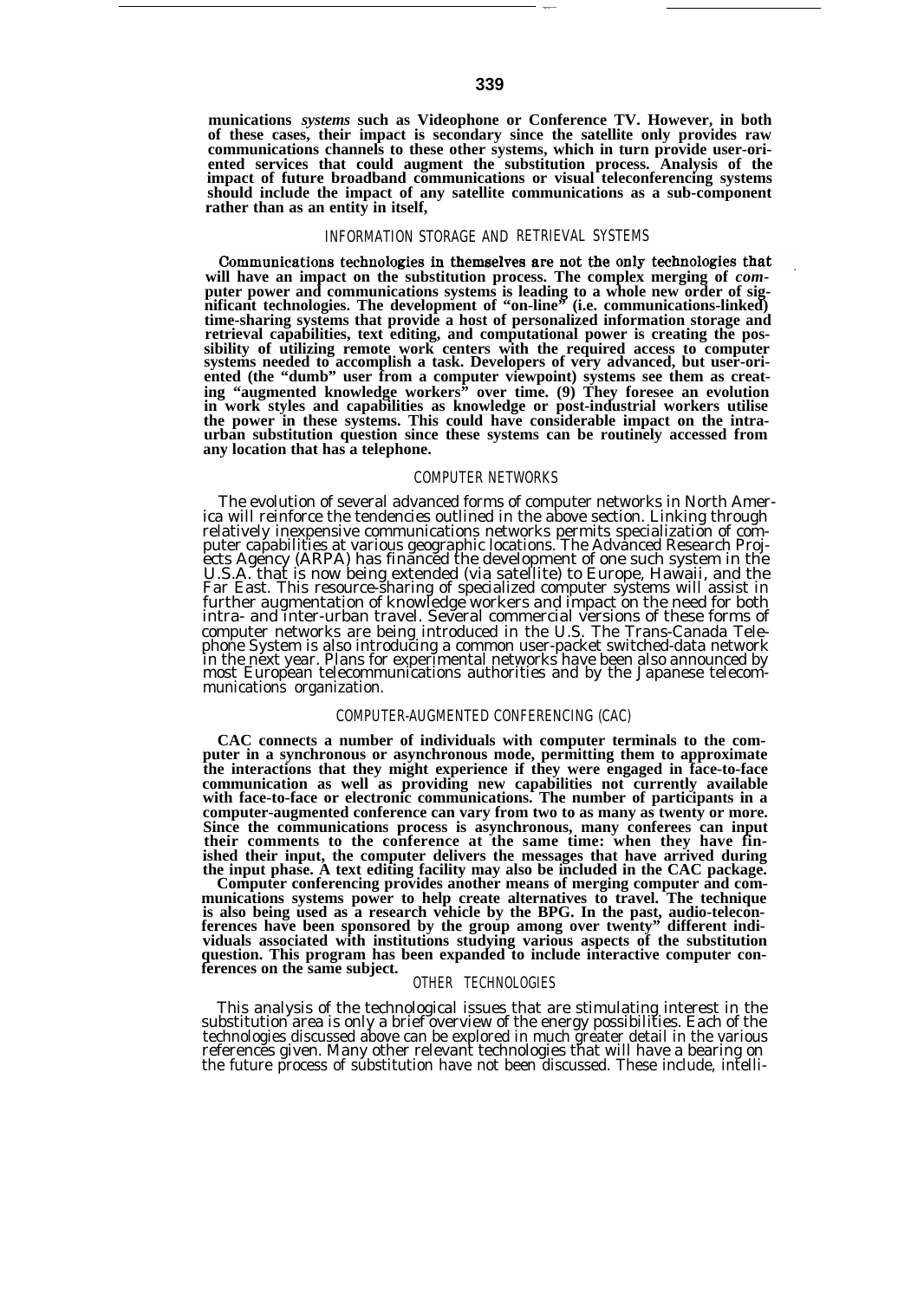**gent** terminals , video discs and cassettes, audio cassettes, video data banks, audio data banks, computer-based education systems, facsimile transmission, graphic communications, still-frame TV transmission, artificial intelligence systems, and voice input to computers. The main purpose of this section of the article was not to be all-inclusive, or to review any particular technology in detail, but to<br>give a flavor of the technological revolutions whose combined strength will cer-<br>tainly cause a conscious re-evaluation of many future decis

### APPENDIX 3 : BUSINESS PLANNING PUBLICATIONS

## DELPHI STUDIES

Michael T. Bedford, The Future of Communications Services in the Home, Business Planning Group, Bell Canada, Montreal, Canada, Nov. 1972.

Michael T. Bedford, A Technology Assessment of Future Residence Communications Services, Volume 1 Working Papers, Business Planning Group, Bell Canada, Montreal, Canada, January 1976. Lawrence H, Day (cd.), Delphi: The Bell Canada Experience, Business Plan-

ning Group, Bell Canada, Montreal, Canada, Oct. 1972. Frank J. Doyle and Daniel Z. Goodwill, An Exploration of the Future in Educational Technology, Business Planning Group, Bell Canada, Montreal, Canada, Jan. 1971. (external panel study) Frank J. Doyle and Daniel Z. Goodwill, An Exploration of the Future in

Medical Technology, Business Planning Group, Bell Canada, Montreal, Canada, March 1971

Daniel Z. Goodwill, An Exploration of the Future in Business Information Processing Technology, Business Planning Group, Bell Canada, Montreal, Canada, Oct. 1971. (external panel study)

### ExPLORATORY STUDIES

Philip Feldman, A Technology Assessment of Computer-Assisted-Instruction Use in Colleges (Revised Edition), Business Planning Group, Bell Canada, Mon-

treal, Canada, July 1973. James H. Kollen/Jacques Vallee, Travel/Communication Relationships, Proceedings of the First International Computer-Based Conference, Business Plan-ning Group, Bell Canada, and Institute of the Future, Montreal, July 1974.

James H. Kollen, Transportation-Communications Substitutability: A Research Proposal, Business Planning Group, Bell Canada, Montreal, Canada, April 1972.

James H. Kollen, American Urban Violence, Private paper submitted to the Hudson Institute "Corporate Environment Study, 1975-1985", Montreal, Canada, April 1973.

Michael Katsoulis, Energy Impacts of Passenger Transportation, Business Planning Group, Bell Canada, Montreal, Canada, March 1974. James H. Kollen/John Garwood, Travel/Communication Tradeoffs: The Po-

tential for Substitution Among Business Travelers, Business Planning Group,

Bell Canada, Montreal, Canada, April 1975. James H. Kollen, Travel/Communication Tradeoff Data Base On Intercity Business Travelers, Business Planning Group, Bell Canada, Montreal, Canada, June 1875.

# BUSINESS PLANNING PAPERS

**BPP#1—Lawrence H. Day, "Electronic Mail Services in the Information Age", Canadian Postal Users Conference, Ottawa, Canada, October, 1972.**

**BPP#2—Internal distribution only.**

**BPP#3—Lawrence H. Day, "The Future of Man-Machine Information System Use by Non-Computer Professionals" Fourth International Symposium on Corn**puter and Information Science (COINS-72), Miami, Florida, December, 1972. **(slides only )**

**BPP#4--Lawrence H. Day, "Design of a Futures Information System", Second Annual Computer Communications Conference, San Jose State University, January, 1973.**

**BPP#5--Lawrence H. Day, "Long Term Planning in Bell Canada", Long Range Planning, London, England, September, 1973. BPP#6--Lawrence H. Day, "The Future of Computer and Communications**

**Services", National Computer Conference and Exposition, New York, N. Y., June, 1973.**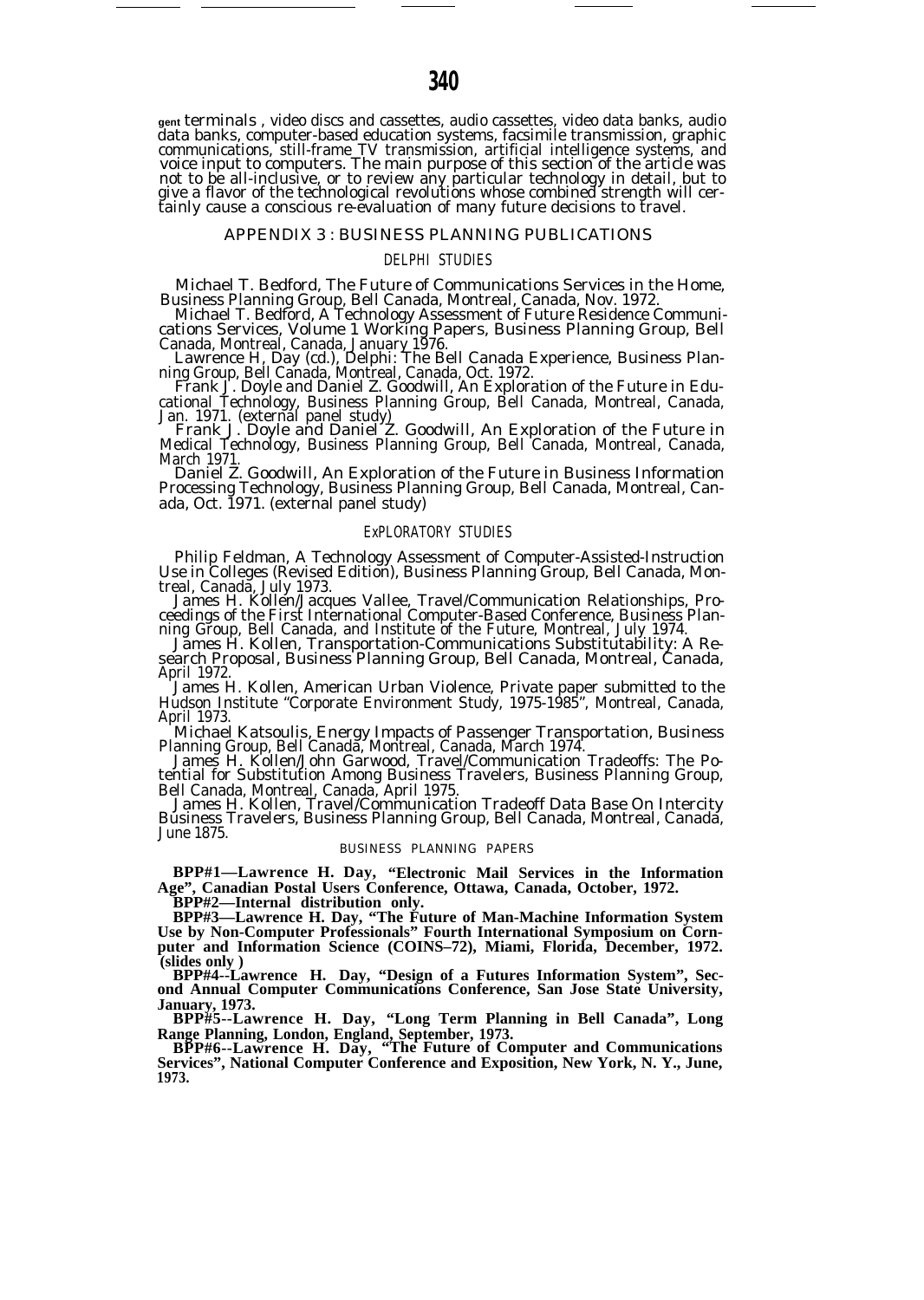BPP#7—Lawrence H. Day, "Instant Retrieval Television: From Theory to System", First Annual Computer Communications Conference, San Jose, Calif., January 1972. (abstract only) BPP#Donald M. Atkinson, "The Societal Side of the Wired City", First

Annual Computer Communications Conference, San Jose, Calif., January 1972. (abstract only )

BPP#9--Internal distribution only.

BPP#10-Anthony D. Ryan, Cross Impact Analysis for Bell Canada,.March 1973.

BPP#11—Donald M. Atkinson, Three Papers on Telecommunications and

Social Environment with and Impact on Business, April 1973.<br>BPP#12—Michael T. Bedford, A Technology Assessment of Future Communications Services in the Home: A Study Proposal, May 1973.<br>BPP#13—Lawrence H. Day, "The Corpora

A Case Example", First International congress on Technology Assessment, The Hague, The Netherlands, May, 1973. ( See also journal paper in: Technology Assessment ),

BPP#14--Michael T. Bedford, "Technology Assessment and the Future of Educational Technology", Thirtieth Annual Science Council Conference, Alberta Teachers Association, Banff, Alberta, May, 1973.

BPP#15--Philip Feldman, Cross Impact Matrix Applications in Technology and Policy Assessment, Sept. 1973.

BPP# 16--International distribution only. BBP#17—Lawrence H. Day, "Technology Assessment and the Legal Profes-

sion", Jurimetrics, American Bar Association, Chicago, Dec. 1973. BPP#18—Lawrence H. Day, "Dimensions of Future Travel/Communications Substitutability", Special Rome Conference on Futures Research, Rome, Italy,

September, 1973. (see also journal paper in: Futures). BPP#19--Philip Feldman, Group Judgmental Data in Cross Impact Analysis

and Technology Assessment, Nov. 1973.<br>
BPP#20-Philip Felman, Cost-Benefit Analysis and Corporate Social Respon-<br>
sibility, April, 1974.<br>
BPP#21—J. E. Meagher, Learning Theory, A Selected Overview, Business<br>
Planning Paper

BPP#23--Philippe Marquette, Overview of Chart Book Project, Sept. 1974. BPP#24—James H. Kollen/John Garwood, "Travel/Communication Substitu-

tion: Methodological Considerations", Canadian Psychological Association Con-vention, Institute of Psychology and Telecommunications, University of Windsor, June 1974.

BPP#25—Internal Distribution Only. BPP#26—Philippe Marquette, Electronic Calculators, Sept. 1974. BPP#27—Philippe Marquette, Verification of Forecasts Done in "Computer Based Services of the Seventies", Sept. 1974.

BPP#28--Kenneth S. Hoyle, Legal-Political Considerations for Effective Planning, American Society of Mechanical Engineers Conference, Mexico City,

October 1974. BPP#29--James H. Kollen, Replacement of Travel by Telecommunication, October 1974.

BPP#30--International Distribution Only.

BPP#31—International Distribution Only.

BPP#32—James H. Kollen, New Perspectives On the Travel/Communication Tradeoff-December 1974.

BPP#33--Michael Katsoulis—An Energy Scenario for Canada--1986---December 6, 1974.

BPP#34--J. E. Meagher--The Role of Television in Education-February 1975. BPP#35----International Distribution Only.

BPP#36--International Distribution Only. BPP#37--International Distribution Only.

BPP#38--Michael T. Bedford—Social Changes Through the Year 1986, May 1975. BPP#39-Michael T. Bedford, "The SPRITE Techniques Use in a Tech-

nology Assessment of the Wired City. " May, 1975.

BPP#40--Lawrence H. Day, Future Opportunities in Telecommunications, World Future Society, Second General Assembly, June, 1975.